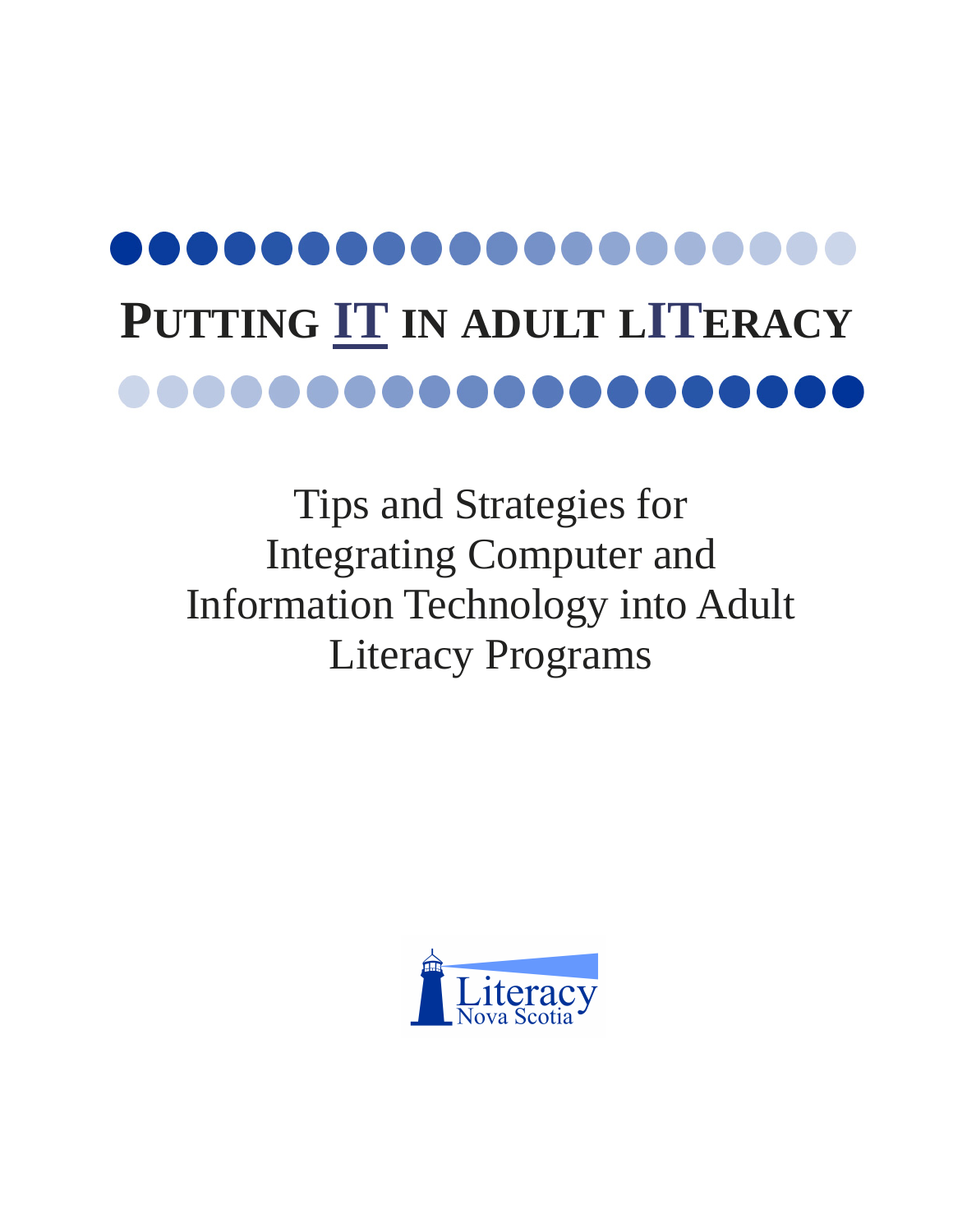

This guide was made possible through the financial support from the Office of Literacy and Essential Skills (OLES), Human Resources and Social Development Canada.

Literacy Nova Scotia appreciates the work of the author, Ellen Long with contributions from Jane MacDonald, Advancing Learning Technology (ALT) Project Coordinator and the ALT Team (Joanne Adshade, Elaine Frampton, Shelley Feakes, Cheryl Mycroft, Carollynne Nemecek, Linda Thorsen)

A special thank you to all the adult learners, practitioners and literacy organization coordinators who provided support and advice.

**Literacy Nova Scotia** (LNS) is a non profit organization supporting literacy in Nova Scotia. Its **mission** is to ensure that every Nova Scotian has equal access to quality literacy education. Its **vision** is that Nova Scotians, as part of learning communities, have access to the resources and opportunities that form the cornerstone for achieving their goals and potential.



Literacy Nova Scotia PO Box 1516, Truro, Nova Scotia, B2N 5V2 T: 902-897-2444 e-mail: [literacyns@nscc.ca](mailto:literacyns@nscc.ca) 

This publication is also available electronically on the Literacy Nova Scotia website at [www.ns.literacy.ca](http://www.ns.literacy.ca) 

© 2007 Literacy Nova Scotia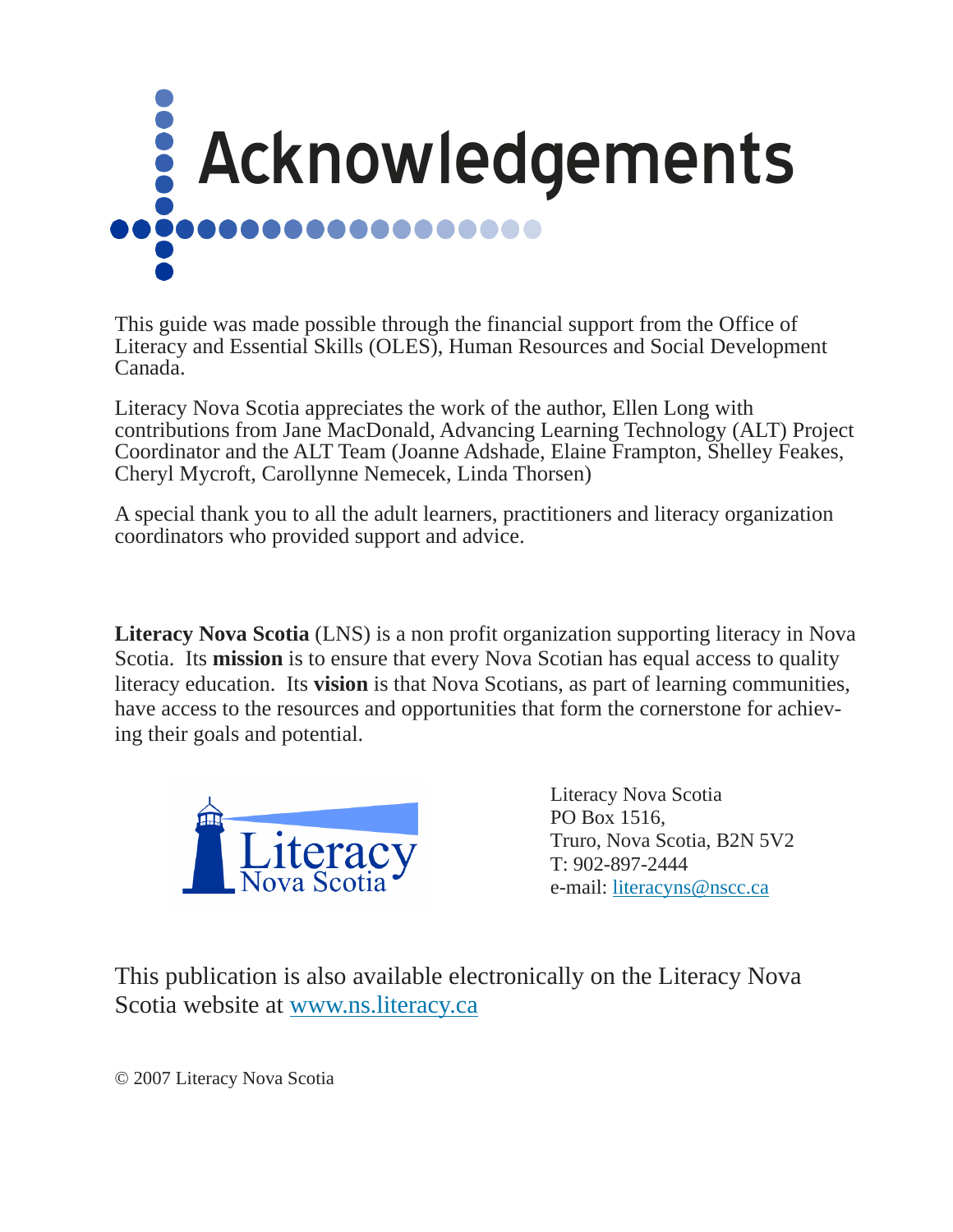#### ...................

In a technological society, literacy extends beyond the functional skills of reading, writing, speaking and listening to include multiple literacies such as visual, media and information literacy. These new literacies focus on an individual's capacity to use and make critical judgements about the information they encounter on a daily basis.

- *The Centre for Literacy, Montreal* 

...........

**..........**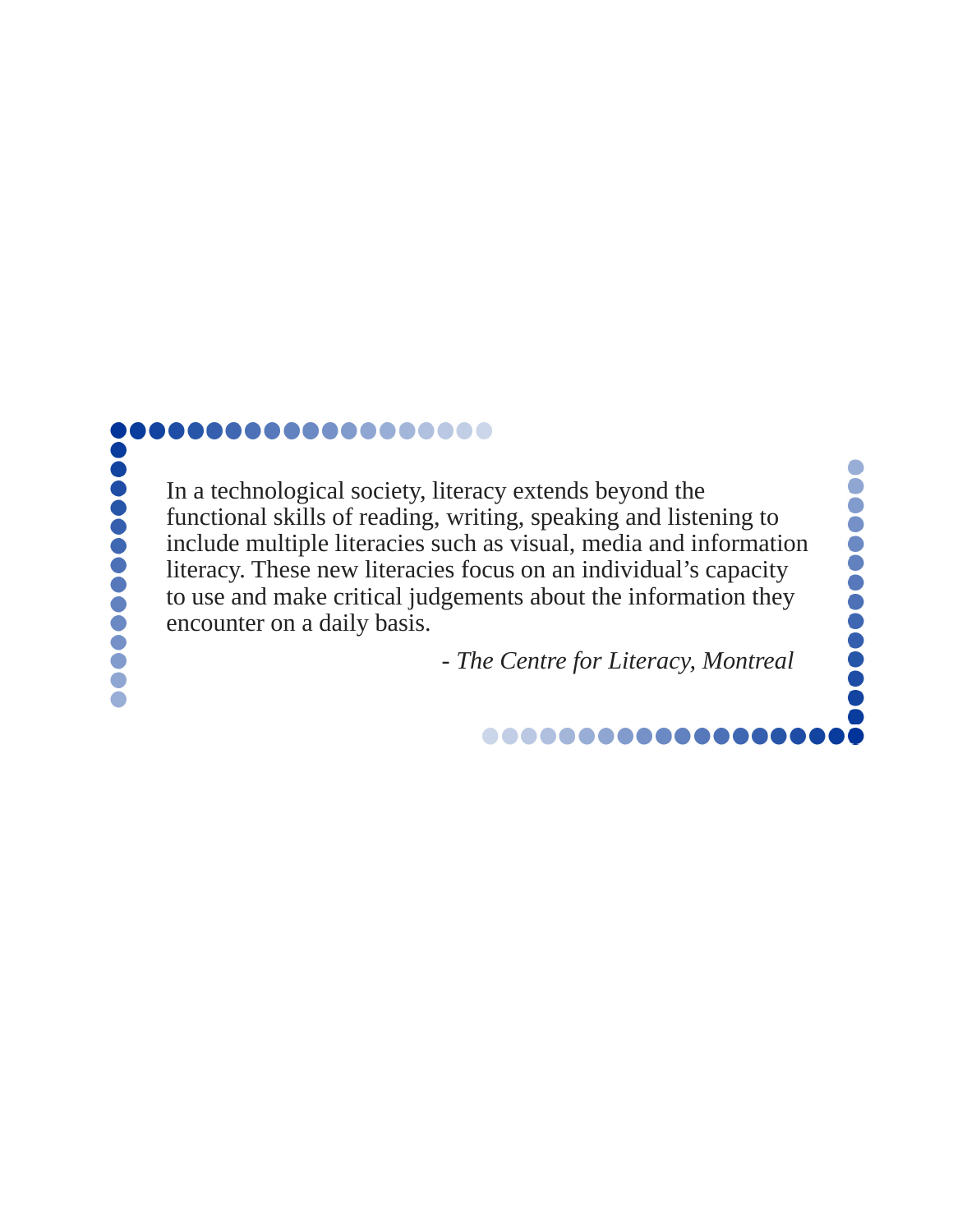

| <b>Section One:</b> Understanding Information Technology  8 |
|-------------------------------------------------------------|
| <b>Section Two:</b> Communicating with a Computer 12        |
|                                                             |
|                                                             |
|                                                             |
|                                                             |
| <b>Section Five:</b> Participating in the Marketplace 46    |
|                                                             |
|                                                             |
|                                                             |
|                                                             |
|                                                             |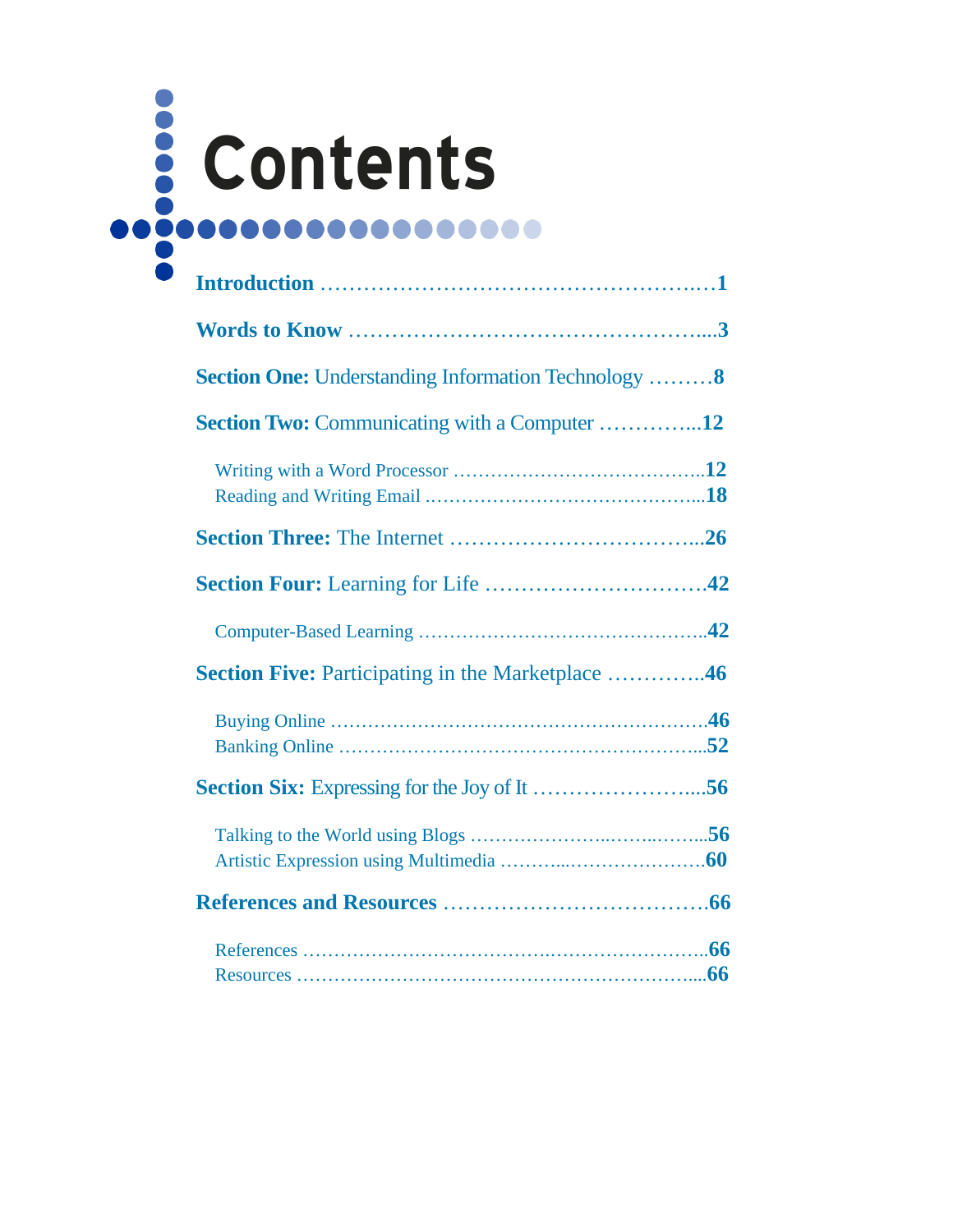<span id="page-4-0"></span>

The "digital divide" – the gap between those who have access to the latest technologies and those who do not – is well documented. Class, educational background, differences between countries, and differences between regions within a country can all contribute to perpetuating this gap (TechTarget 1999). Bridging the gap is partly about providing technical skills and access to computers but it is also about teaching people how to use technology in ways that are meaningful and empowering.

Using technology meaningfully will be different for everyone depending on each person's needs and interests. To a child, it could mean growing up with access to computers, electronic games and educational resources. For an unemployed adult, it could mean learning how to use the Internet, word processing, and email in a job search. People of any age can explore new horizons in multimedia art which combines

images, sound and movement in unique ways. As new technologies become cheaper and easier to use they become more accessible to increasing numbers of people. As a result, a world of possibilities is opening up to those who have, until now, been on the "have not" side of the digital divide.

Technology can help us do what we already do better, faster, or more conveniently.

But it can also allow us to do things that we couldn't even imagine without them. This guide seeks to inform educators and learners about modern digital technologies (including computers, software, the Internet, and audiovisual tools), and to highlight the incredible creative and practical opportunities these technologies offer.

As technologies become more advanced and more pervasive, their influence is redefining traditional concepts of literacy. For example, Bolter discusses and attempts

 *- Abbott & Masterman availability of and access to these technologies...raise questions about the implications of these technologies…These questions are both utilitarian (How can they be used effectively?) and cultural (What are their wider cultural implications?)* 

 *1997* 

of the Internet (Bolter 1998, as The widespread of the internet (Bolter 1998, as<br>cited in Reinking et. al). to re-define literacy in the context While word processing is now the dominant form of writing in North America, straight linear word processing may become as passé as the yellow tablet due to "hypertext." In hypertext, we can combine various symbol systems in what is known as "multilinear" formats. Amazon.com's website illustrates

> this – it features a main page with graphics, images, and text. Readers can select any of a number of predetermined choices (books, toys, etc.), or can use the search engine to make different choices. Multilinear texts have no standard or natural reading order. The reader can choose where to start, where to go next, whether to use the buttons offered, or whether to search for other information.

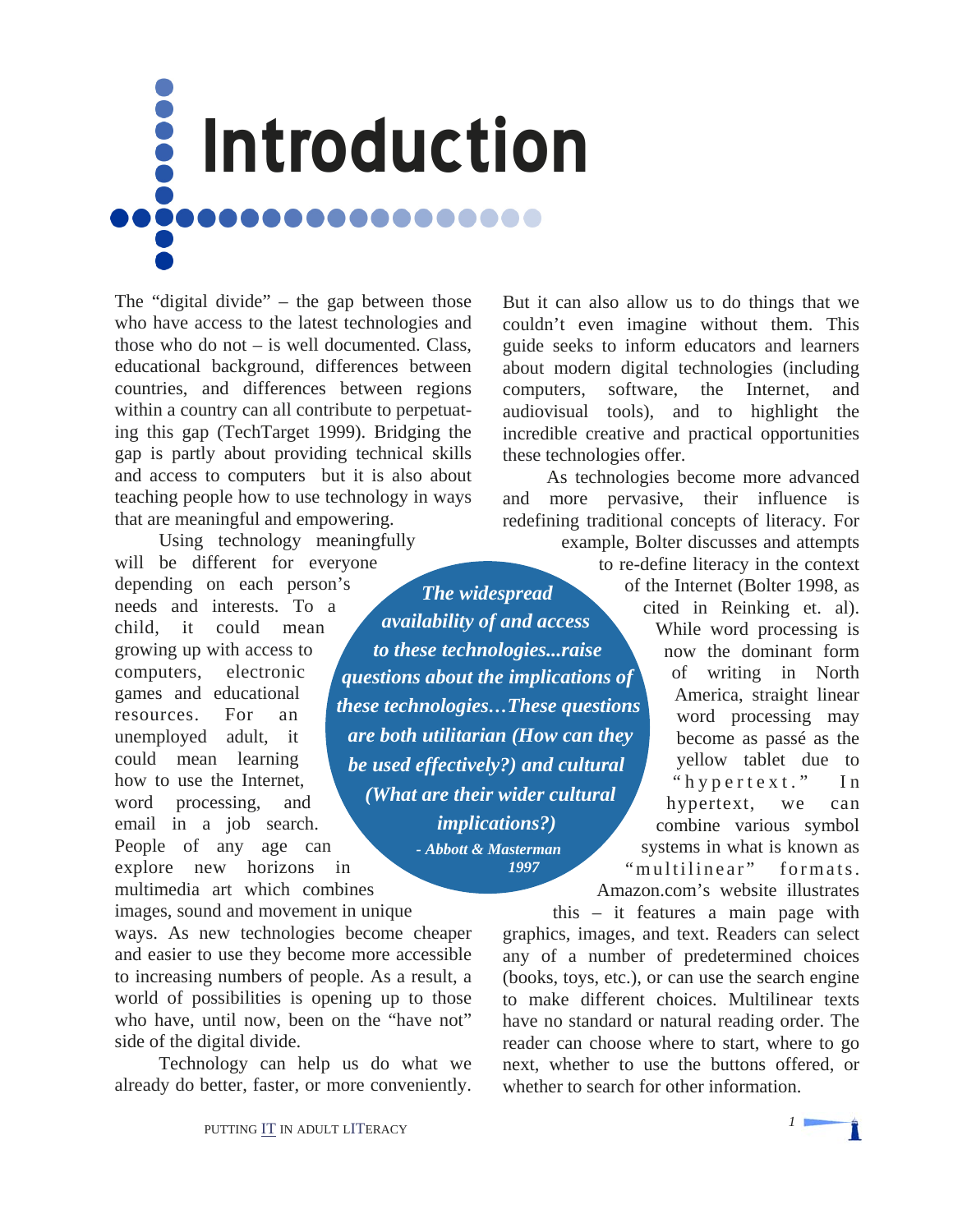Typically, Adult Basic Education (ABE) has taught only the most basic of digital literacies, such as how to use word processors or spreadsheets, or send email or search the Internet. However, beyond imparting technical skills lies a bigger and more complex goal: teaching learners how to become digital creators and thinkers. Kafai states:

"Just as fluency in language means much more than knowing facts about the language, technological fluency involves not only knowing how to use new technological tools, but also knowing how to make things of significance with those tools, and (most important) develop new ways of thinking based on the use of those tools." (Kafai 2001, p. 5, as cited in Hayes (n.d.)).

By starting with the learner, and how technologies can support his or her own goals, we seek to offer a deeper and more

supportive approach to IT literacy. We cover basic skills such as *Technologies* daughter, she said, "I just looked Internet searching, shopping, and creative expression, in a way that seeks to inspire learners to continue exploring the technology on their own. We focus on simple, practical, and goaloriented approaches that make information technologies relevant for adult **About & Masterman** own!" learners. Because technologies change rapidly, an exhaustive

review would be impossible. So rather than emphasizing specific tools, we focus on increasing learners' confidence in their ability to explore and try things on their own. We use practical examples and suggestions to provide concrete personal motivations for using various technologies. We hope you and your learners think up many more. We have assumed that keyboarding and general computer skills will be taught separately.

Our goal of instilling a sense of independence and exploration in adult learners is illustrated beautifully by Joan's story. Joan, a woman in her senior years, never felt comfortable with new technology. It took her a long time to get used to the idea of a microwave oven; she still only uses it to reheat meals. She never read the manual to learn the advanced features of her programmable sewing machine, her oven timer, or other appliances. But as she got older, Joan began using a computer to write email. Her grown children and their families had moved out of town, and this was a great way to stay in touch with them. After a while, her daughter set her Internet browser so it would open to a financial website where she could look up her RRSPs. Joan became an expert at checking the value of her assets, and she began taking an active part in her investment decisions.

Joan recently realized how comfortable she was with the new technology when she had

to deal with a computer problem. Describing the experience to her around, clicked a few links, and solved it myself. That's all you do when I ask you to fix my computer problems anyway. So I decided to try it myself first. If it didn't work, I still could have called you. But I'm proud to say I solved this one on my

In this document, our goal is to help adult learners gain basic

technical skills, but beyond that, we hope to encourage learners to explore and try things on their own. It isn't an instant transformation – Joan had been using computers for years before she gained that degree of independence. By intentionally fostering a sense of adventure in learners, we hope that they will quickly gain the confidence to take charge of their own learning.

of English's most basic *have unsettled many of English's most basic assumptions and compelled us all to look again at what we mean by communicative competence, reading, [and] writing.* 

> *-Abbott & Masterman 1997*

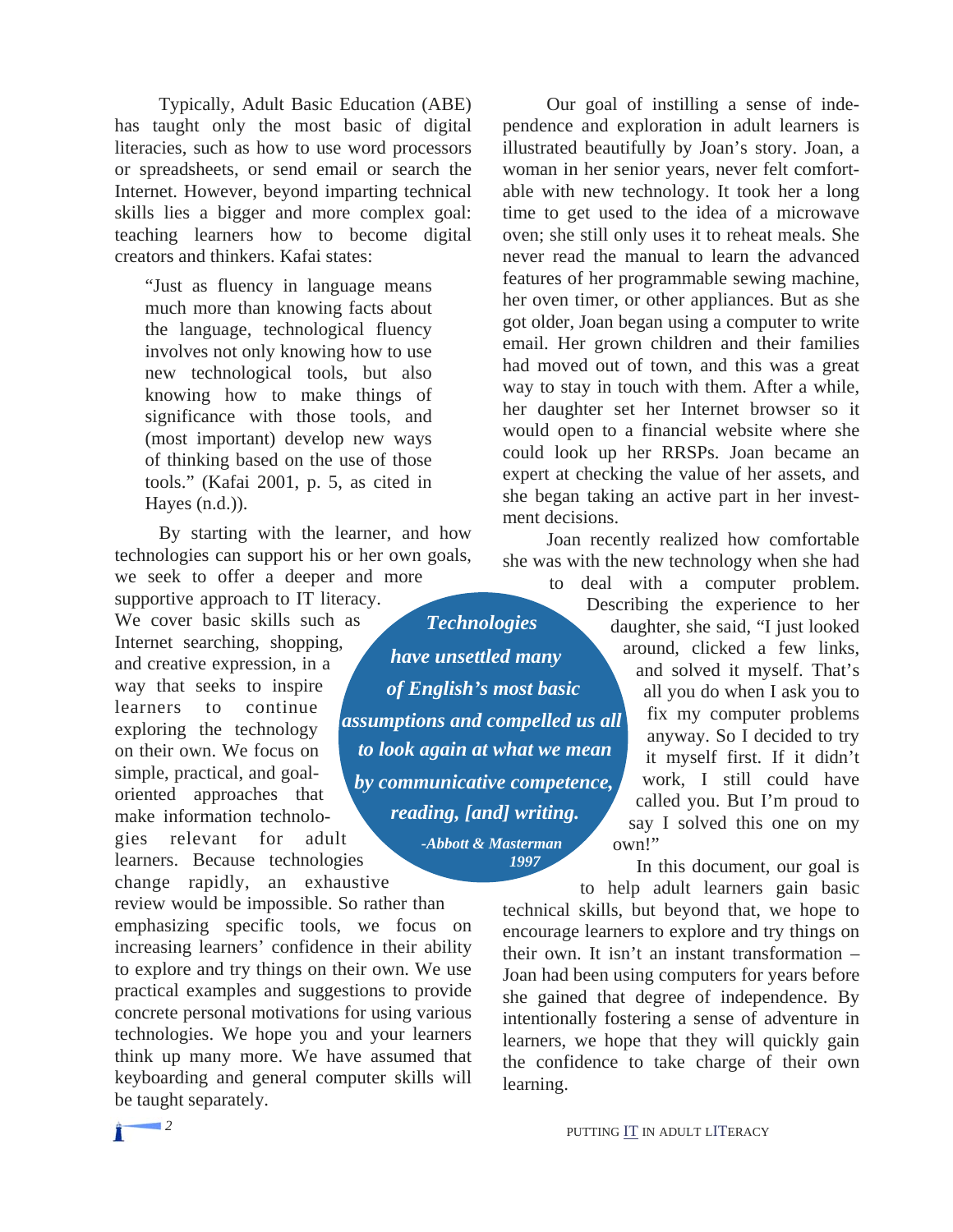<span id="page-6-0"></span>

**Anti-virus software:** software that scans your computer for viruses and cleans them off. See "virus."

**Application:** a computer program that performs a specific task such as word processing. It's another name for "computer program" or software.

**Blog:** a specific kind of website that is organized by the date its articles, or "entries," were written. It is easy to create a free blog. Blogs are also called "weblogs."

**Browser:** a computer program that allows a user to view websites. It's also sometimes called an "Internet browser."

**Byte:** a unit of measure of computer memory, equalling 8 bits. This is enough to encode one Latin letter or symbol. It is more common to refer to the size of a computer file in kilobytes, megabytes, or gigabytes, than to refer to bytes.

**Chat:** to communicate through text "real time" (at the same time), using a chat program such as Windows Live Messenger or Yahoo! Messenger.

**Click, clicking the mouse:** positioning the mouse pointer over an image or words on the screen, and then pressing and releasing the left mouse button one time.

**Desktop publishing software:** software programs that allow you to combine text and images to create a publication, such as a newsletter or a book.

**Download:** move information from Internet onto your computer. The opposite of "upload."

**Ecommerce:** the buying and selling of goods and services over the Internet.

**Email:** short form for "electronic mail," which you can send or receive directly on your computer using an Internet connection.

**Emoticons:** symbols that express emotions in email and online chats.

**Encrypted website:** a website where your personal information such as address, credit card number, or bank account information is digitally "scrambled" so that no one but the intended recipient can see it. You can tell that a webpage is encrypted because its address begins with

Ť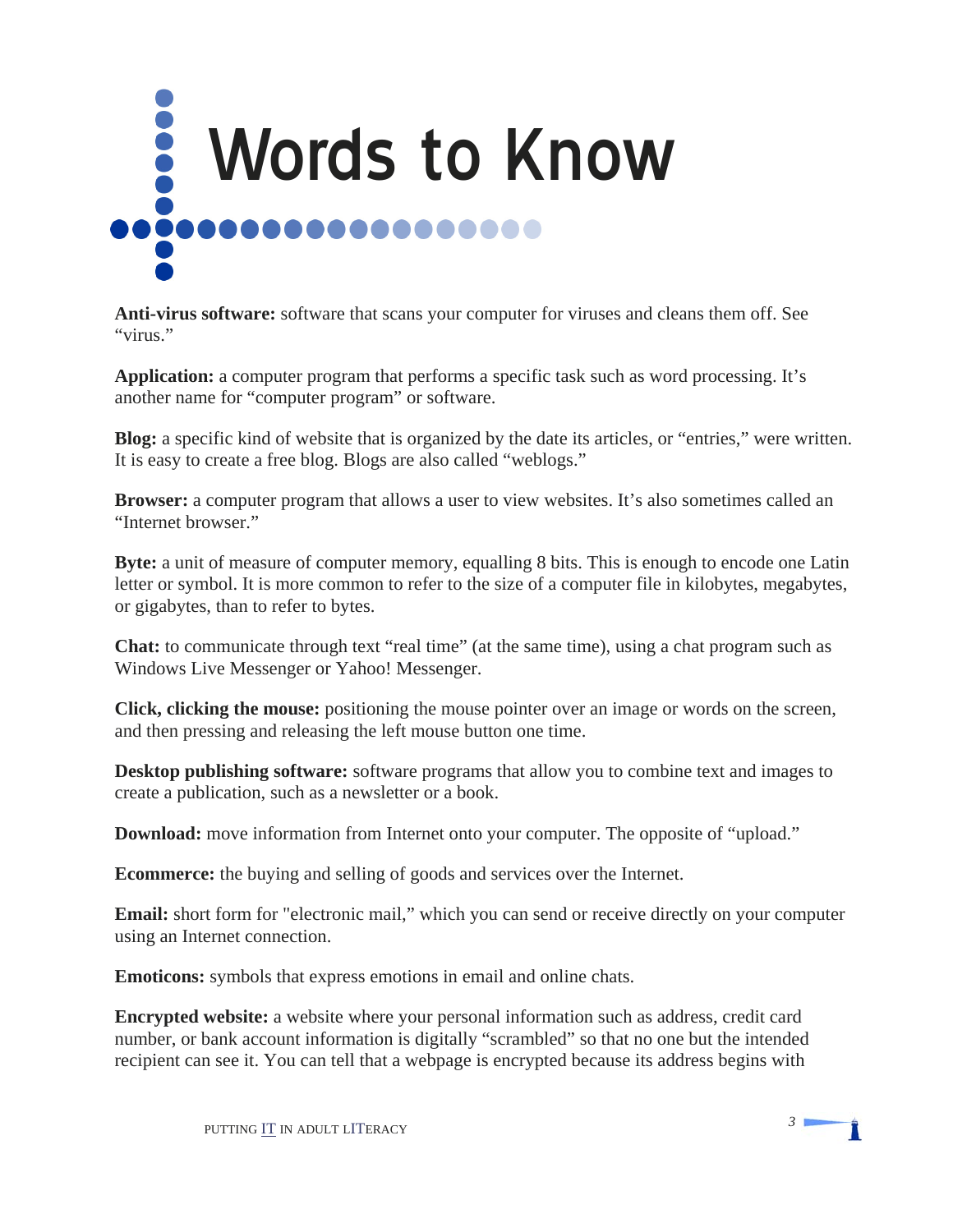"https://," not "http://" Most browsers also have a symbol, like a lock, that shows you when a site is encrypted.

**estore:** a store that operates on the internet, sometimes called an "online store."

**External storage, external storage devices:** a device which is attached to the computer by a cable used to store or backup digital information,. These include CD burners, DVD burners, USB flash drives, and external hard drives.

File: a digital "document" that can contain any type of information – words, music, software programs, etc.

**Firewall:** a computer program that helps protect your computer from being "broken into" while you are connected to the internet.

**Firewire:** a way of transferring data between devices. You may also talk of a firewire port or cable. Firewire is a popular method of downloading video footage from a camcorder.

**Flash drive:** a small device used to store digital information. These are also called pen drives or USB keys. (See USB flash drive)

**Font:** a complete set of typographic characters of a certain size and style, such as Arial.

**Gigabyte (Gb):** a unit of measurement of computer memory roughly equalling 1 billion bytes.

**Hard drive:** the main area where information is stored within the computer. The hard drive is located within the computer case.

**Hardware:** all of the physical components of the computer which you can see and touch.

**HTML (Hypertext Markup Language):** the basic computer language used to create webpages.

**Host:** a company that stores all of the files for a website on a computer that is constantly connected to the Internet. Also called a "web host."

**http://:** the beginning letters of every website address. "http" stands for "hyper text transfer protocol" which is the "language" of the Internet.

**ICT:** Information and communications technologies. A wide range of services, applications, and technologies, using various types of equipment and software, that communicate information. They include telecommunications, the Internet, and older technologies such as TV and radio (European Commission 2001).

**Image manipulation software:** software programs that allow users to create and edit images like photographs, drawings, and paintings.

**Internet browser:** a computer program that allows a user to view websites. It's also sometimes just called a "browser."

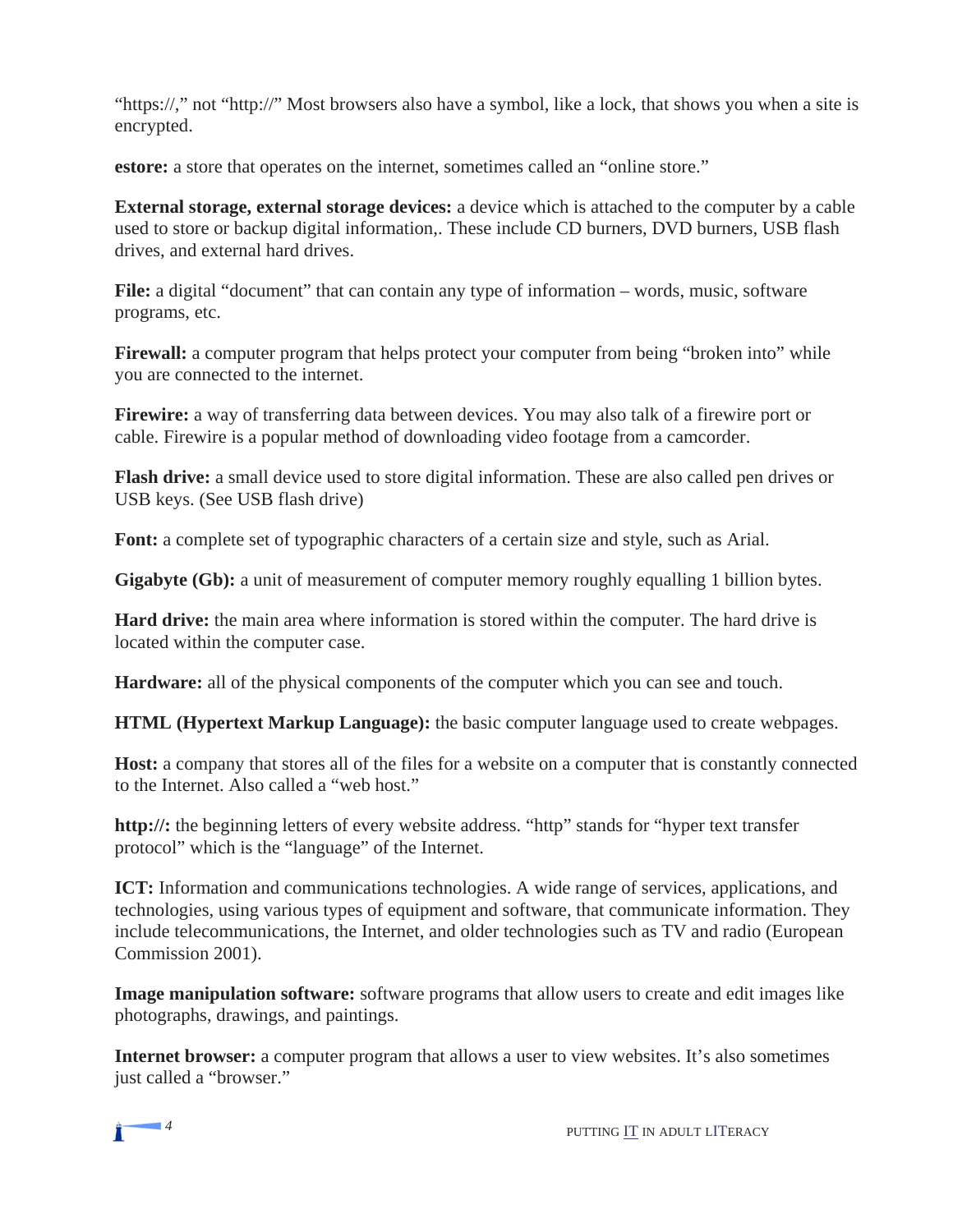**IT:** Information Technology. Hardware and software that enables the processing of information, including computers and computer programs (software).

**Kilobyte (Kb):** a unit of measurement of computer memory roughly equalling 1 thousand bytes.

**Megabyte (Mb):** a unit of measurement of computer memory roughly equalling 1 million bytes.

**Microsoft Windows:** an operating system for IBM and other compatible personal computers (PCs). Other modern operating systems include OS/X for Macintosh computers, and Linux which can run on both PCs and Macintosh computers.

**Modem:** a device that allows computers to communicate with other computers using the telephone line.

**Monitor:** the screen that the user looks at when interacting with the computer.

**Mouse:** a hand held tool used to point at and to select items on the screen.

**MS:** Microsoft.

**Offline:** off the Internet.

**Online:** on the Internet.

**Operating system:** a software program which enables you to operate the computer. The most popular operating systems are MS Windows for PCs, OS/X for Macintosh computers, and Linux for either PCs or Macintosh computers. You need to know what operating system (and which version) your computer is running when you are buying and installing software programs.

**PC:** Personal computer. The term "PC" is often used to distinguish MS Windows-based computers from Macintosh computers, although both are personal computers.

**PDA (Personal Digital Assistant):** a handheld computer.

**Peer-to-peer (P2P):** networking individual PCs over the Internet so that they can exchange files such as mp3s, or run software that takes a lot of computing power.

**Pen drive:** a small device used to store digital information. These are also called USB flash drives or USB keys.

**Phishing:** The term phishing (pronounced "fishing") refers to luring techniques used by identity thieves to "fish" for personal information via the Internet. Using bogus email addresses and websites that are designed to look like they come from well-known, legitimate sources, they attempt to gather personal information, financial information, and passwords.

**Podcast:** a digital media file distributed over the Internet that can be listened to on a computer or MP3 player. The word is a combination of "iPod" and "broadcast." Many podcasts are like homemade radio shows.

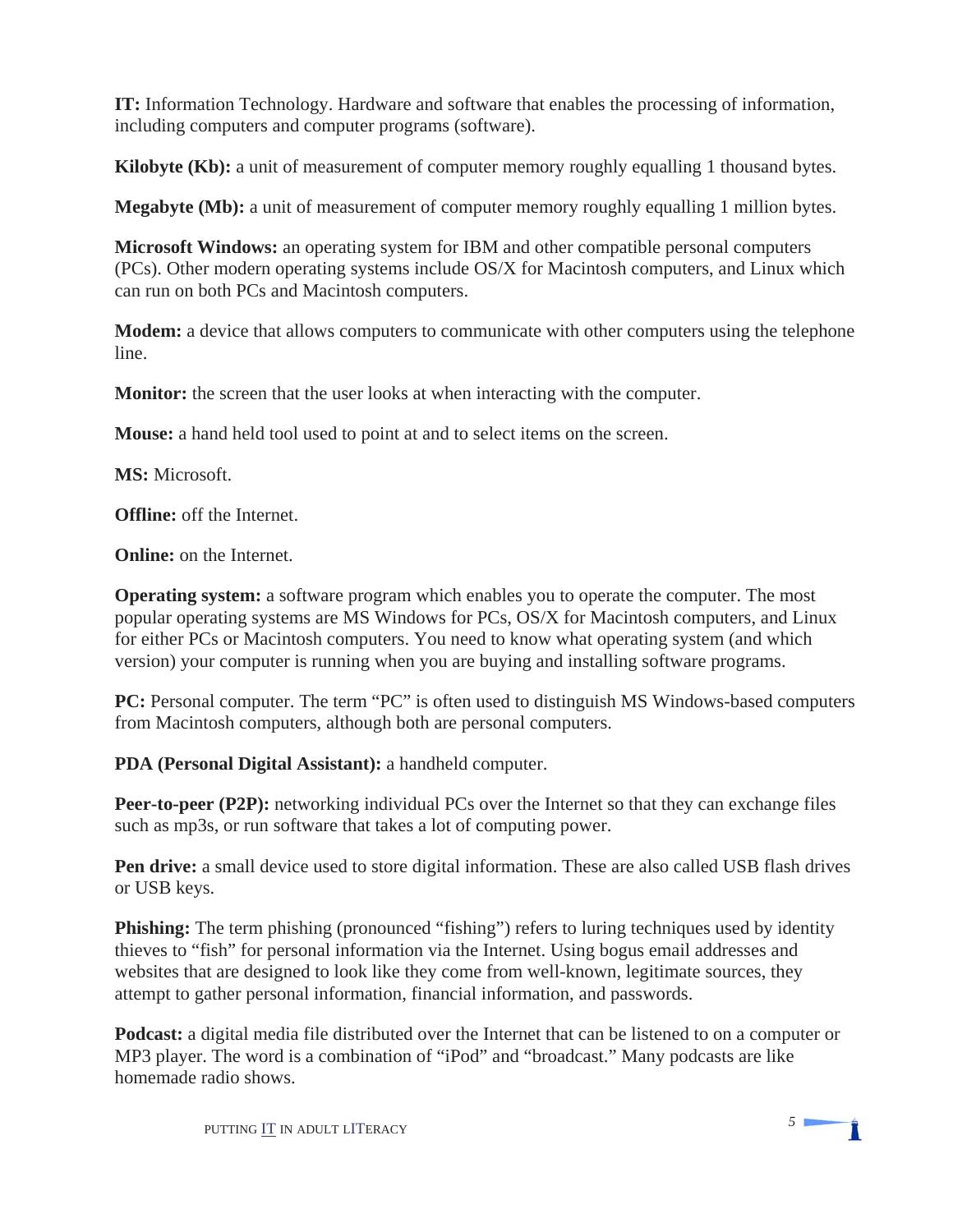**Port:** a small opening on a computer which allows you to plug in printers, USB flash drives, speakers, etc. USB ports are essential. S-Video and firewire ports are important for transferring video footage.

**RAM (Random Access Memory):** the computer's short-term memory which is needed to carry out a program's instructions. RAM is measured in MB (megabytes) or GB (gigabytes). It is important that your computer have enough RAM to handle the programs you run.

**Real time:** being online at the same time, such as during a "real time" chat, or a "real time" online seminar.

**Right clicking:** positioning the mouse pointer over a specific object and then pressing and releasing the right mouse button once.

**Screen saver:** a software application that temporarily replaces the screen with a moving picture so that a static image does not damage the monitor. When a key is touched or the mouse is moved the screen saver shuts off and the original screen reappears.

**Scrolling:** changing the portion of a document, image or webpage that is visible by moving it up, down, or across the screen. When a file is too big to fit on the screen, vertical and/or horizontal "scroll bars" appear on the side or bottom of a window, allowing you to move around within your document.

**Search engine:** a particular type of website that allows you to search for websites by keyword or topic.

**Software:** the programs, applications, files, and data used to run a computer.

**Spam:** unwanted, unsolicited email.

**Spam filters:** Special software programs that "read" your email and automatically move those suspected of being spam into a "spam folder."

**Spreadsheet program:** a computer program that allows you to work with numbers and text in rows and columns. Spreadsheet programs are often used for doing math, working with financial information, or for creating databases.

**Spyware:** malicious programs that can send details like your Internet browsing history to strangers.

**Storage device:** a device used to store computer files. On a computer, the main storage device is the computer's hard drive. It may also have built-in devices to backup and share data, such as a CD or DVD burner. These are called "internal" storage devices. It will also have "ports" that allow external storage devices to be plugged into the computer.

**Tablet:** A specialized flat surface that can be touched with a stylus pen to move the mouse, write, or draw on the screen. This allows more natural drawing and writing.

**Upload:** place information onto the Internet. The opposite of "download."

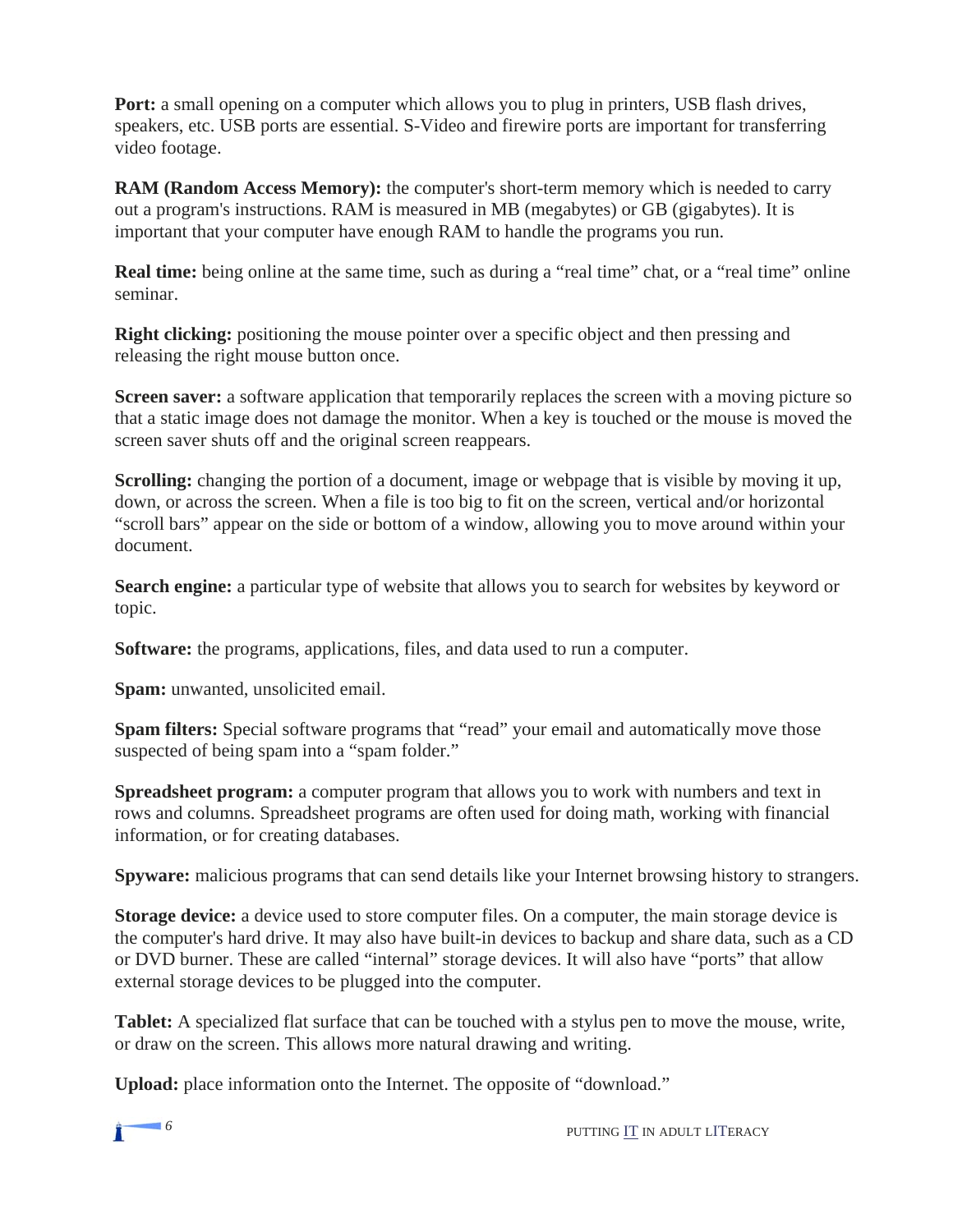**URL (Uniform Resource Locator):** another name for a website address.

**USB (Universal Serial Bus):** a way of transferring data between devices. You may also talk of a USB port on a computer, a USB cable, or a USB flash drive, for example.

**USB flash drive, USB key:** a small device used to store digital information. These are also called pen drives or flash drives.

**Virus:** small, hidden software programs that can cause damage on your computer. Viruses can be sent through email, through documents such as Word files, or as hidden components of free software you download.

**Webcam:** a video camera, often attached directly to a computer, whose images can be seen on a website.

**Weblog:** a specific type of website that is organized by the date its articles, or "entries," were written. It is easy to create a free weblog. Weblogs are also called "blogs," for short.

Web host: a company that stores all of the files for a website on a computer that is constantly connected to the Internet. Also called a "host."

Wiki (pronounced wick'ee): a special type of website that allows either a public or private group to co-create it. The most famous wiki is Wikipedia, the online amateur encyclopedia written by anybody who wants to contribute knowledge [\(www.wikipedia.org\).](http://www.wikipedia.org) 

**Window:** a rectangular, framed area on the computer screen used to display an application or a document.

**Wireless:** technology that connects devices by sending information through the airwaves using electromagnetic waves instead of using a physical connection like a wire or a cable. Cellphones use wireless technology. Computers can also be connected to the Internet by wireless technology.

Ť

**Word processing program:** a computer program for creating and editing text documents.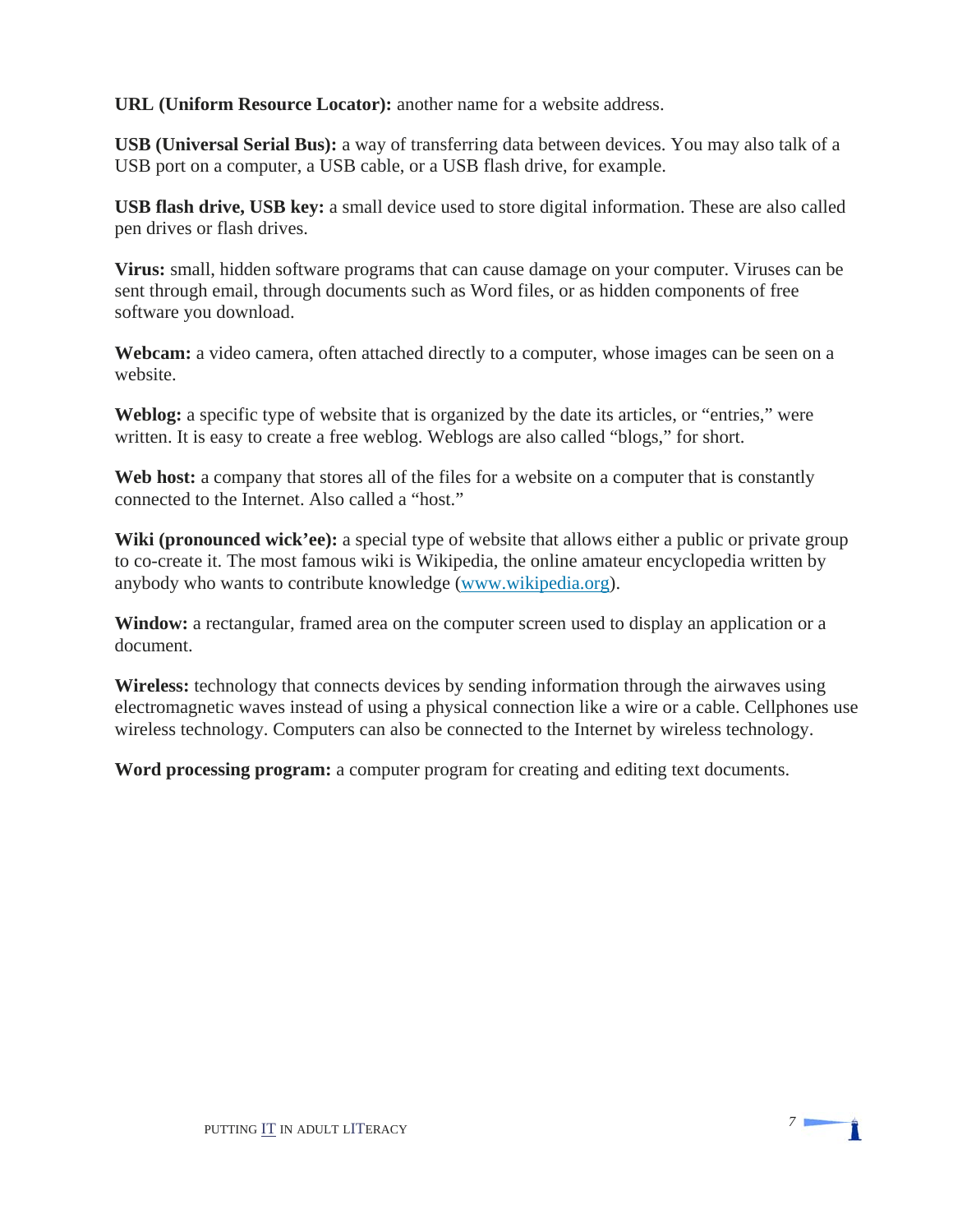# <span id="page-11-0"></span>Section One ...... **Understanding Information Technology**

# **Objective**

This section highlights some of the many opportunities that digital technologies offer for both productive and creative pursuits. We discuss information technology (IT) literacy as a student- and goal-oriented pursuit rather than simply a transfer of technical skills.

# **Introduction and Concepts**

Computers and information technology are powerful resources but, like any tool, using them effectively requires particular skills and knowledge. Teaching students technical skills is important. However, IT literacy should also involve helping learners understand *why* they might want to use technology, *when* to use technology, and *which* technologies are appropriate for specific tasks. Learning to use Internet technologies also involves developing the critical thinking skills necessary to evaluate information and protect against Internet fraud.

Many of us think of computers, and increasingly the Internet, as the foundations for IT literacy. These are two of the most flexible and powerful tools but they are not the only ones. Nor are they necessarily the best place to start. A digital camera, for example, might be a more appropriate jumping off point for adult learners. It is very easy to use; it provides instant feedback and satisfaction; it is immediately practical; and it provides a purpose for learning about email, weblogging, and the Internet in the interest of sharing

photographs and their accompanying stories. Other accessories that can provide an entry point to IT literacy include scanners, video cameras, audio recorders, MP3 players, and personal digital assistants or PDAs, such as Palm Pilots.

Computers are incredibly versatile tools that can be put to many different uses. Accessories such as speakers, a microphone, and maybe even a midi instrument, can turn a

*"The ways in which these technologies will be used in the English classroom will be vital to the wider processes of social and cultural inclusion or exclusion."* 

> *-Abbott & Masterman 1997*

**8** 8 **PUTTING IT IN ADULT LITERACY**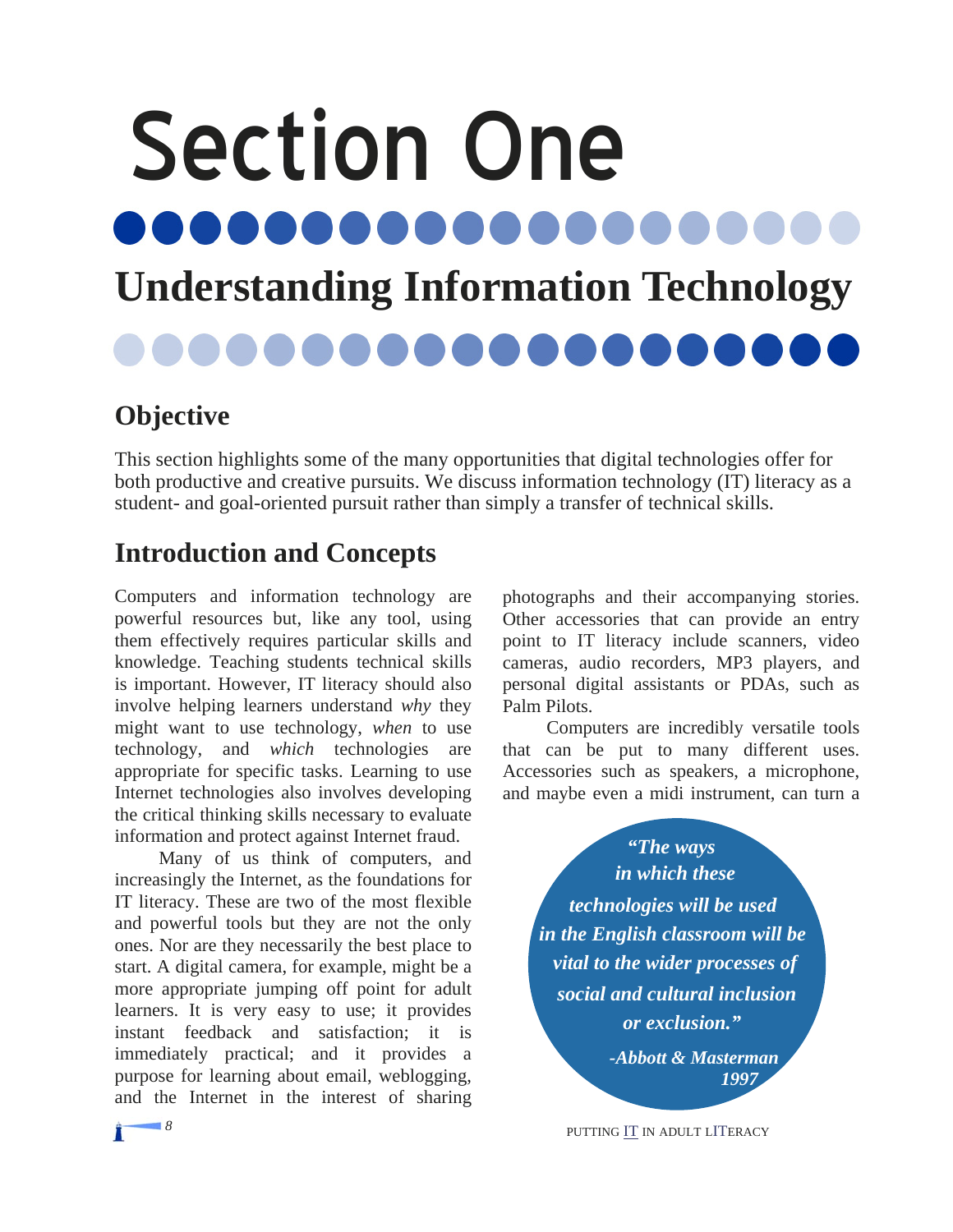computer into a mini digital music studio. With a web camera, a computer can be transformed into an amateur television studio. An external drawing tablet with an electronic stylus or "pen" can become an artist's digital palette. Software can take you to other countries, other times in history, virtual science labs, or even virtual realities.

By connecting a computer to the Internet, a world of opportunities opens up. Today, residents of urban and rural Canada can access local media from around the world without leaving their home. They can read The New York Times, see Al Jazeera broadcasts in English or Arabic, or read citizens' and journalists' experiences from Afghanistan to Zambia. The Internet presents exciting opportunities for bridging cultural and geographical divides. But using the Internet also requires critical thinking since many online sources lack filters like editors, publishers, or broadcast regulating bodies.

In addition to being a source of information, the Internet is also a huge marketplace where users can bank, browse, buy, and sell all kinds of goods and services. Just like the physical marketplace, some online shops are more trustworthy than others. However, in contrast to physical shopping where you can see and touch things before paying for them, online shopping often requires payment before the delivery of goods. In addition, online stores can open and close quickly, making it difficult to exchange or return items bought online. Although the benefits of online commerce are valuable, knowing how to evaluate an online business is critical.

Perhaps more important than being able to access a huge amount of information, entertainment, and merchandise, modern technology can put publishing into the hands of the individual. Learners might start by publishing photos that relatives from other cities can view online, but the possibilities are endless. They could write to people around the world who share their hobby, document their opinions or life experiences through a blog, publish their resume online, post their original music or artwork, or even telecommute from home.

In summary, information technologies – or more accurately, information and communication technologies (ICTs) – provide a wealth of possibilities for literacy learners. Learning to use new technologies can profoundly impact learners' quality of life whether they are using a digital camera, reading news, playing simulation games, corresponding with friends or family, publishing personal stories, or searching for a new job. Not only can it tap into creative expression and provide new ways of telling stories, it can also help learners gain critical skills that are essential for living and working in a modern, technology-based society.

n

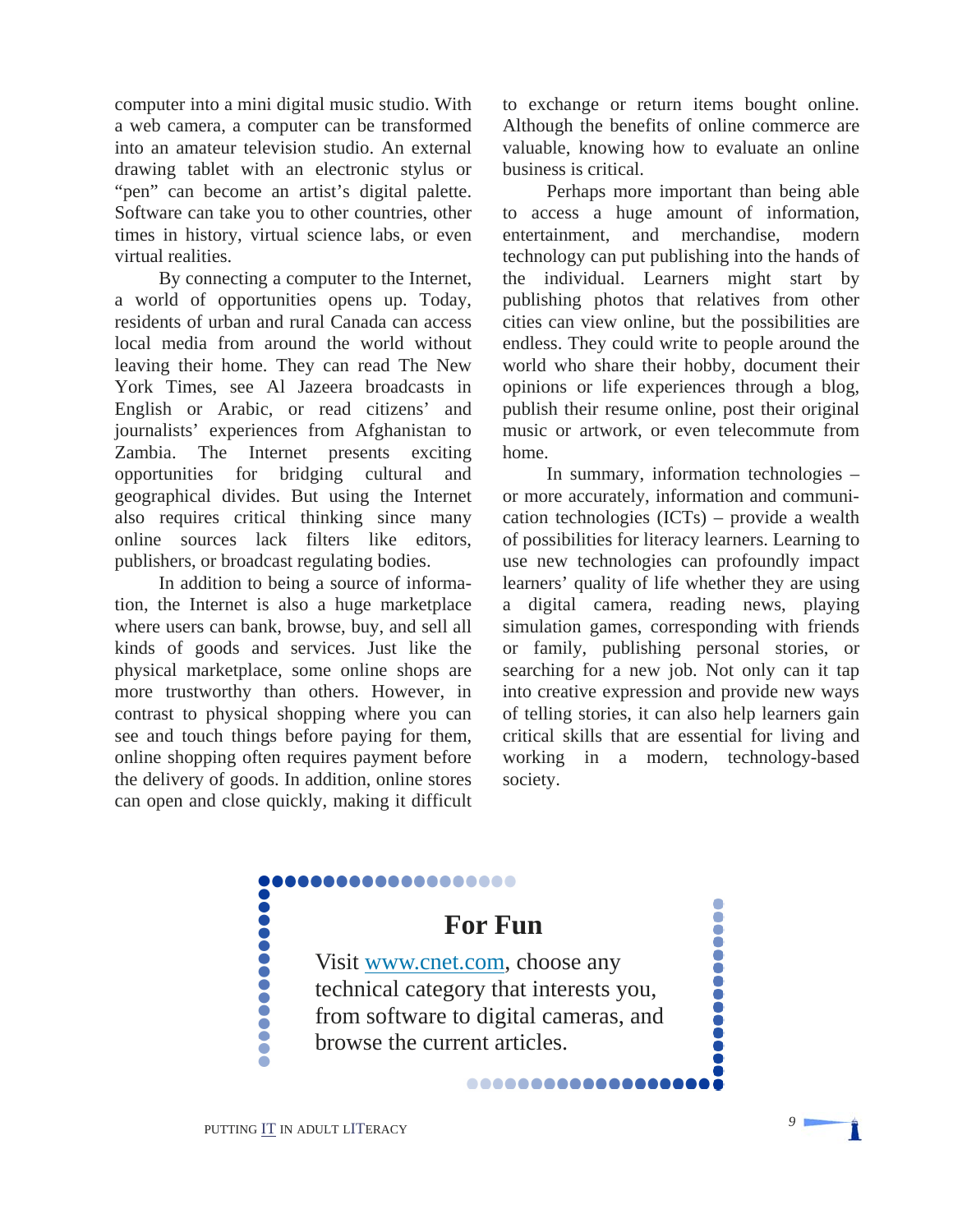# **Strategies & Tips**



**Discuss the general topic of Information Technology: Brainstorm with** learners about their current knowledge of computers and information technologies.

- Where do they see these technologies in their day-to-day life (e.g., bank machines, voicemail services)?
- How do these technologies make them feel?
- How do these technologies change their day-to-day experience? Are there new things they can do, or things they can't do because of information technologies?
- The term "digital technologies" doesn't only refer to computers; it also includes audio devices (like MP3 players), video devices (like digital cameras and camcorders), and cell phones. What non-computer technologies do the learners use? Do they feel differently about these technologies than they do about computers?
- Allow for a free-flowing discussion about hardware, software, the Internet and whatever else emerges from the group. Keep the discussion moving. Don't focus on specifics. Emphasize concepts and draw visuals to reinforce central ideas.



**Discuss culture and practice:** One of the impacts of ICTs is how quickly information is shared. Real-time newscasts, frequently updated websites, and the almost instant arrival of email have made our everyday lives faster.

- How have learners felt the impact of this? What is positive about this, and what is negative?
- Are we at the mercy of a high-speed life, or are we in control of it?
- The world has been called a "global village," indicating our interconnectedness and closer ties because of ICTs.
- Have learners experienced the "global village" through new technology? In what way? (Some examples might be: purchasing music or clothing from the other side of the world, being able to keep up with local news from other countries, writing email or sharing photos with family members who live far away, etc.)
- What opportunities do ICTs offer that did not exist before?

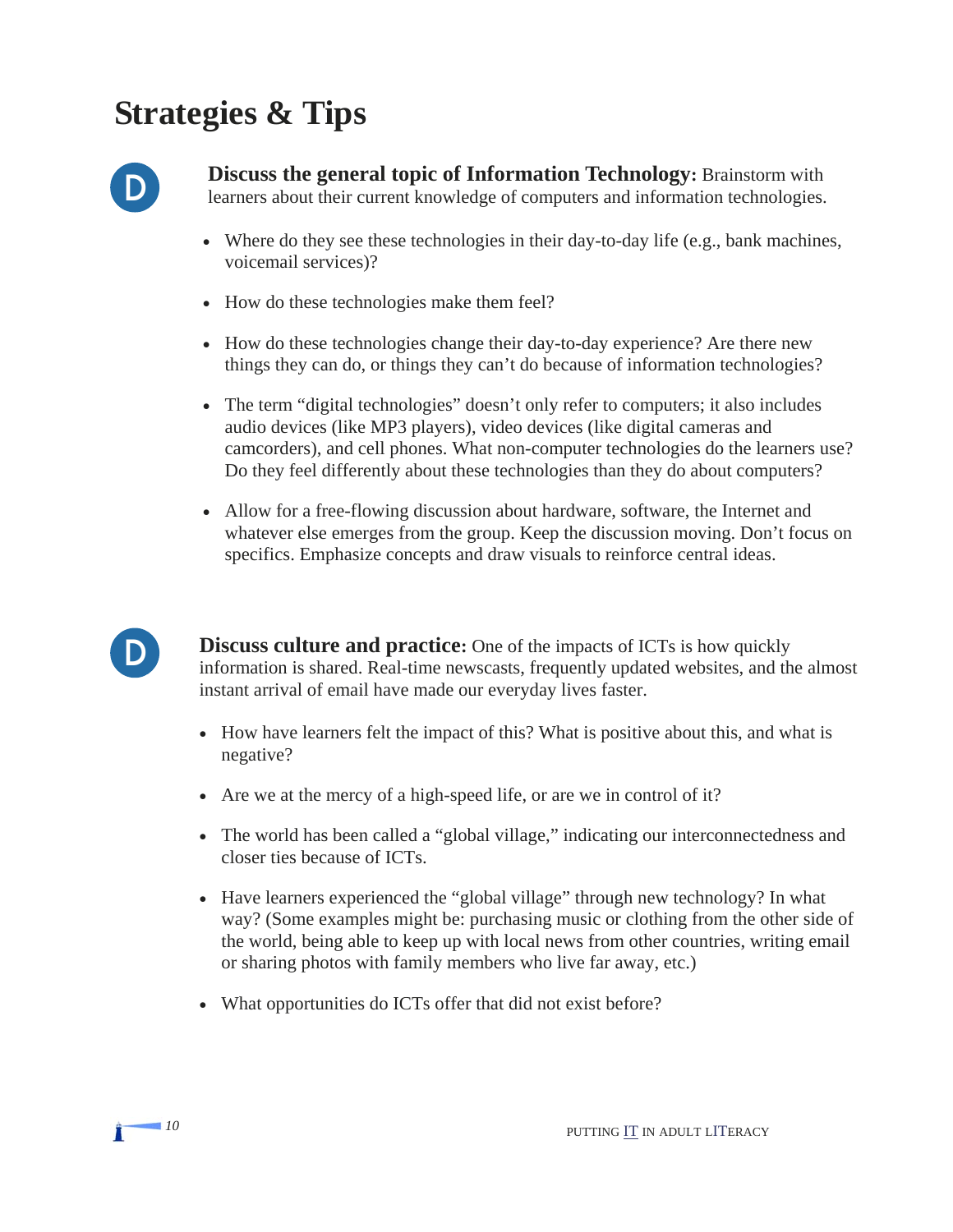

**Some activities for integrating:** Start by having learners think about their own goals. For example:

Ask students to reflect on some of their life goals. It could be something they want to learn, a place they would like to travel, or a task to do around the home or garden. It does not have to involve new technology. Have them choose one of these goals and record it as a "touchstone" while learning IT literacy. As you introduce new topics in IT literacy, remind students about their "touchstones" and brainstorm as a class how they might use the new skills they are learning to further their "touchstone" goal.



**When planning and organizing your teaching/administrative activities, think of logical ways to integrate different technologies**. For example:

- Have learners take digital photographs to enhance assignments.
- Ask learners to use online searches to research assignments.
- Make learners aware of online Literacy Tools, such as [www.dictionary.com an](http://www.dictionary.com)d [www.thesaurus.com th](http://www.thesaurus.com)at they can use in their learning.



#### **Whenever it seems appropriate, promote self-learning activities.**  For example:

- Encourage learners to be adventurous in exploring technology. Have them ask friends or relatives to show them how to use a device.
- Ask them to bring in digital devices (cameras, cell phones, etc.) to demonstrate to the class.
- Arrange a field trip to a computer store or the technical department of a department store (or encourage independent visits). Browse software titles to learn about new opportunities to pursue hobbies and interests (e.g., gardening, gaming, learning another language, learning games for children). Ask for explanations and demonstrations of cameras, camcorders, MP3 players, cell phones, etc.



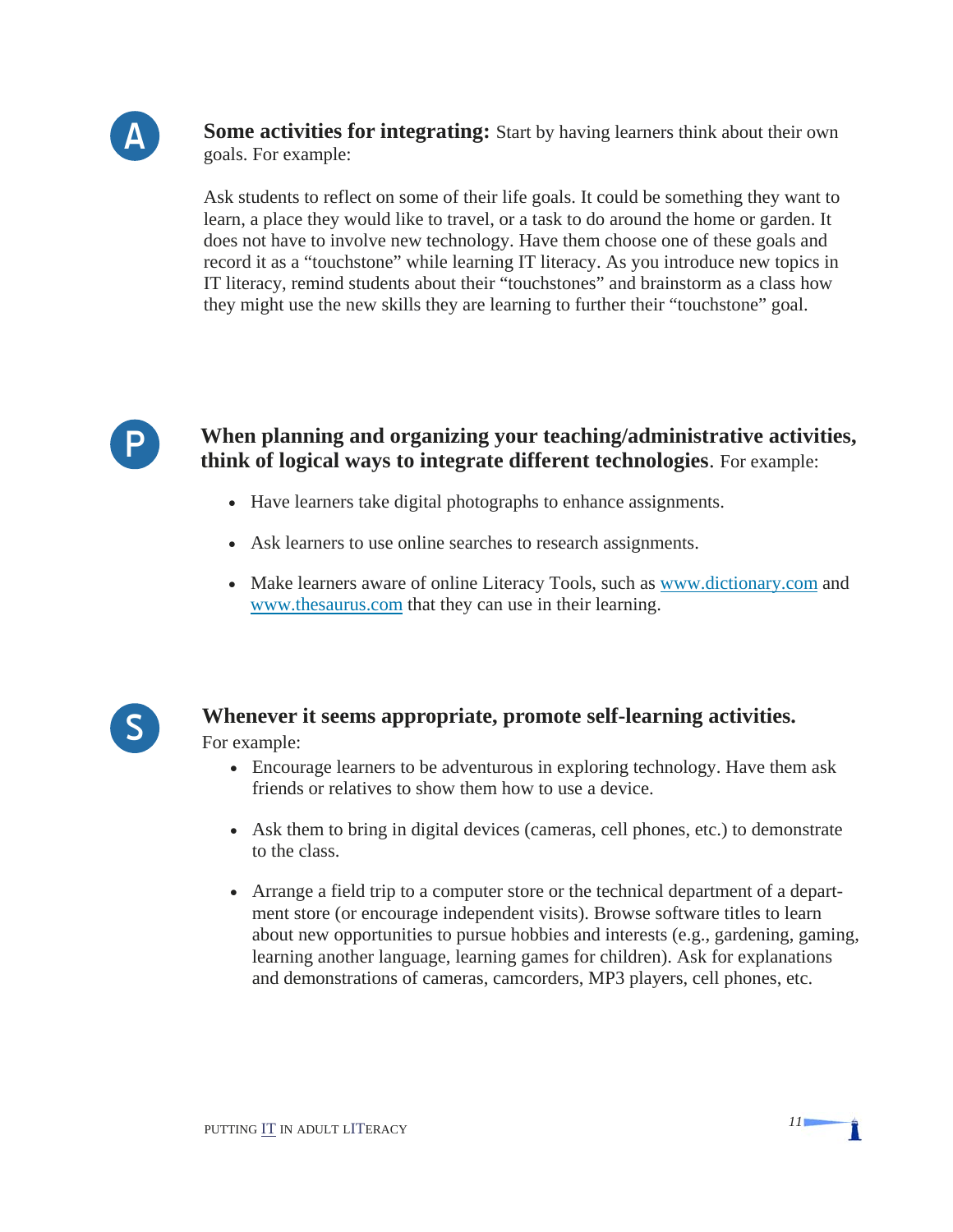# <span id="page-15-0"></span>Section Two ..... **Communicating With a Computer**

This section has two parts: writing with a word processor, and reading and writing email.

# **Writing with a Word Processor**

# **Objective**

Writing is one of the main ways that people use computers. As people get more comfortable writing with computers, the way they use the computer often shifts. In the beginning they might picture the computer as a fancy typewriter, but as they gain experience, they

start to think of the computer as a writing, editing and organizational tool. Considering how working with information technologies is different from working with a pen or typewriter may help learners take advantage of these opportunities faster.

# **Introduction and Concepts**

Computers are excellent tools for creating documents. Compared to paper and pen or typewriters, word processing documents have lots of benefits:

- Adding, moving, deleting, and editing text is very easy.
- The result is immediately legible, and can be laid out attractively.
- Digital documents can be shared via email, or converted into other types of documents.
- Many people can work on the same document, making collaboration easy. Special features of word processors (like change tracking and comments) can help you manage collaborations.
- Word processing programs include helpful tools such as spell checkers and grammar checkers, which can help track down spelling errors or awkward writing.
- Word processing documents can automatically create tables of contents, page numbers, heading numbers, and other helpful features.
- Text from the Internet and other documents can easily be "cut and pasted" into a word processing file.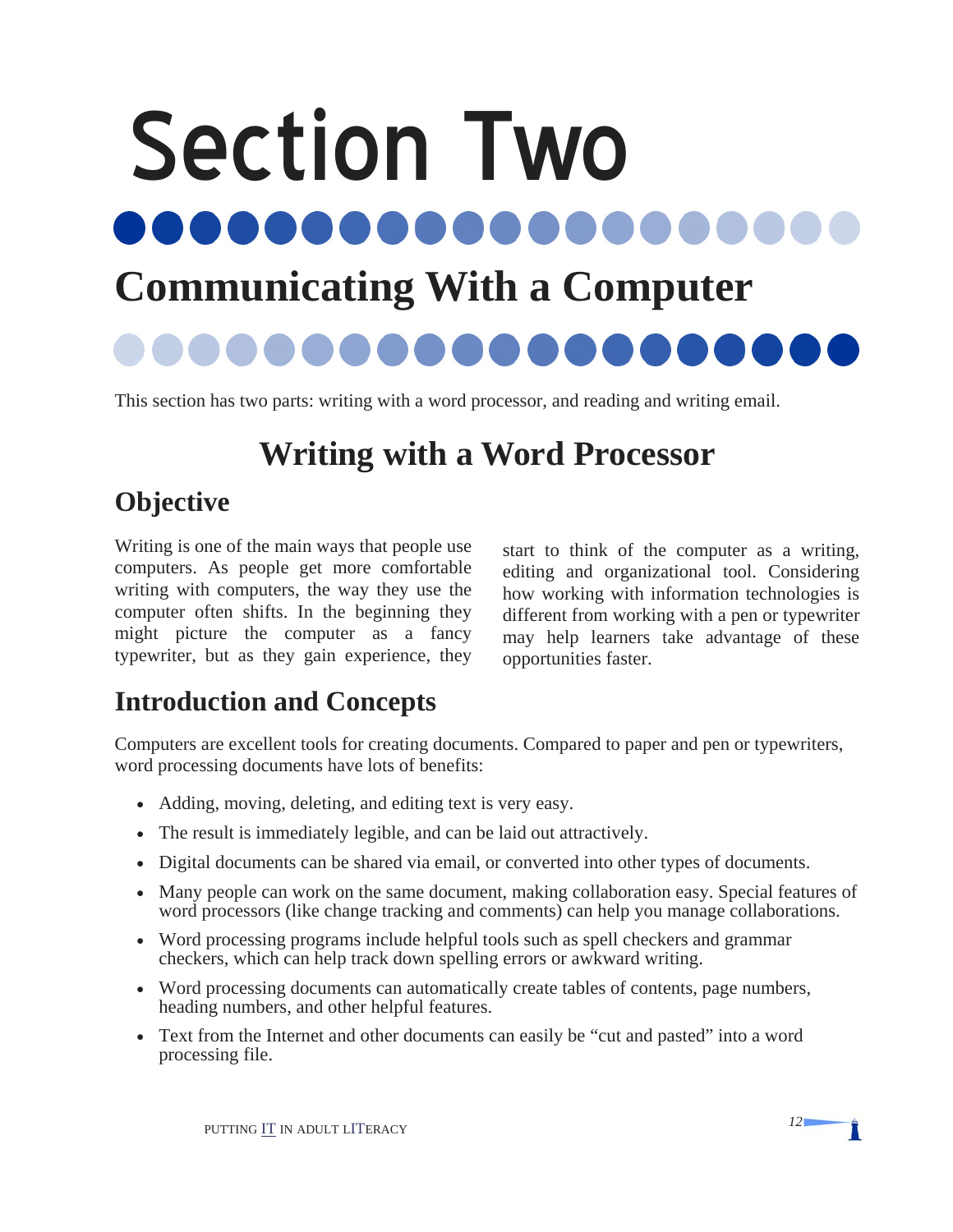Because of these features, computers and word processors are best understood as new types of writing tools, rather than as replacements for a typewriter. In practice, you can start with the basics of creating, typing, and saving documents, but a vision of how these steps fit within the larger picture of research, writing, and publishing will help learners expand their horizons beyond basic skills. One way to help learners understand this paradigm shift is to review the advantages of word processors, demonstrate their advanced features, and show them examples of how they can be used in conjunction with the Internet to make researching and writing more holistic.

*Anecdotal evidence suggests that most writers go through a transferring stage where they use technology much as they used to use paper, but that as they get more expert they then develop new strategies and approaches. -Abbott 1998a* 

# **Strategies & Tips**

As educators have become more experienced in teaching word processing, they have learned that emphasizing writing techniques and strategies, rather than just technical skills, helps learners understand the writing process more fully. For example, learning *how* to cut and paste text is a technical skill, but learning *when*  and *why* to cut and paste can help a learner understand how to communicate ideas more clearly. "If computers help writers engage with their texts at this deeper level, a major benefit will have been achieved" (Abbott 1998c). This

strategic use of a word processor as a writing tool assumes that computers are used throughout the writing process, and not just to type the final copy.

That being said, knowing how to use a computer effectively for writing includes deciding when to use it. Some activities are still easier with a paper and pencil than a computer. Examples of this might be writing a shopping list, brainstorming, drawing, or taking notes during classes or meetings.

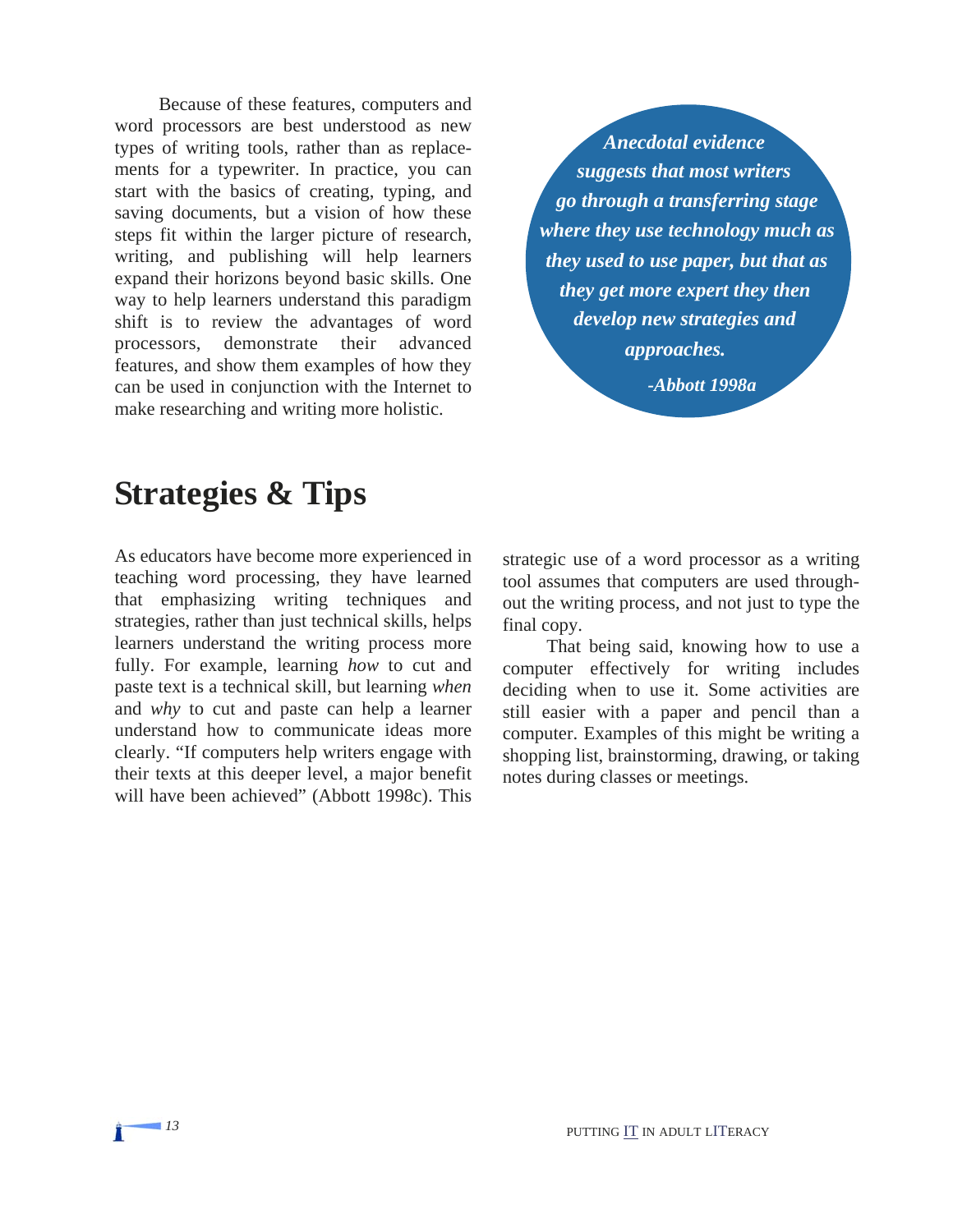

# **A Special Look at Spelling**

While a spellchecker is useful at the editing stage of writing, it is not recommended as a tool for teaching spelling skills; there are better tools for teaching someone how to spell. For example, symbol processors use pictures to portray many common words, which are spelled out under the symbol. An introduction to the use of symbols for literacy can be found at [http://www.widgit.com/symbols/](http://www.widgit.com/symbols/about_symbols/literacy/index.htm)  [about\\_symbols/literacy/index.htm.](http://www.widgit.com/symbols/about_symbols/literacy/index.htm)

In addition, correct spelling is not very important in an informal email or in a chat room. In fact, short forms that reduce typing are common, for example, "lol," which means "laughing out loud." Guide learners to put an appropriate emphasis on spelling – less in informal environments and more in formal communications such as business correspondence.



### **Beyond Word Processing**

Writing with ICT tools encompasses more than just word processing. The computer allows the inclusion of sounds and images as well as words. For example, a picture, chart, or graph can be embedded or created with word processors. Desktop publishing programs allow much more flexibility for laying out text while multimedia packages can combine text, image, sound and video for even richer communication. Individuals can create slideshows and multi-media presentations for use in boardrooms, classrooms, and religious institutions.



# **Copyright and Plagiarism**

Just because it is easy to cut and paste materials from other sources into your own work doesn't mean it is always appropriate, or even legal, to do so. When assigning writing exercises to learners, you may want to review copyright laws and rules about plagiarism.

 Copyright prevents the use of others' words, music, images, or videos unless you have the creator's permission. Sometimes a fee is required for the privilege of using other people's work. Now that the Internet and computers make it easy to copy existing work and integrate it into your own files, a lot of attention is being paid to copyright, people's rights to make money from their work, and the public's right to use others' work for free. The legal battles over music file sharing, which closed down the Napster peer-to-peer file sharing service, was one of the first big legal and philosophical battles about copyright.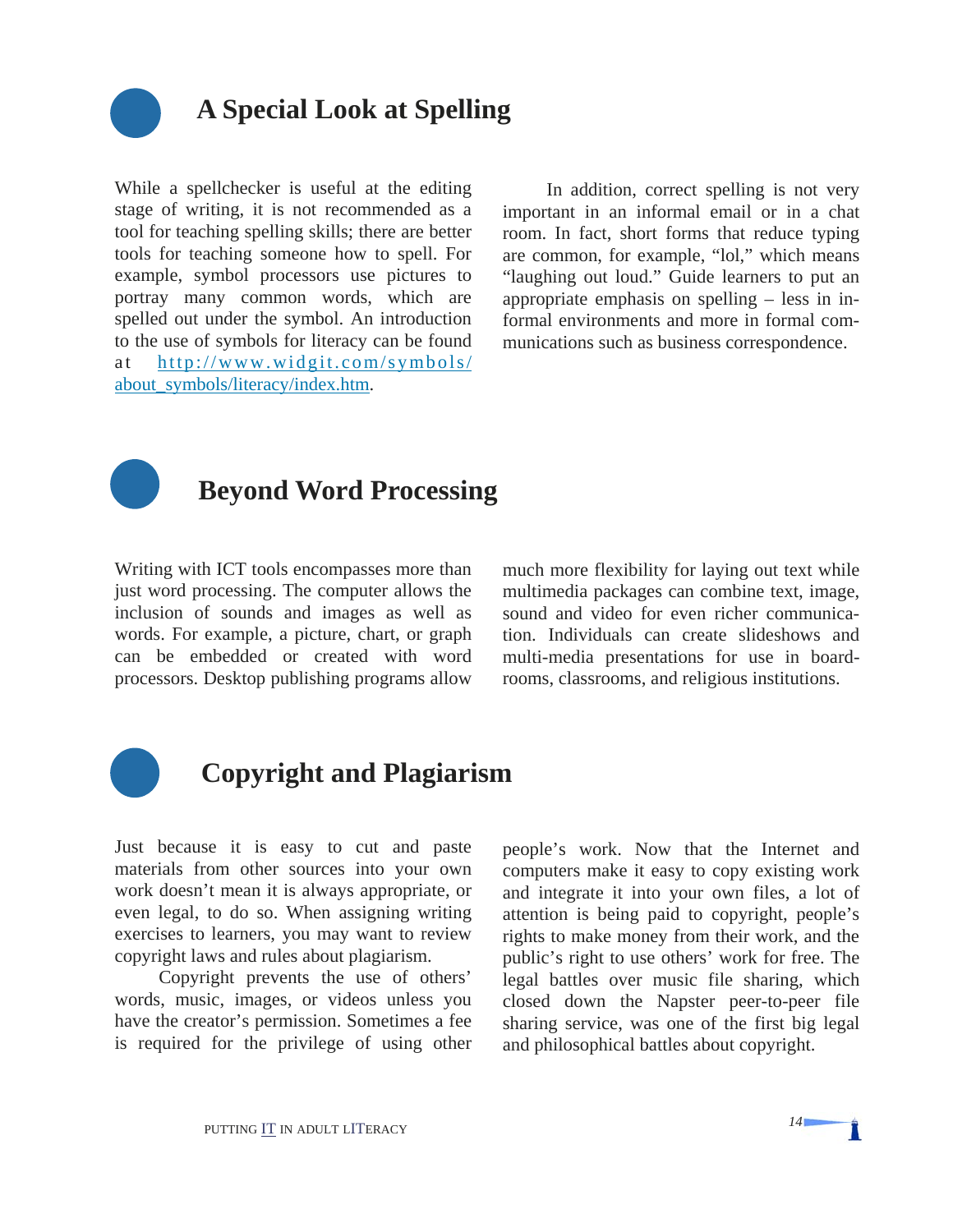

D

#### **Discuss style and content:**

- What different types of documents can you write on a computer (e.g., letters, assignments, résumés, books, recipes, diaries, etc.)?
- What style guidelines apply to documents you create with a word processor?
- Are there any standard contents that must be included in a word processing document?

#### **Discuss culture and practice:**

- How have personal computers and word processing programs changed our expectations for written documents?
- How has this affected learners? Is the impact different for different learners?
- How have personal computers and word processing programs changed work environments? Are these changes positive, negative, or neutral?



#### **Discuss the general topic of word processing:**

- Brainstorm with learners about when they would use a word processor and when they would not.
- What are some of the advantages of writing with a computer?
- What are some of the disadvantages?



#### **Discuss format:**

- With a word processor, are you restricted to  $8\frac{1}{2} \times 11$ , portrait, single-sided layouts? What other options exist? Show some examples of documents with various layouts and discuss whether they would be easier to create with a word processor or with a different type of software, like desktop publishing or image manipulation software.
- Demonstrate the word processing menus where format selections can be made and ask students to brainstorm when they might use different features.

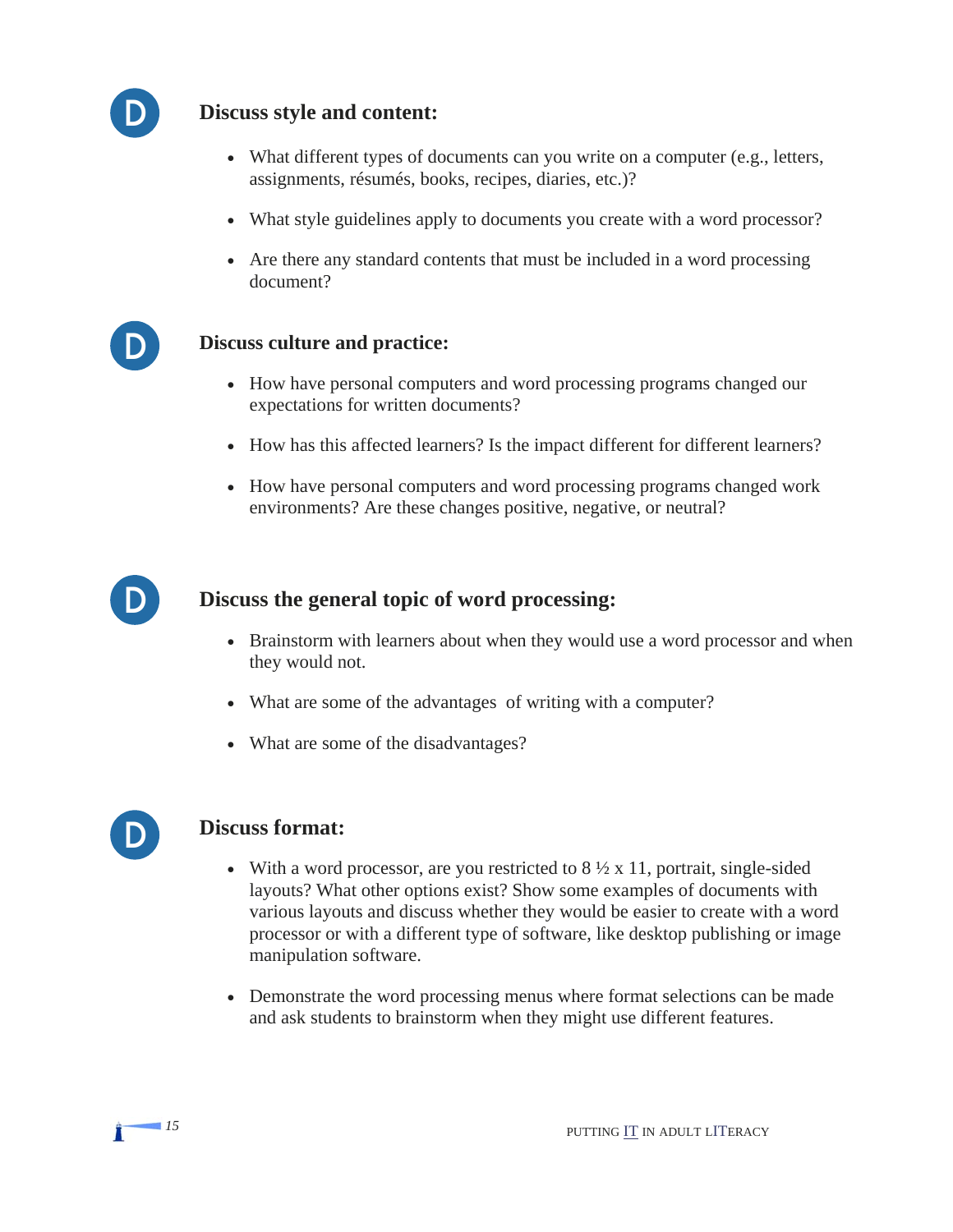

**Some activities for integrating:** Ask learners to do any of the following:

- Produce a simple written assignment using a word processor. Keep it short so that the word processing, rather than the typing skills, is emphasized.
- When appropriate, incorporate some of the advanced word processing options, such as page numbers, a table of contents, a header or footer, or an embedded graphic.
- Have students practice collaborating on word-processed documents by working in pairs. For example, half of the class could write a series of questions, and the other half answer them within the document.
- If appropriate, demonstrate the "track changes" or "compare versions" features of the word processor on one of the answered questionnaires.
- If appropriate, show students how to use the "style" function in the word processor, which are formatting rules that can easily be applied to text by assigning it a style name (different word processors might call "styles" by a different name). Use this function to mark the questions and answers in one of the questionnaires. If this is too advanced, you can show them how to change the font colour, or use italics, asterisks, or other methods to highlight their text.
- After the learners have gained some Internet skills, assign them a lesson that requires them to incorporate online quotations and links into a document.
- Ask the learners to reflect on the goal they defined at the beginning of the course. Do they need to write a letter, make a plan, keep records or notes, or create any other kinds of documents to help them move forward?



#### **When planning and organizing your teaching/administrative activities, think of logical ways to integrate word processing**. For example:

Excerpt some content from a literary source into a word processor. Add some questions at the bottom of the text for learners to answer, or ask them to annotate the contents and highlight their contributions in a distinct style using a word processor.

Т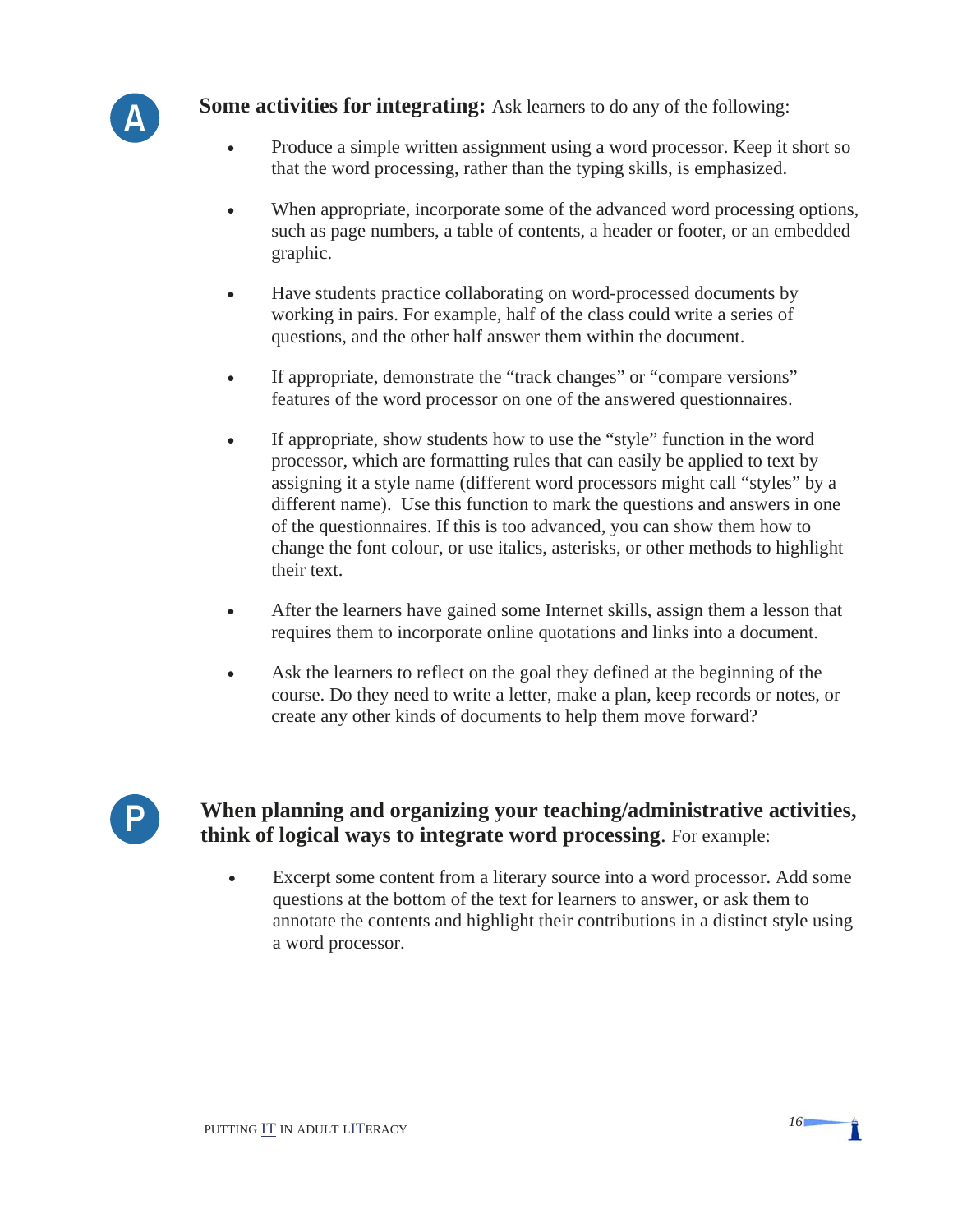

# **S Whenever it seems appropriate, promote self-learning activities.**

For example:

- Make sure learners know how to organize documents into folders on the computer, and search for documents on the computer by name or by contents.
- Encourage them to use the word processor's "Help" feature to learn word processing skills themselves, such as how to create or apply a style or insert a table of contents.
- Introduce them to the word processor's "Tutorials" feature (or an online manual) to learn about advanced word processing features.
- Show them how to search the Internet for a dictionary, thesaurus, writing guide, sample résumé format, or other information about writing rather than word processing *per se*.
- Demonstrate how to cut and paste information from one program to another. For example, ask them to copy their résumé into an online résumé or application form, such as [www.workopolis.ca,](http://www.workopolis.ca) or to copy text from a web page into a word processing document.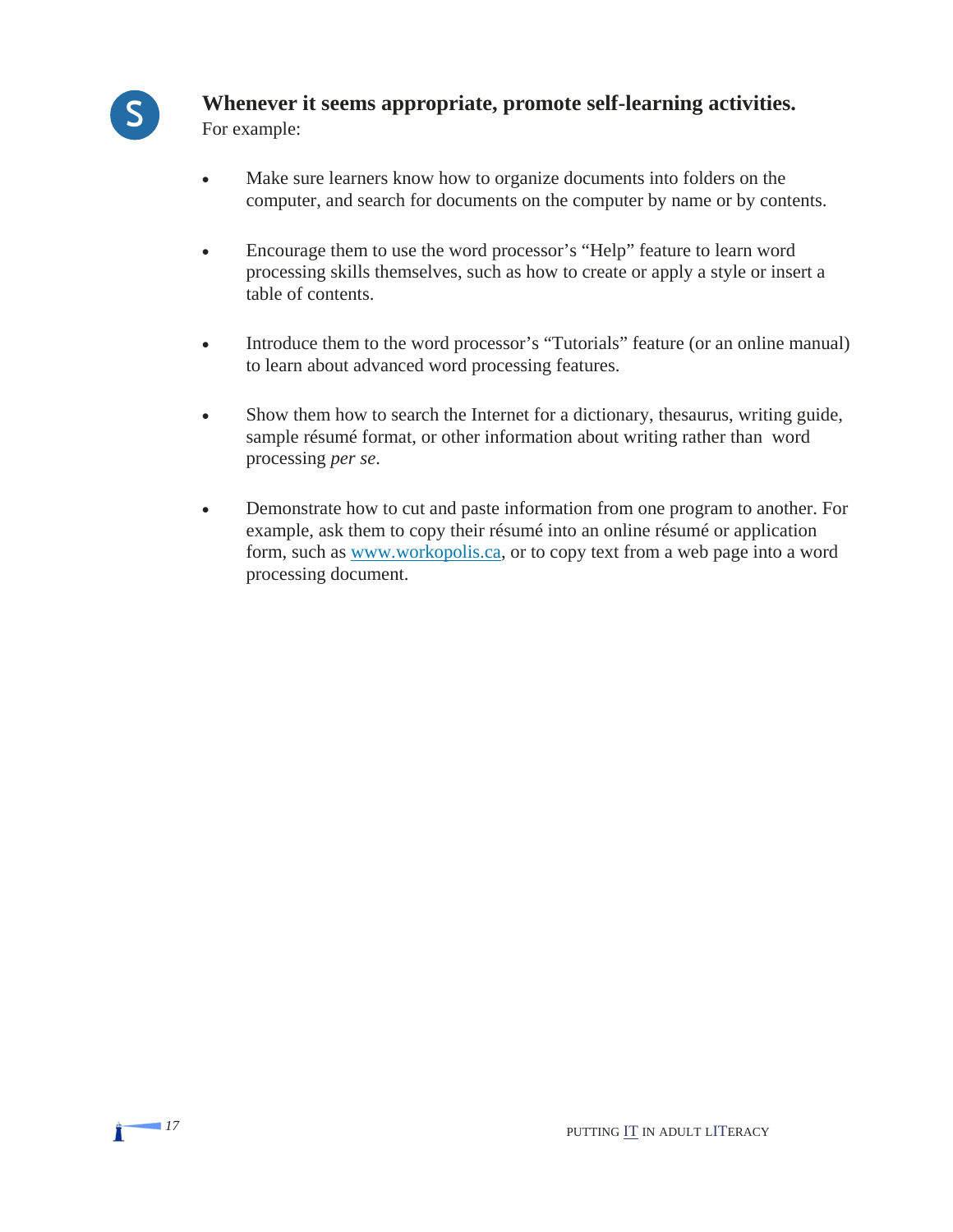# **Reading and Writing Email**

### <span id="page-21-0"></span>**Introduction and Concepts**

Email is dramatically altering human communication and making the world a much smaller place. Like regular mail, email is fundamentally about communication. Yet the sheer *speed*  and *scope* of email communication make for some big differences. What does it mean when we can send a message that can be read within seconds? What does it mean when we can send the same message to dozens of people

simultaneously? Because of the speed and scope of email technology, a new set of communication practices is evolving. Although it will be important to help learners develop technical email skills, helping them understand these new *cultural practices* is what will allow them to access the real power and purpose of email communication.

#### **Spam**

"Spam" is unsolicited marketing email. Over the years, spam email has become an annoying and frustrating inconvenience, forcing email users to sort through advertisements for free software, cheap drugs, pornography, sexual aids and "physical enhancements" in order to read their personal email.

You can get added to a spam list by posting your email address on a website, blog,

or forum. Spam software can also "read" your email from webpages. When you register for some online services, websites, or newsletters, your email could be shared or sold to others. Read privacy policies carefully before you sign up for a contest, newsletter, etc. While you can never completely avoid spam, here are some strategies to minimize it:

- If you are contributing to a blog, forum, auction, etc., leave anonymous comments if possible.
- When you use an interactive website where you need comments or feedback (such as for a classified ad), you sometimes have the option of asking the forum or website to hide our email address while still allowing you to receive feedback.
- If you need to publicize your email address online, consider spelling it so that people can read it, but automatic spam programs cannot, such as:

 joan "at" mycompany "dot" com john <at> mycompany.com

- If you want to join a music website or download software that requires a registration, create a "disposable" email account (there are many free internet services like Hotmail or Yahoo!). If you don't need to contact the service again, you can let the email account go dormant, or you can keep it active and use it for other registrations in the future.
- Use a separate email address for newsletters you receive. You can use the same one for all of your newsletters or one each so you can better track any sources of spam. If you receive spam to that email address you can abandon it.

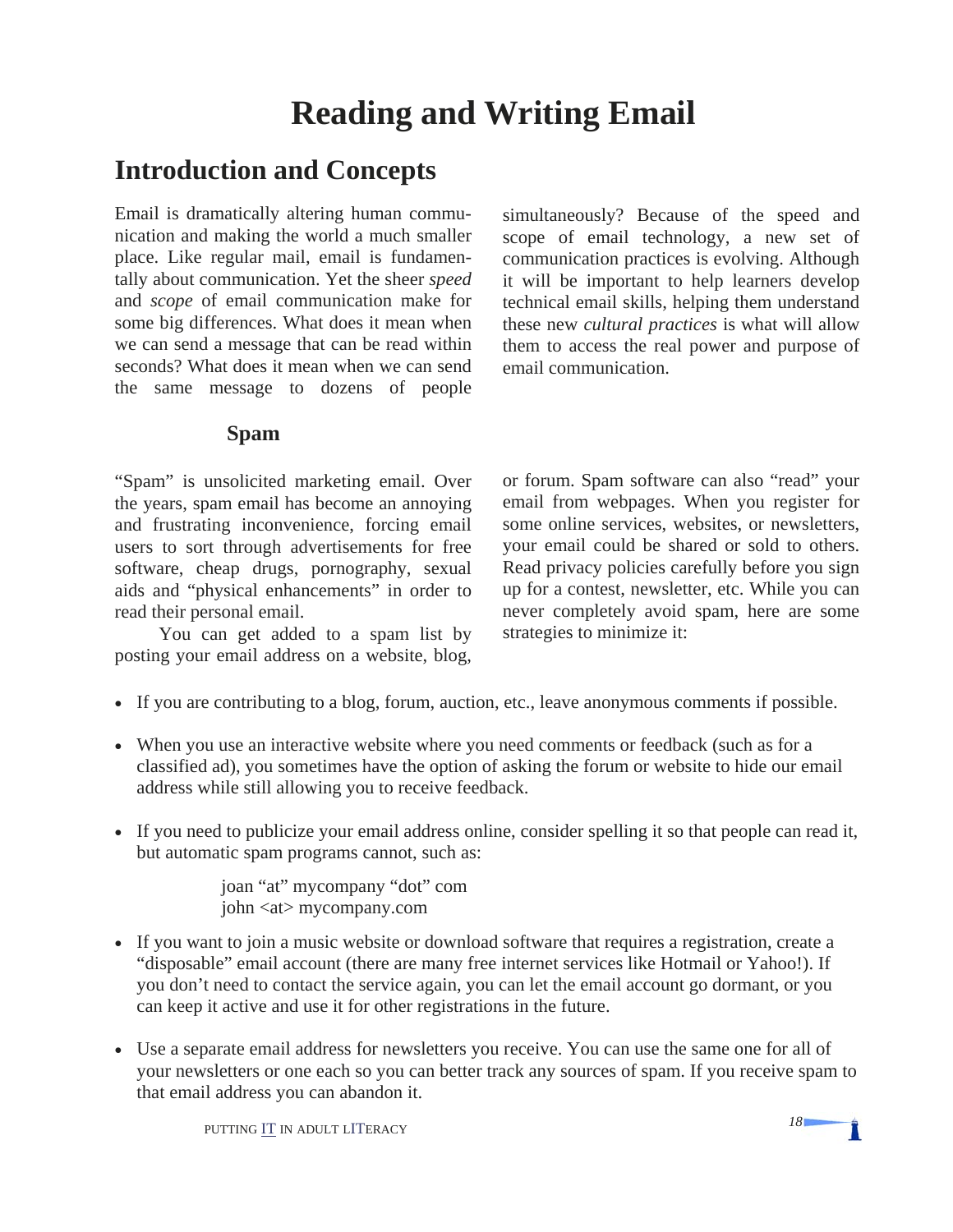Prevention helps, but unfortunately there is no cure for spam; it is a chronic condition that can only be managed. If you use online email accounts, like Hotmail and Yahoo!, there are buttons you can click to label unwanted messages as spam, which will send it to a "Spam" or "Junk" folder. If you use a desktop email program, like MS Outlook, you can buy or download additional spam protection

#### **Viruses and Other Threats**

The Internet is a two-way communication channel. You send information out from your computer, but information can also be sent to your computer from other people on the Internet. Unfortunately, there are many threats to your computer caused by this two-way communication and it's important to understand how to protect yourself and your computer.

**Viruses** are small, hidden software programs that cause damage on your computer and can even cause a total system crash or the loss of files. Viruses can be sent via email, via documents such as Word files, or as hidden malicious components of free software you download. As soon as you have your own computer and Internet connection you should install anti-virus software. Anti-virus software will search your computer for viruses and clean them off. Because new viruses are being developed all the time, anti-virus programs need to be updated regularly.

,,,,,,,,,,,,,,,

programs called "spam filters."

If you have a spam filter that guesses which email are spam and automatically directs these to your "spam" or "junk" folder (which is very convenient), it is important to review your spam folder every few days and delete the spam. Sometimes a legitimate email will be labeled spam by accident and end up in your "spam" or "junk" folder.

 **Spyware** programs are malicious programs that can send details like your Internet browsing history to strangers. You may want to install an anti-spyware program which will check your computer for spyware and remove it.

Personal information such as passwords, credit card numbers or bank account numbers can be stolen from files on your computer or even by tracking your keystrokes as you surf the Internet. It is therefore important to use a **firewall** program which can protect your computer from being "broken into" by someone else on the Internet. Modern operating systems, such as Windows XP and Vista, and Internet browsers, such as Mozilla Firefox, offer standard and add-on security options.

In short, turn on your operating system's firewall, install anti-virus and spyware programs and don't open email from people you don't know unless you have a good reason to think they are genuine.

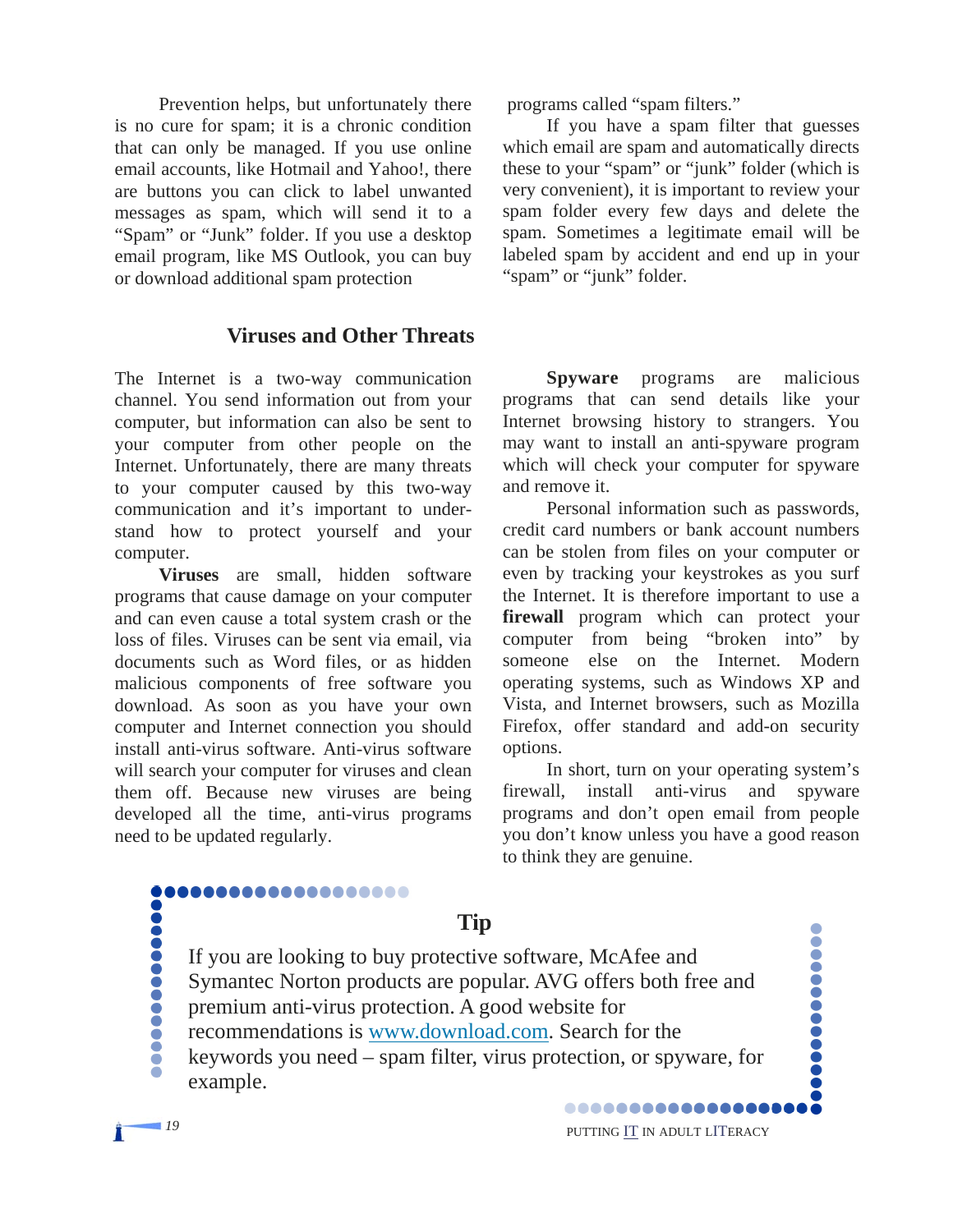# **Strategies & Tips**

It's important for learners to become comfortable with the various parts of an email, and to understand the various options they can use when they send and receive email. It's also important to learn about the cultural norms around sending and receiving email. Here are some elements you may want to cover when you teach learners about email.

Email addresses have three parts: the recipient's name or nickname; the @ symbol;

and the recipient's service provider or website name (for example, "[name@provider.com"\).](mailto:name@provider.com%E2%80%9D%00%00)  When you send an email, certain things like your email address and the date will appear automatically; you don't have to type them in. Other information needs to be filled in by the sender.

The following table describes the six sections of an email that a sender can fill in:

........

 $\ddot{\bullet}$  $\bullet$  $\bullet$  $\bullet$  $\bigcirc$  $\bullet$  $\bullet$  $\bullet$ 

...........

Ť

| To:          | Put the recipient's email address here. Note that you can<br>include more than one recipient on the "To," "cc," and "bcc"<br>lines.                                                                                                                                                                                                                                                                                                           |
|--------------|-----------------------------------------------------------------------------------------------------------------------------------------------------------------------------------------------------------------------------------------------------------------------------------------------------------------------------------------------------------------------------------------------------------------------------------------------|
| Cc:          | "Carbon copy." If you want to send your email to people<br>other than the main recipients, you would enter their email<br>addresses here (sort of like you might "cc" a written letter to<br>someone). All the recipients in the "To" line and the "cc line"<br>will be visible to everyone who receives the email.                                                                                                                           |
| Bcc:         | "Blind carbon copy." Any email address you enter on this<br>line will not be visible to any of the recipients. Everyone in<br>the "bcc" line will get the email, and see the names of all of<br>the "To" and "cc" recipients, but no one will be able to see<br>the email addresses in the "bcc" line. This is very useful<br>when you are sending information to people who don't know<br>each other, and you want to protect their privacy. |
| Subject:     | A short title for the email.                                                                                                                                                                                                                                                                                                                                                                                                                  |
| Body:        | The contents that the sender writes.                                                                                                                                                                                                                                                                                                                                                                                                          |
| Attachments: | You can attach any type of document with the email $- a PDF$<br>file, a word processing file, a picture, video, or sound file –<br>anything at all. The possibilities are endless, but remember<br>that sending very large files can slow down or crash the<br>recipient's computer.                                                                                                                                                          |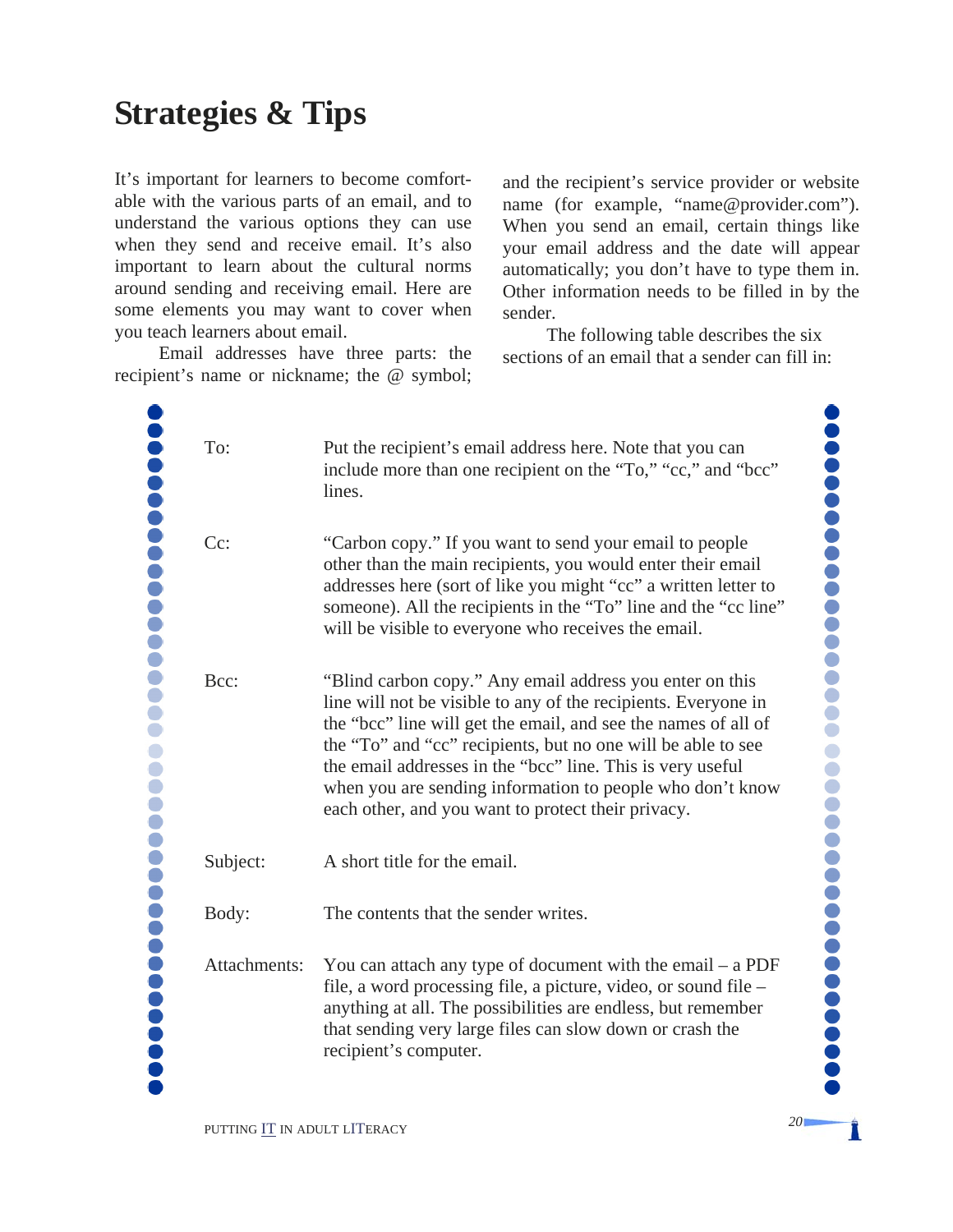A signature is a short amount of text that can be set to appear at the end of every email you send. Some people include their name or email address, interesting quotes, or other information. The information in a signature can be edited or deleted when you write your email.

Emails are usually short and conversational in nature because emails are sent (and often replied to) instantaneously. Email has the informality of a conversation, but unlike speaking in person or on the telephone, we can't see body language or hear the tone of the other person's voice. As a result, it is easy to

"mis-read" someone's motivation or intention in an email. Before sending an email, it's a good idea to read it over, remembering that the person receiving it won't be able to see you or hear your voice.

In order to help email communications, some standards have emerged that convey emotional meaning. In emails, using CAPITAL LETTERS is the equivalent of shouting. People also sometimes use symbols called emoticons to indicate emotion. Some advanced emoticons are animated, showing motion such as laughter. Here are a few examples:

,,,,,,,,,,,,,,,,  $\bullet$  $\bigodot$  $\bigcirc$  $\bullet$ .............

| Smile, happy                                                                                       | Typed as :-)                                                                                                                                                                           |
|----------------------------------------------------------------------------------------------------|----------------------------------------------------------------------------------------------------------------------------------------------------------------------------------------|
|                                                                                                    | The colon represents the eyes, the hyphen is the<br>nose, and the bracket is the mouth. Some<br>programs automatically convert these keystrokes<br>to a smiley face like this: $\odot$ |
| Frown, sad                                                                                         | $: (or \; \odot)$                                                                                                                                                                      |
| Wink                                                                                               | $; - )$                                                                                                                                                                                |
| Wide grin, happy smile                                                                             | : D                                                                                                                                                                                    |
| A slight frown (skepticism, $:\dot{\ }$ or :- $\langle$<br>annoyance, dissatisfaction,<br>$etc.$ ) |                                                                                                                                                                                        |
| Surprise, shock                                                                                    | $:$ O                                                                                                                                                                                  |
|                                                                                                    |                                                                                                                                                                                        |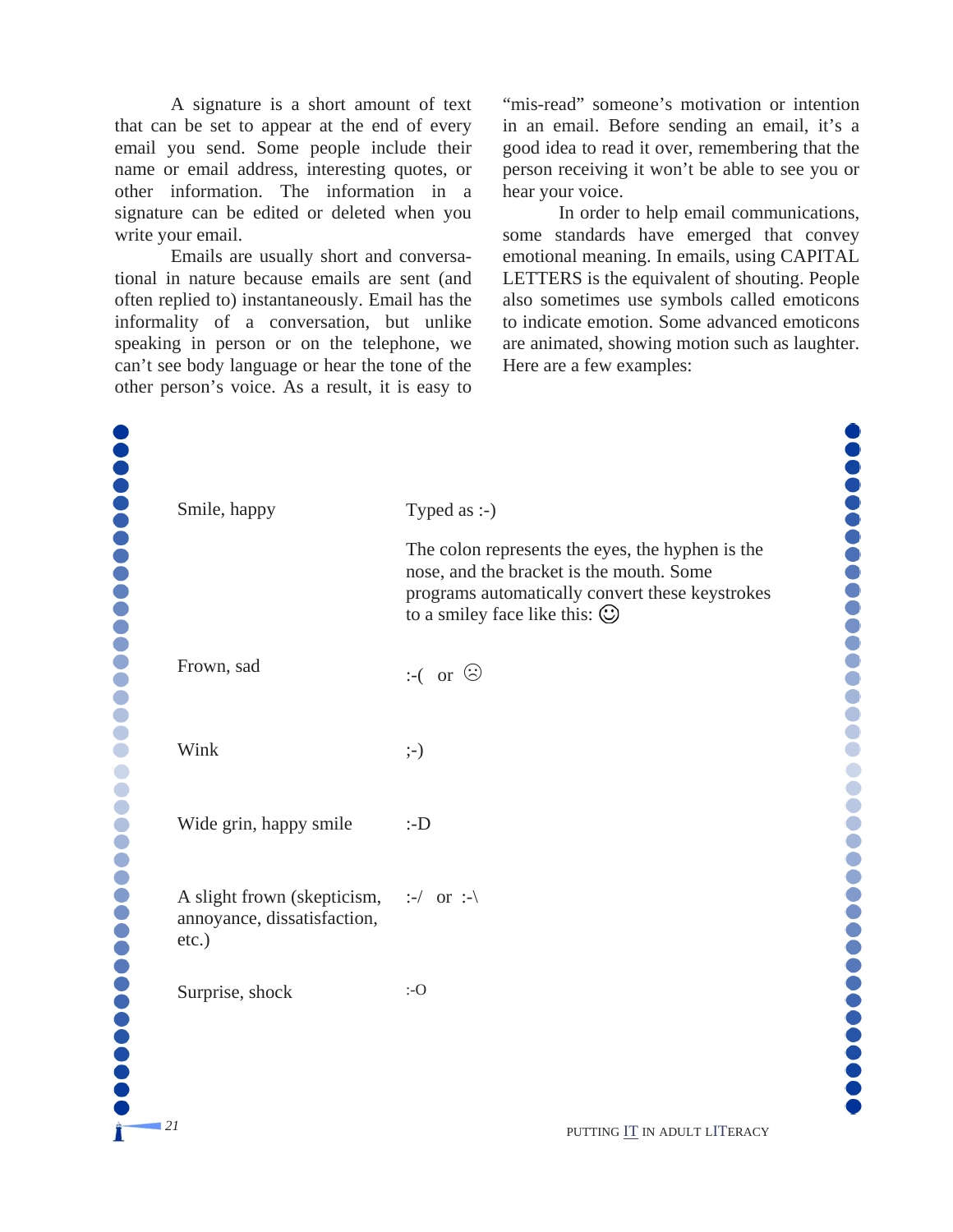

# **For Fun**

Review more keyboard-based emoticons here: <http://en.wikipedia.org/wiki/Emoticon>

See emoticons for Windows Live Messenger here: <http://messenger.msn.com/Resource/Emoticons.aspx>

Download an emoticon program by searching for "emoticon" software in [http://www.download.com.](http://www.download.com)

Email can be saved indefinitely, and forwarded to others. It's important to be careful about what you say since a copy could be sent to someone without you knowing. And because we have access to so much information from so many sources, some people feel they are

suffering from "information overload" and don't like receiving extra email. It's easy to forward fun information like jokes or interesting websites but be aware that some people may not want to receive these kinds of email.

..............

 $\bullet$  $\bullet$ Č Ŏ Ŏ

**OOO** 

Π



**...........** 

#### **D** Discuss the general topic of email:

- Brainstorm with learners about what they already know about email, and how it might differ from regular mail.
- What are the advantages and disadvantages of communicating by email? How could email help learners in their daily lives?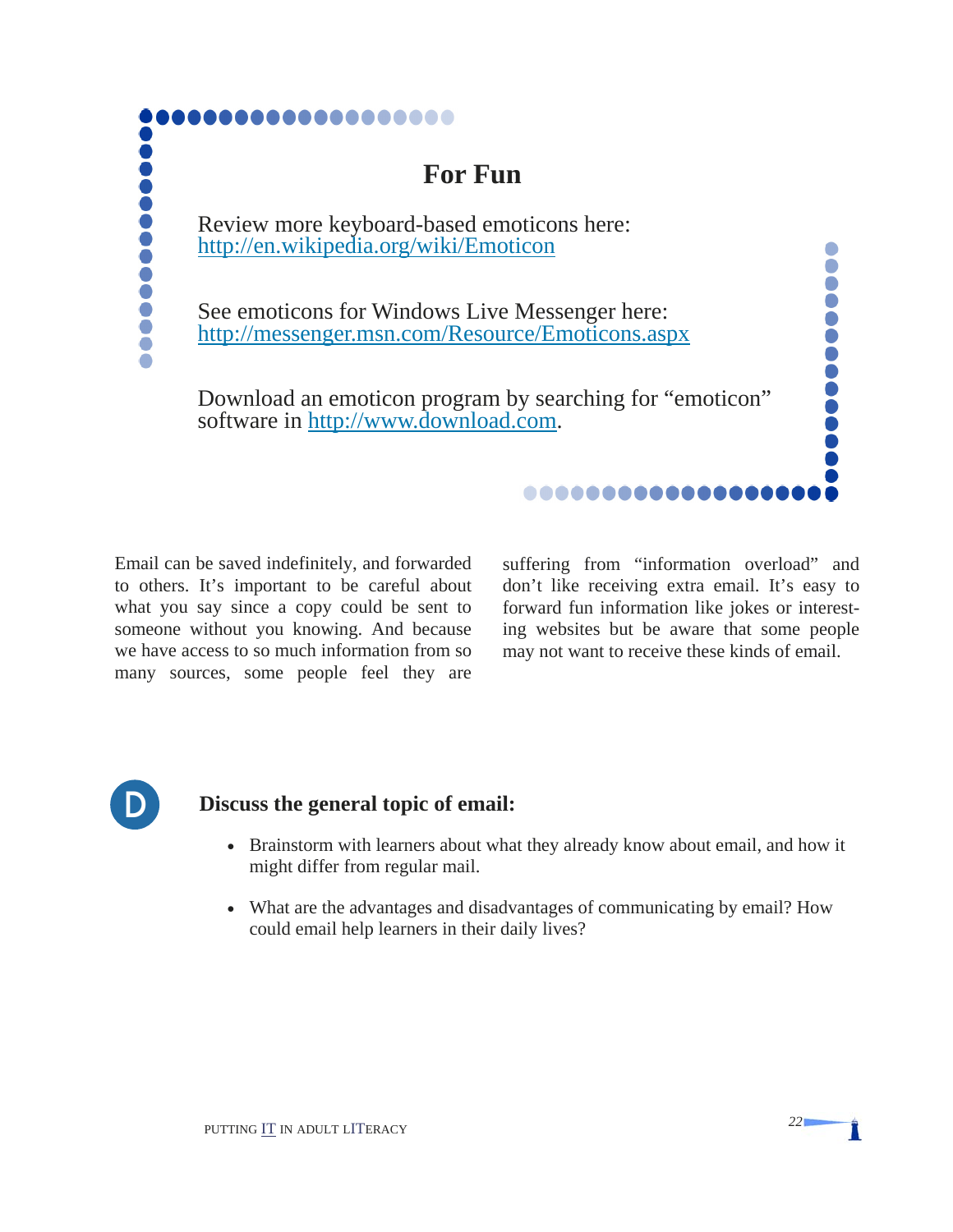

#### **Discuss email format:**

- Show several sample emails to learners. Include samples from several types of email programs if possible. Be sure to include an online email service such as Hotmail or Yahoo!, which is how many users of public computers send email. Discuss the similarities and differences between the different email programs.
- Discuss the three components in the body of the email: a greeting, the main message (one or more paragraphs), and a closing.



#### **Discuss style and content:**

- People writing email often use informal greetings. For example, it would be more typical to write *"Hi John"* instead of *"Dear John."* Are there exceptions to this rule (for example, when applying for a job by email)? How do you know when to be formal and when to be more relaxed?
- What kinds of files can you attach to an email? Discuss how your learners might use the ability to attach files (for instance, in sending a resume with a job application, or to share a photo with their family, or to send you their homework).

# **Tip**

,,,,,,,,,,,,,,

 "Online chat" programs such as Yahoo! Messenger and Windows Live Messenger are more convenient for "real time" communication than email. Email is more convenient if you want to keep a record or respond to the message later.

..............

...........



,,,,,,,,,,,,,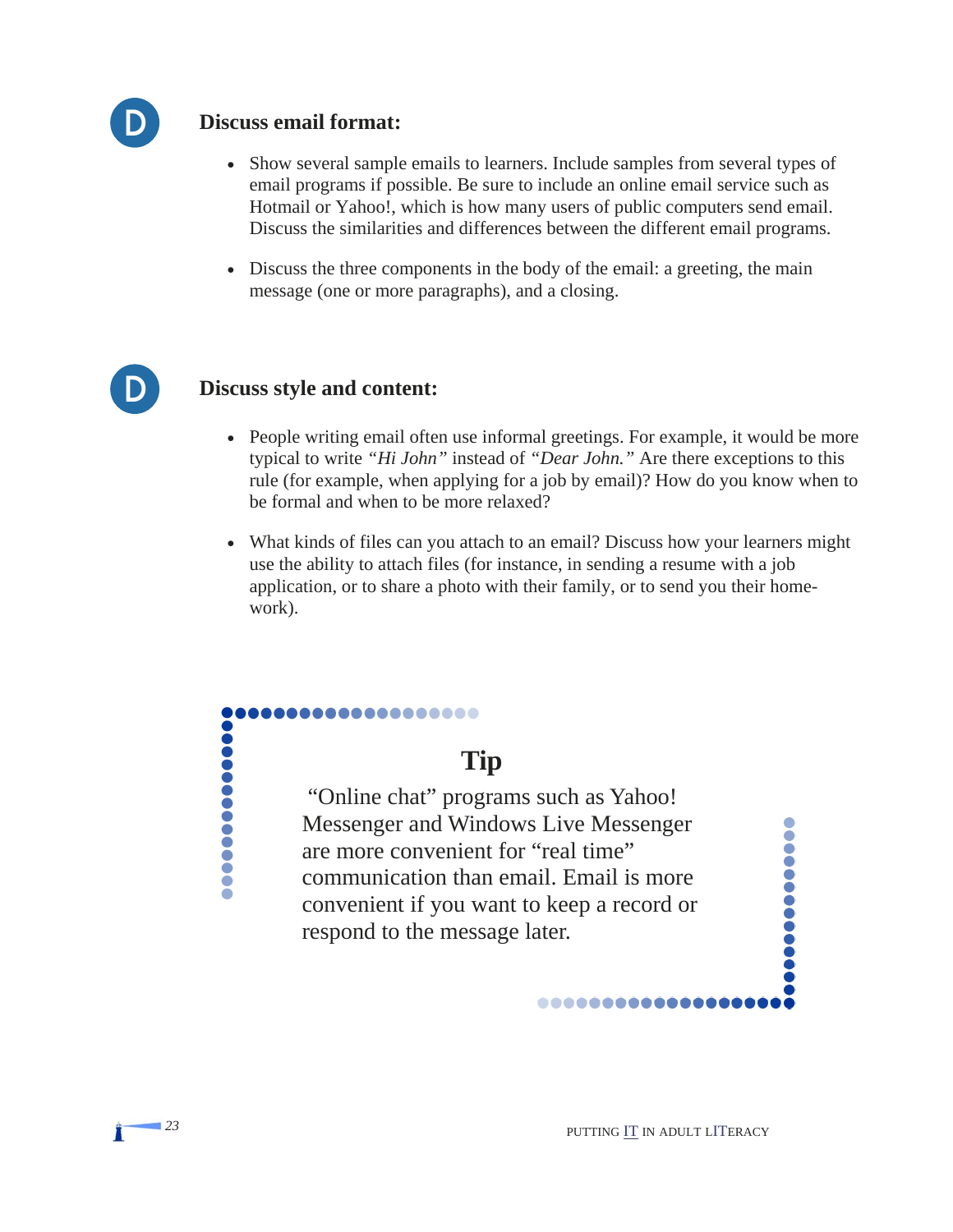

#### **Discuss email culture and practice:**

- What kind of information do you get about someone's mood, intention or motivation when you read an email? How does this compare with talking to someone on the telephone, or in person? What techniques could you use in writing email to make sure that the reader understands your meaning?
- Are there any drawbacks to using email? Are there any types of messages you would be cautious about sending?
- How do you decide what method of communication to use when you need to speak to someone (telephone, email, mail, in person, etc.)? Are some types of communication better suited to some conversations?



**Some activities for integrating:** Start by having learners communicate with someone they know. Ask learners to do any of the following:

- Receive an email from a family member or friend (or a classmate, or you).
- Reply to an email.
- Send a message to a family member or friend.
- Receive an email with various attachment types (.doc, .pdf, .jpg, etc.), and open them. Note: different computers sometimes use different software programs to open the same kind of file. If the computer has never opened the kind of file you are asking it to open, it will ask which program you would like to use to open the file.
- Send a message with an attachment.
- Assign an "Interactive Journal" exercise. Ask students to email you questions about the course material each week. Or email students each week with a new question about how they would use ICT in different situations. You can ask them to reply in the body of the email, or ask them to attach their answers in a word processing document so they can practice their word processing skills at the same time.

Π

• Ask the students to reflect on the goal they defined at the beginning of the course. How could they use email to move forward with their goal?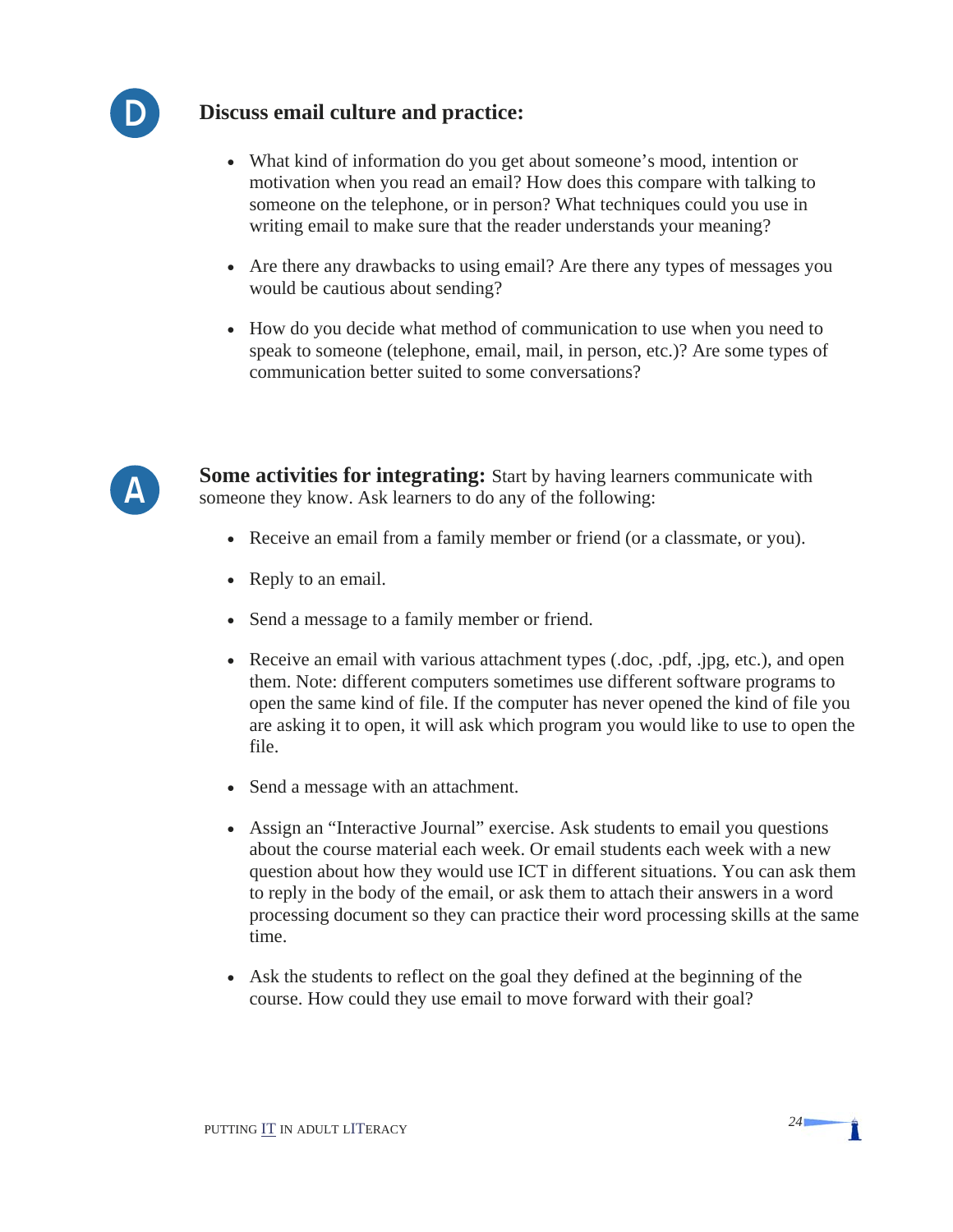

**When planning and organizing your teaching/administrative activities, think of logical ways to integrate email communications.** For example:

- Use email to send assignments and receive assignments from learners, and to send feedback and corrections.
- Create a class newsletter and ask each learner to email a contribution.
- Encourage learners to collaborate on projects or share information with each other.



#### **Whenever it seems appropriate, promote self-learning activities.**  For example:

- Ensure that learners know how to delete unwanted email, organize email into folders, store and retrieve addresses, and search for email using various criteria (subject, sender, contents).
- Encourage learners to contact experts online about topics that interest them, from medical advice to plumbing.
- Help learners find an online pen pal who shares an interest with them, or who lives in a different country and wants to meet someone from another part of the world.

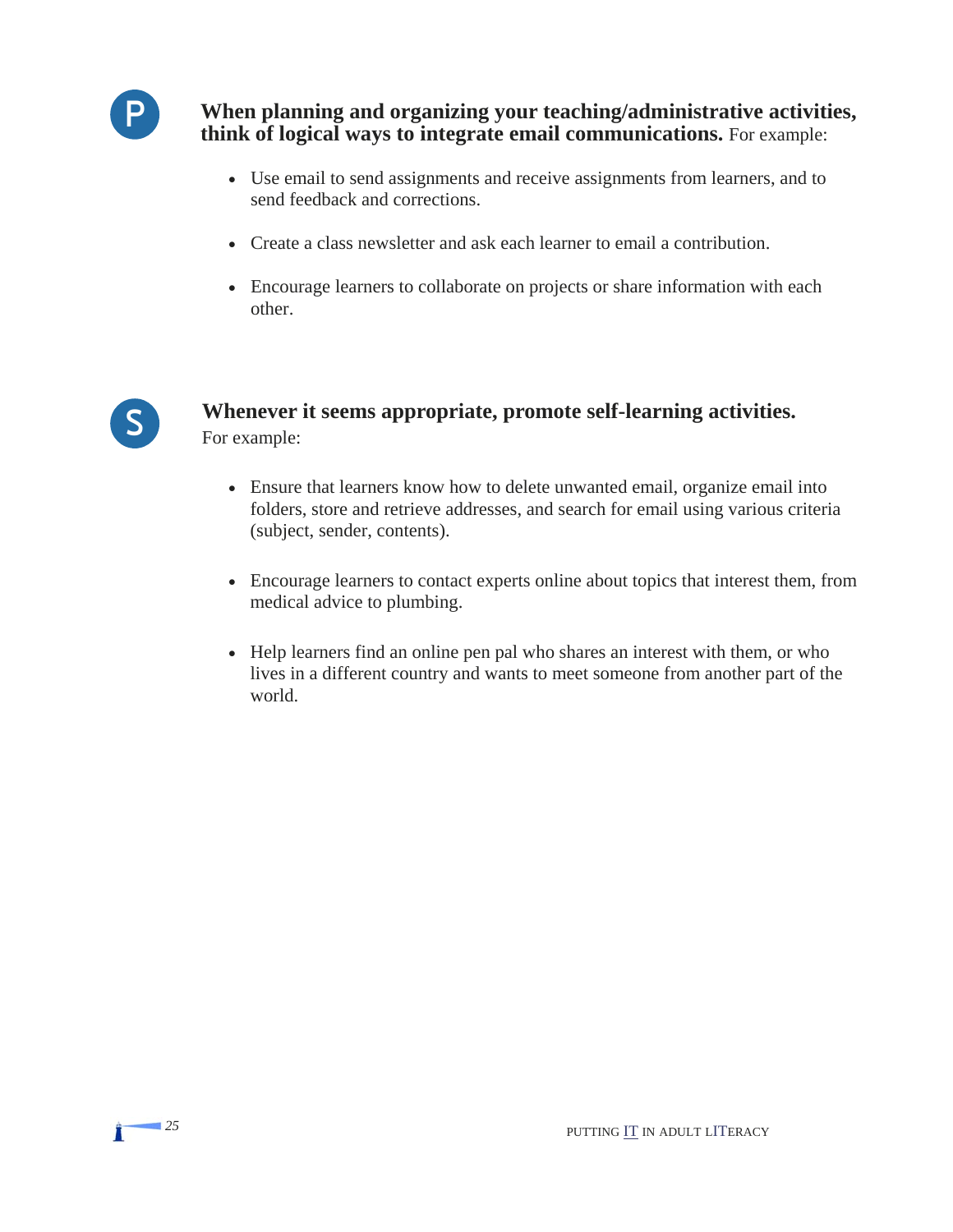# <span id="page-29-0"></span>Section Three ...... 8 8 8 6 **The Internet**

# **Objective**

This section provides an overview of the Internet, the World Wide Web, and describes some of the things you can find in cyberspace. It provides information on how to conduct

# **Introduction and Concepts**

The Internet, or World Wide Web ("www" or "web" for short), is a "virtual" universe of ideas, news, stores, banks, and other types of digital information. Often these two terms are used interchangeably, but to be precise, the Internet refers to the computers and communications channels between them, while the World Wide Web means the information that is stored on these computers, including websites, music, etc.

The physical infrastructure of the Internet consists of computers all around the world, large and small, which run software that lets them "talk" to each other. This "talking" is done through telephone wires using dial-up modems, over cables using cable modems, and over airwaves using wireless modems.

A **website address** (or **URL**, which stands for "Uniform Resource Locator") usually looks something like this: "http:// www.something.com". The "http://" is part of every address, and stands for "Hyper Text Transfer Protocol," the "language" of the

online searches and think critically about information sources on the Internet. Some popular types of websites are reviewed; we explain how to create a website.

Internet. Because it is part of every single web address, most browsers allow you to leave it off website addresses (so you could type "www.something.com" instead.) After "http://", you will usually find "www", which stands for "World Wide Web". The middle part of the address (the part between the two dots) is the description chosen by the website's owner. The last part of the address (the two or three letters after the second dot) indicates either the type of site – commercial, educational, governmental, etc., or its location (eg, ".com," ".ca," ".edu," etc.).

When you want to visit a website, you tell a computer program, called an **Internet browser**, to take you to your destination. A common starting point on the Internet is a **search engine**, which is like a phone book where you can look up a website by topic if you don't know its name. Google is a popular search engine. If you wanted to visit Google, you would type ["www.google.com"](http://www.google.com) into your browser (or "[www.google.ca"](http://www.google.ca) for the Canadian

n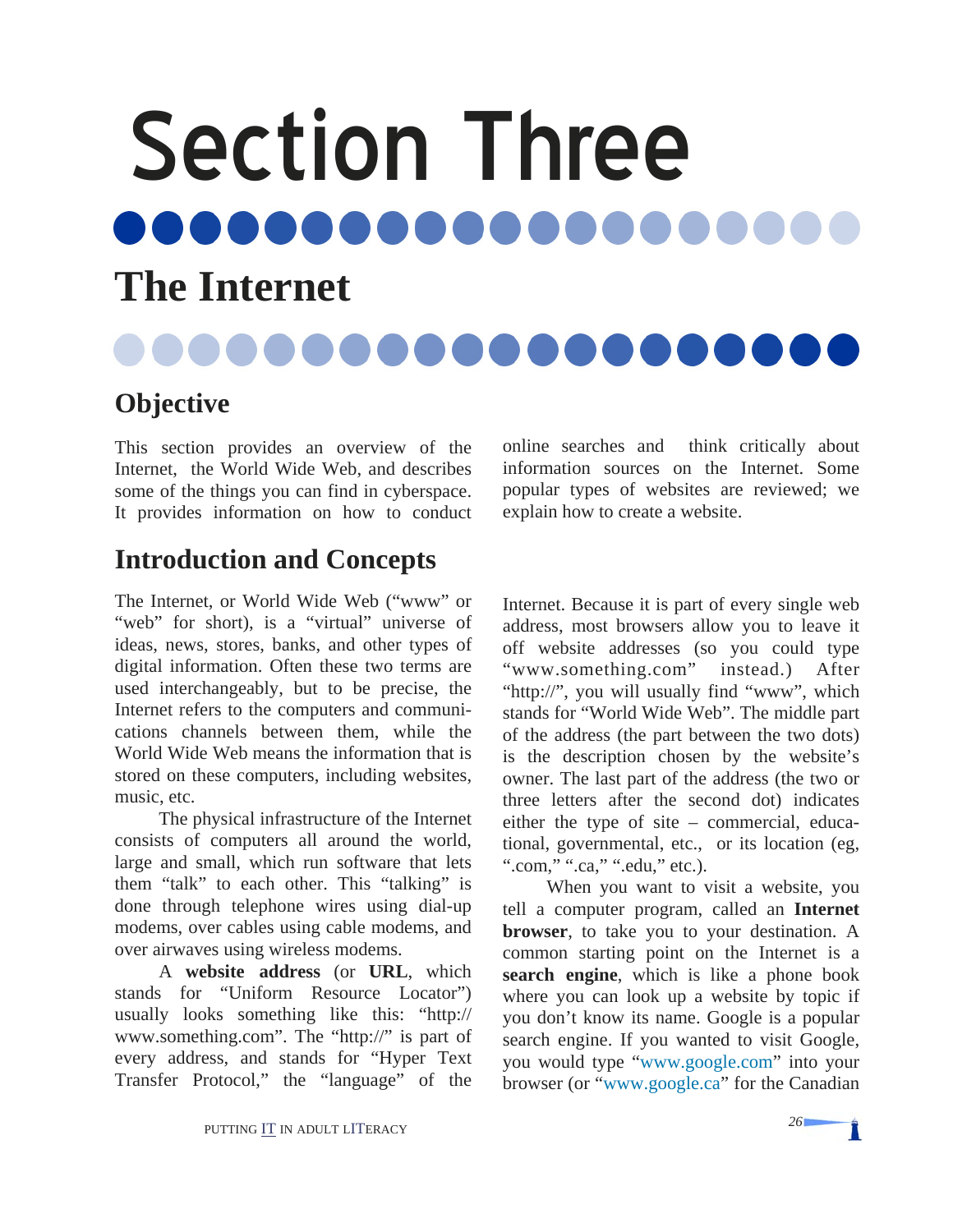version). The browser then shows you Google's website. If you already know the address of a website you would like to visit, you can directly access it by typing the address into the browser. There are many more

,,,,,,,,,,,

 $\bullet$ 

**...........** 

Baaaaaaaaaaaaaa

websites that provide directories and advice about interesting places on the Internet to visit – and even real phone books, like the Canadian yellow pages [\(www.yellowpages.ca\)](http://www.yellowpages.ca).

Ŏ

.........

#### **For Fun**

Many country and language versions of Google exist. Browse the list of country top-level domains in the link provided above and see how many of them have a Google search engine. For example, try looking up the Italian Google by entering "[www.google.it.](http://www.google.it)"

**Tip** 

Public computer access can often be found at public libraries or Community Access Program (CAP) Sites.

You can find a list of CAP sites here:

The World Wide Web has created new ways of interacting with the world and new models of business and communication. For instance, many stores that you can visit in the real world, like Future Shop, also have stores online. Other stores, such as iTunes, only exist online. iTunes

Web has created new ways of does not need a warehouse, delivery trucks, or<br>the world and new models of staff to fulfill online orders because their<br>ommunication. For instance, products are digital. The songs and music<br>you staff to fulfill online orders because their products are digital. The songs and music videos they sell are delivered as files to the shopper's computer. Even the exchange of money occurs online.

<u>.............</u>

It is important for new Internet users to learn how to find information online determine whether it is trustworthy. Learning how to contribute to online discussions and post their own information on the Internet will open up new possibilities for learners. Demonstrating these concepts in class is more helpful than

simply discussing them. If you don't have Internet access in your classroom, you may want to conduct part of the class somewhere with computer access. You can also bring in a laptop and show webpages that you have saved on your hard drive. In a pinch, printouts are better than nothing.

..............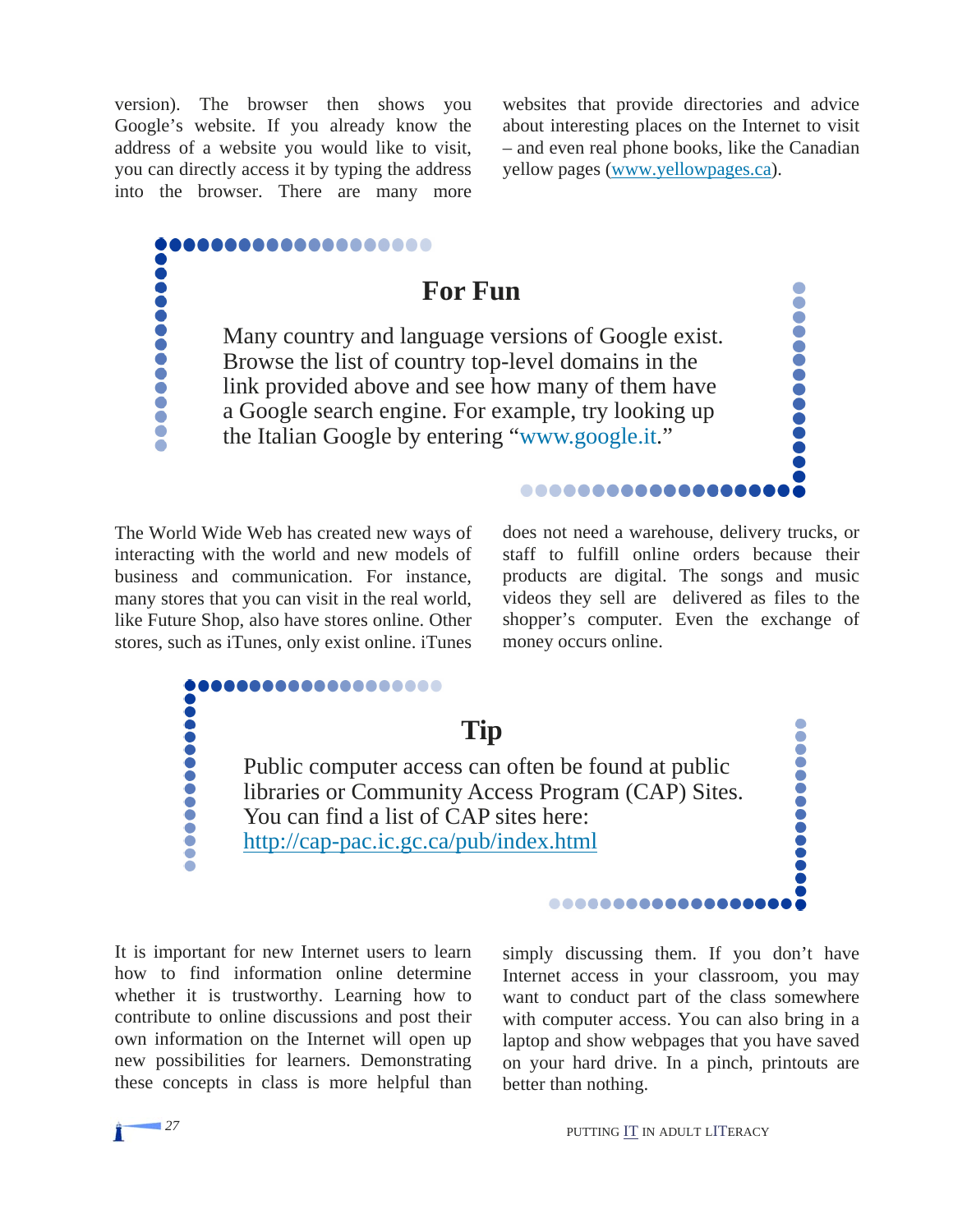# **Strategies & Tips**



The World Wide Web offers something for everyone. You can explore your hobbies, find and share recipes, ask for advice, browse pictures taken by strangers, or share your own photos – either privately with friends or

publicly with the world. You can listen to music, watch videos, go shopping, and check your bank balance. The possibilities are endless! Here are some ideas for where to start browsing the Internet:

- Many cities and provinces have websites that offer various types information. Residents of Nova Scotia might need to find information about government services [\(www.gov.ns.ca](http://www.gov.ns.ca) and [www.ednet.ns.ca,](http://www.ednet.ns.ca) for example), or guides to Halifax movies, events, golfing, and more (e.g., [www.canada.com/cityguides/halifax/index.html,](http://www.canada.com/cityguides/halifax/index.html) or [www.halifaxinfo.com\)](http://www.halifaxinfo.com). You can also look up your local bus schedules, or buy bus and train tickets to other cities.
- Visitors to Nova Scotia might enjoy exploring tourism websites such as [www.novascotia.com](http://www.novascotia.com) or Destination Nova Scotia ([www.destination-ns.com](http://www.destination-ns.com)).
- You can check the weather at:
- ∗ CBC (<http://www.cbc.ca/weather/map.jsp>)
- ∗ The Weather Network [\(http://www.theweathernetwork.com](http://www.theweathernetwork.com))
- ∗ Environment Canada [\(weatheroffice.ec.gc.ca/forecast/canada/index\\_e.html?id=NS\)](http://www.weatheroffice.gc.ca/forecast/canada/index_e.html?id=NS).
- Maps and directions can be found at: www.mapquest.ca
- Google Maps and Google Earth (which requires a desktop software download) are other great geographical tools.

The best way to discover and participate in the World Wide Web is to go exploring. Our main goal is to give you the basic information and

tools that you need so that you can do this yourself, and instil the confidence to do so in your learners.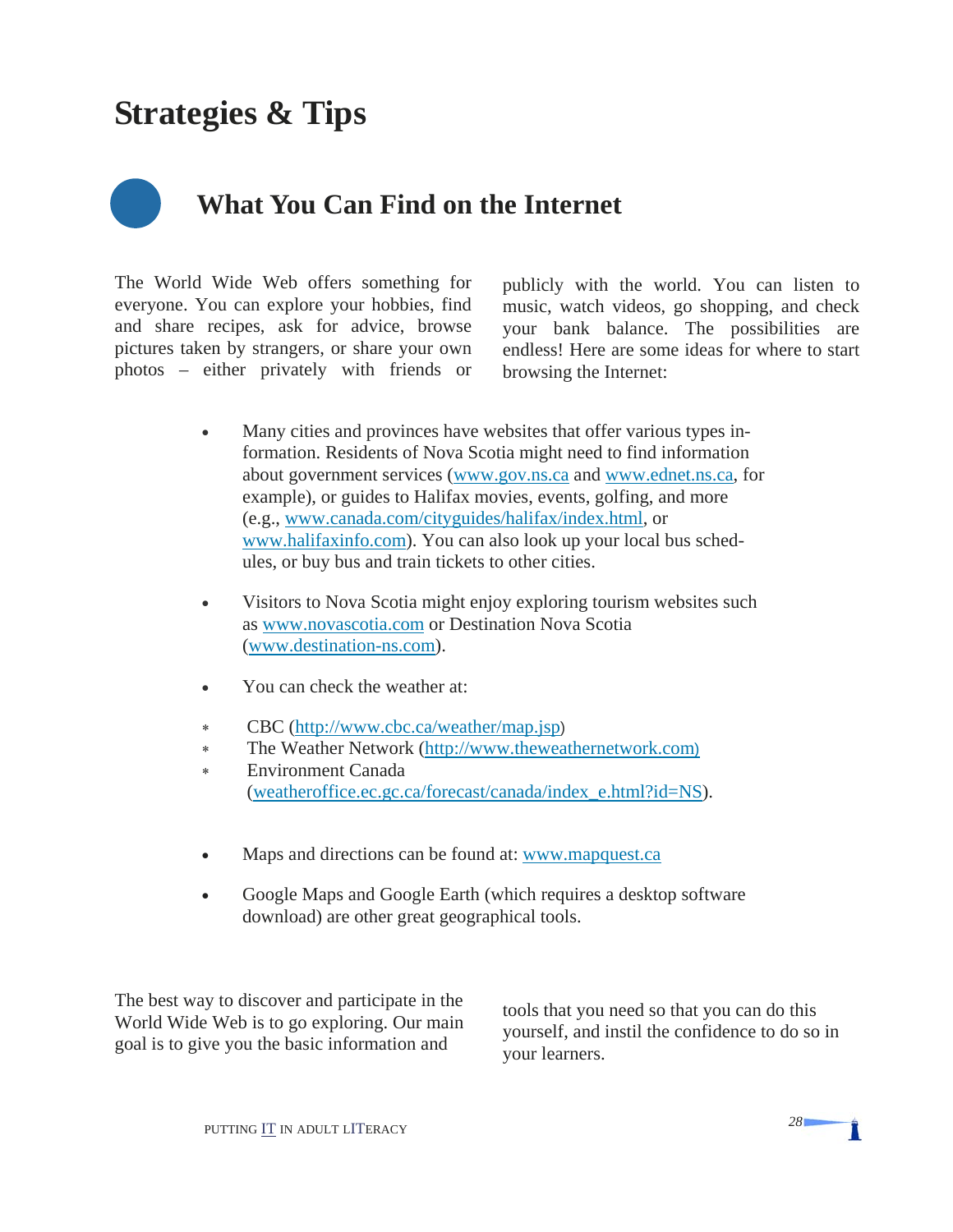............. **Tip**  ....... You and your learners can learn more about the Internet at Learn the Net ([www.learnthenet.com\).](http://www.learnthenet.com) 

# **How To Find Information on the Internet**

As we discussed, the Internet hosts many files. There are literally billions of webpages. Finding information that you are looking for can be as simple as typing in its address (like ["www.cbc.ca"](http://www.cbc.ca)). However, if you know what type of information you are looking for but you don't know the specific address, or the name of the person or company you are looking for, you can look for it in a number of ways.

**...........** 

One way is to use a search engine, which "reads" web pages, and indexes all of the words on that webpage. Pages rank higher in

the index for each word depending on its location on the page, how often it is repeated, and other criteria. These words are called "keywords." "Keywords" is a synonym for the words that you use to search for something. As you can imagine, the number of pages that have the same words on them is enormous, so using more than one keyword is helpful. For example, if you wanted to buy a car and you lived in Halifax, there are several combinations of keywords you might use. Here are a few:

...............

- **buy car** typing in this search term is probably too general, since search engines will find sites anywhere in the world that include these keywords. At the time of writing, Google returned 174 million "hits" for this search.
- **buy car Halifax** this is better, and you might start here. Today it returned 1.14 million results. That's much better than 174 million, but it still includes irrelevant results, such as cars in Halifax, North Carolina.
- **buy car automobile Halifax Nova Scotia** this is very specific, and it provides two potential terms for car, so it may find more websites depending on the terminology they use. It returned 1.2 million hits – more results than the previous search, but different ones.

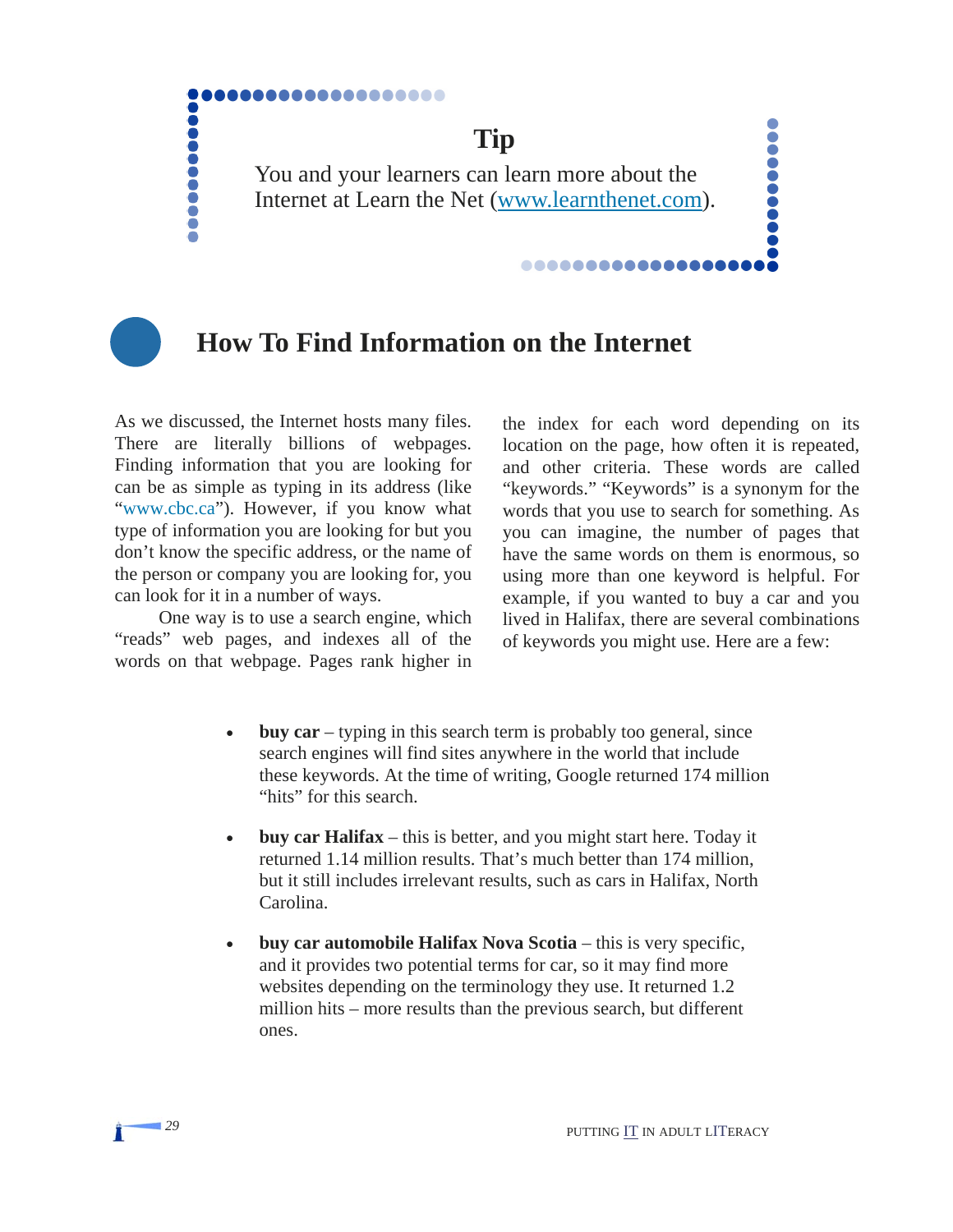- **buy car automobile Halifax "Nova Scotia"** by enclosing a phrase in quotation marks, you are telling the search engine to treat the words inside the quotes as one phrase instead of individual words. Putting quotations around "Nova Scotia" reduces the search results to 1.1 million.
- It is sometimes very helpful to exclude a word, especially when there are two meanings for one of your search terms. In Google, the way to exclude a word is to put a minus sign in front of it (check the rules for other search engines, because they can differ). If we wanted to search for webpages on buying a car, but exclude any pages with the word "Lada" on them, we would enter this:

#### **buy car automobile Halifax "Nova Scotia" -Lada**

In this case, the search resulted in 1.09 million "hits".

Search results usually appear ten at a time. A good rule of thumb is to preview the first two or three pages of results. If you don't find what you are looking for, revise your search keywords and try again. Don't hesitate to experiment. Search results can be very different depending on things like the order of the words, adding or taking away terms, and using alternate words for what you are looking for. Most search engines have an "Advanced Search" link, or something similar, which can also help you find what you need.

There are many search engines online. Some are general search engines. Some popular general search engines are Google, Yahoo!, and MSN. "Ask" is a search engine that responds to English-language queries, such as "Where can I buy a car in Halifax Nova Scotia?"

.............

..........

Π

#### ..............

### **Tip**

 [www.ask.com](http://www.ask.com) For legibility, when a website address starts with "www" and ends with ".com," sometimes it is referred to by only its main name in this document. For example, you can find the "Ask" search engine at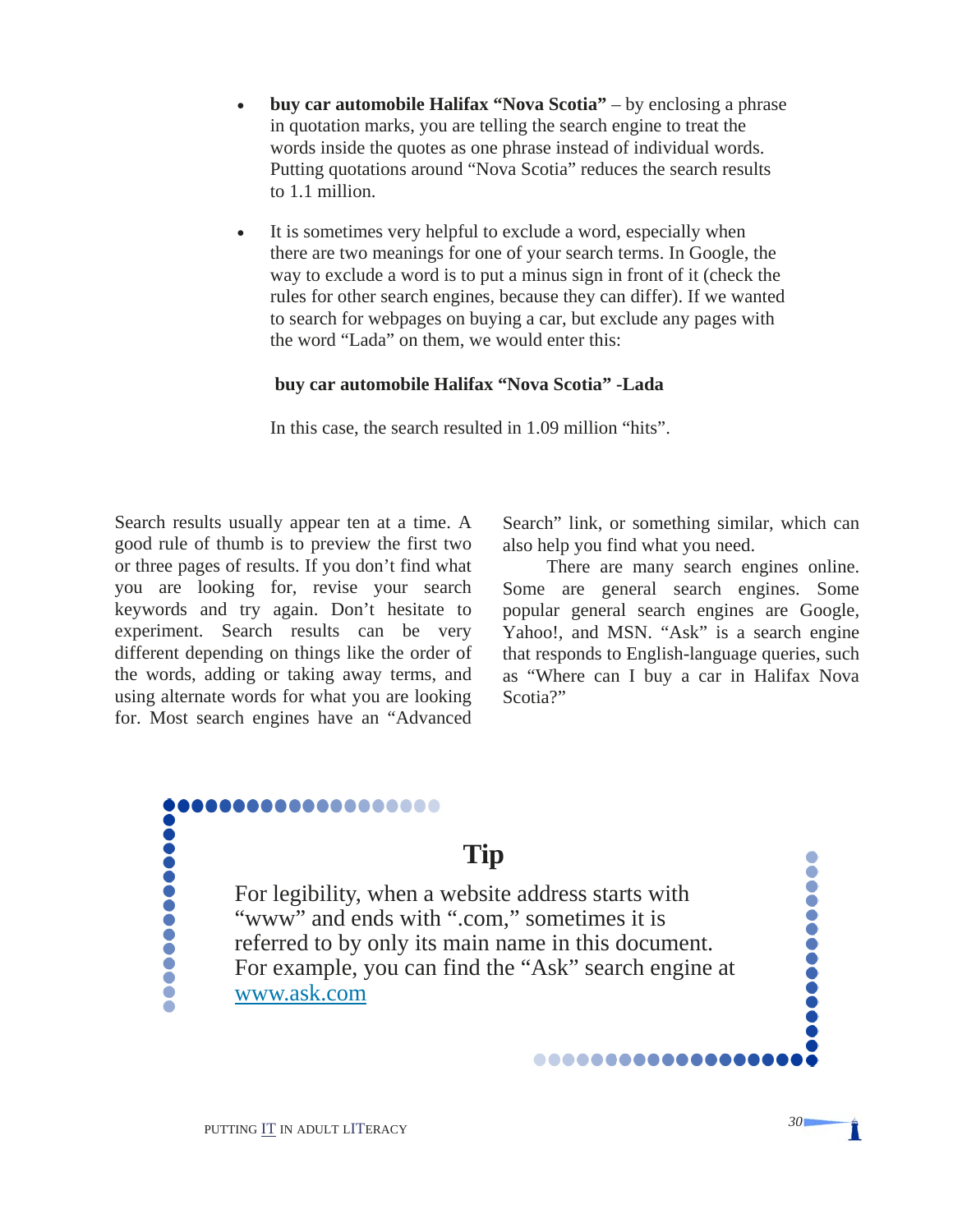If you enter the same keywords into two search engines, you will get different results. This is because each one of them "ranks" webpages differently. They may have different webpages in their index and these pages may have changed since the last time the search engine "read" them.

There are also many specialty search engines that focus on a single topic. Google Scholar specializes in academic publications [\(scholar.google.com\)](http://scholar.google.com); Google News specializes in the press [\(news.google.com\)](http://news.google.com). Google Maps, Google Earth and Mapquest specialize in maps [\(maps.google.com,](http://maps.google.com) [earth.google.com\)](http://earth.google.com). You can link to Google's video, image, map and news specialty search engines from Google's home page. On [www.google.ca,](http://www.google.ca) you can specify whether you only want to search pages from Canada.

Directories are another source of information. While search engines are

computer-generated lists of websites, directories are human-edited lists. LookSmart is a combination of human-edited and computergenerated results. On its home page, you can either enter a keyword query, or click on a topic. Open Directory ([www.dmoz.com\)](http://www.dmoz.com) is one of the oldest Internet directories. Google Directory [\(www.google.com/dirhp\)](http://www.google.com/dirhp) refines Open Directory's results, which may be more helpful in some instances. For example, while Open Directory lists no results for "buy car Halifax Nova Scotia," Google Directory offers 330 suggestions.

Another "guided tour" of the Internet is About. On [www.about.com,](http://www.about.com) editors write custom content about their area of expertise, and offer suggestions about other websites for further information.



# **Not Just Text Anymore**

The Internet is no longer a text-only universe. Especially since the advent of high-speed Internet connections, images, music, and videos are available online. You can browse paintings, photography, and visual arts; listen to music from popular bands or independent songwriters; watch amateur videos; or download movies. Some popular multimedia destinations include YouTube with collection of amateur videos, or Flickr, with its collections of photographs.



#### **Matters of Trust**

Because anyone can post information on the Internet, it is hard to know when to trust the information you find. Just like in the physical world, it is good to learn how to evaluate the information you receive. When you are trying to decide which search results are promising, there are at three things that might be helpful: the title, the description, and the website address. Look at each of these things and see if there are any clues about who is posting the information. If you recognize the source of the information and trust it, you can take greater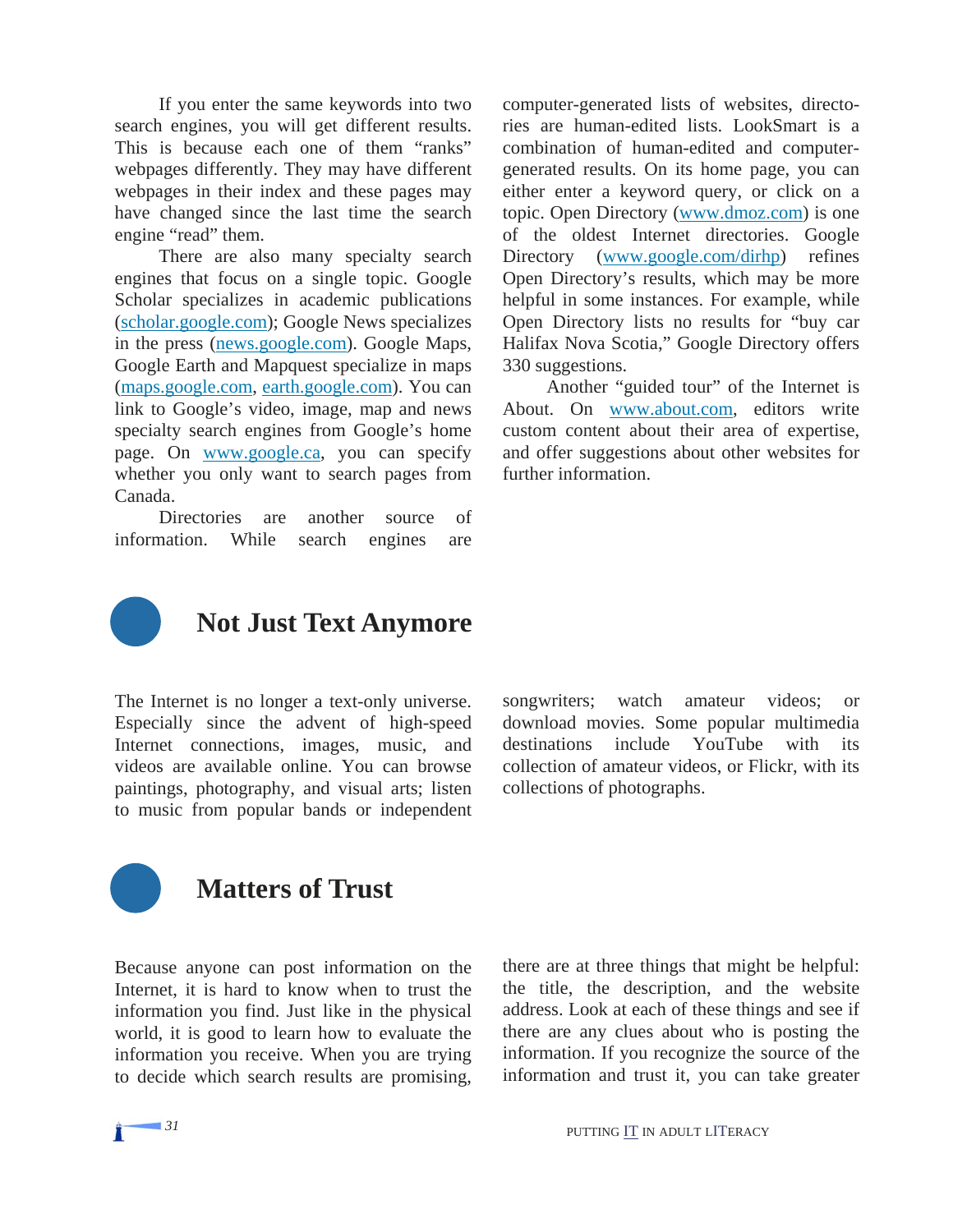confidence in clicking that link. For example, if you were searching for a car, and found the website of a dealer or manufacturer you know and trust, you could probably click it with confidence. If you found the name of a dealer you have never heard of, you might want to find out more about them before you buy a car from them!

In general, if you only have basic knowledge of the topic you are exploring, you may want to check for opinions and information in many places rather than relying on one source. You can also talk to other people about the information you have found and share your ideas about whether it seems trustworthy.

Remember that the people posting the

information you find may have different values than you, or may be in a different situation or location. Don't be afraid to explore the Internet but be careful of where you place your trust.

The more important the topic, the more important confirming the reliability of the information you find becomes. For example, if you were looking for health information you might want to start your search with the name of an organization you trust, such as Health Canada, or the Canadian Cancer Society. Starting with the name of the condition or treatment might bring you interesting and valuable results – just be careful to verify them with a trusted source, such as your doctor, before acting on them.



# **Some Types of Websites**

While each website is unique in content, and perhaps in its form and functionality, there are a few specialized, standard types of websites that are helpful to know about.

A **"wiki"** (pronounced wick'ee) is the name for a special type of website that allows a group of people to co-create it. Sometimes creating the website is restricted to a private group, but sometimes anyone can add information to a wiki. To add or change the content on a page on a wiki site, check for a link named "edit." Clicking on this link will bring you to a webpage where you can type text onto the page, similar to the way you edit text in a word processor. There are usually formatting options to make text bold, italic, or bigger and smaller, but these are optional and usually easy to learn. Once you are comfortable editing pages, you can add new pages, upload attachments or files, and create links. Different

wikis may have different ways of doing these things; look for a "Help" link to learn more. Feel free to contribute – that's what wikis are for. And if you change your mind, you can click "edit" again and undo your updates.

The most famous wiki is Wikipedia, the online amateur encyclopaedia written by everybody who wants to contribute to it [\(www.wikipedia.org\)](http://www.wikipedia.org). Because it is collaborative, it contains broad and new subjects including interesting information about the Internet, wikis, word processing, and the other topics discussed in this guide. It also includes history, geography, pictures of art and ancient texts, and many other things that are fun to browse and search through. However, because it is collaborative and not quality-checked by specialists, it may contain mistakes and controversial opinions.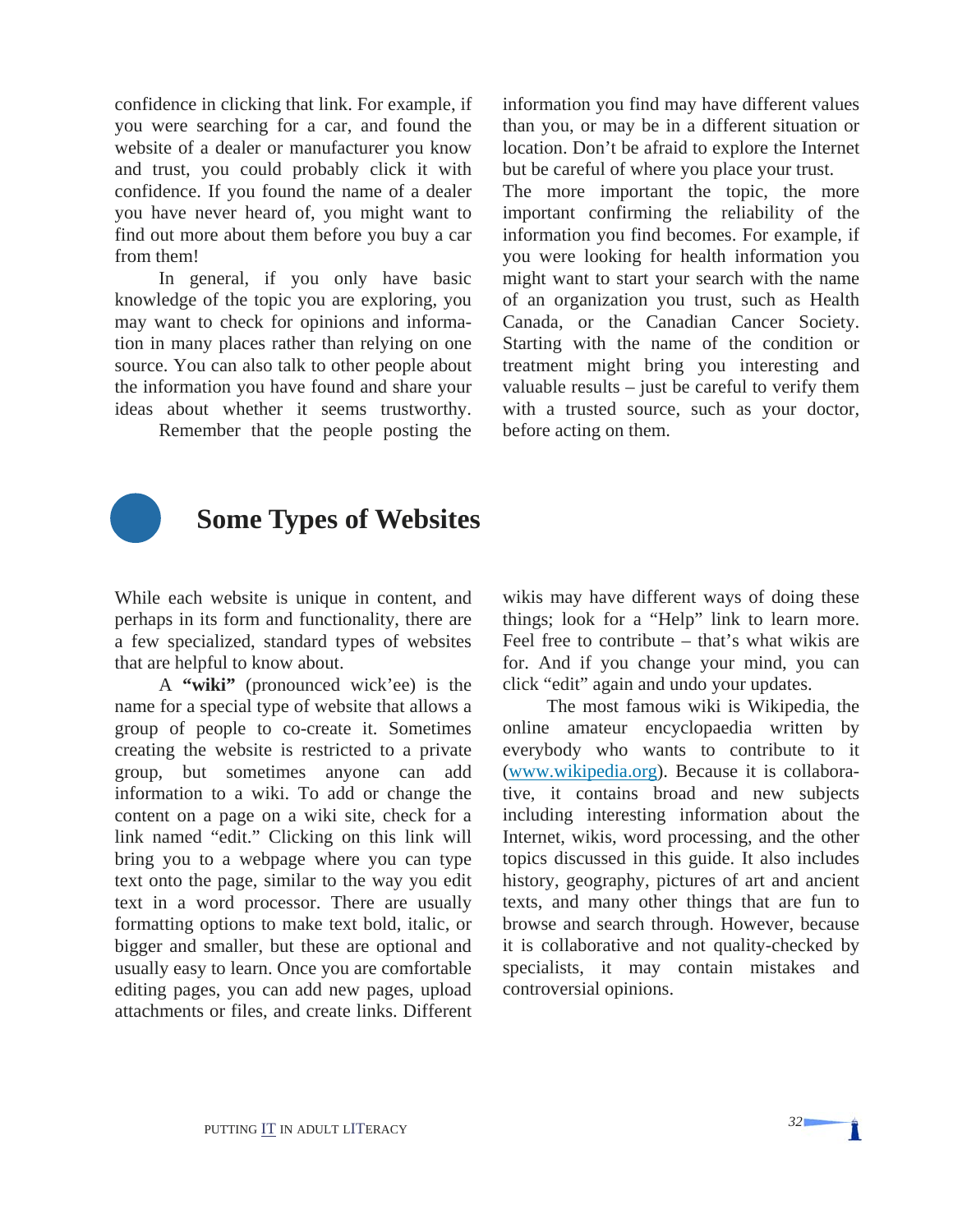## **For Fun**

Browse **[www.wikipedia.org](http://www.wikipedia.org)**, and find the most unusual content you can.

Search Wikipedia for a topic you know about and review it. Is it correct? Can you add to it?

Practice editing a wiki in a completely safe environment, the "sandbox," here: **<http://en.wikipedia.org/wiki/Wikipedia:Sandbox>**

 **[en.wikipedia.org/wiki/Wikipedia:How\\_to\\_edit\\_a\\_page](http://en.wikipedia.org/wiki/Wikipedia:How_to_edit_a_page) Weblogs,** or **blogs** for short, are like online Ready to contribute? This link can get you started: **[http://](http://en.wikipedia.org/wiki/Wikipedia:How_to_edit_a_page)**

journals. They can be about any topic, personal or professional. Organized by date, they are a good way to share personal stories, industry updates, or time-based articles. There are websites that allow members of the public to create their own blogs for free, similar to free

...............

**...........** 

online email accounts. There are also paid services and do-it-yourself tools for you to integrate a blog into your own website. Variations on the original text-based blog include **audio blogs**, where the content is shared verbally (like talk radio), and **video blogs**, or **vlogs**.

............

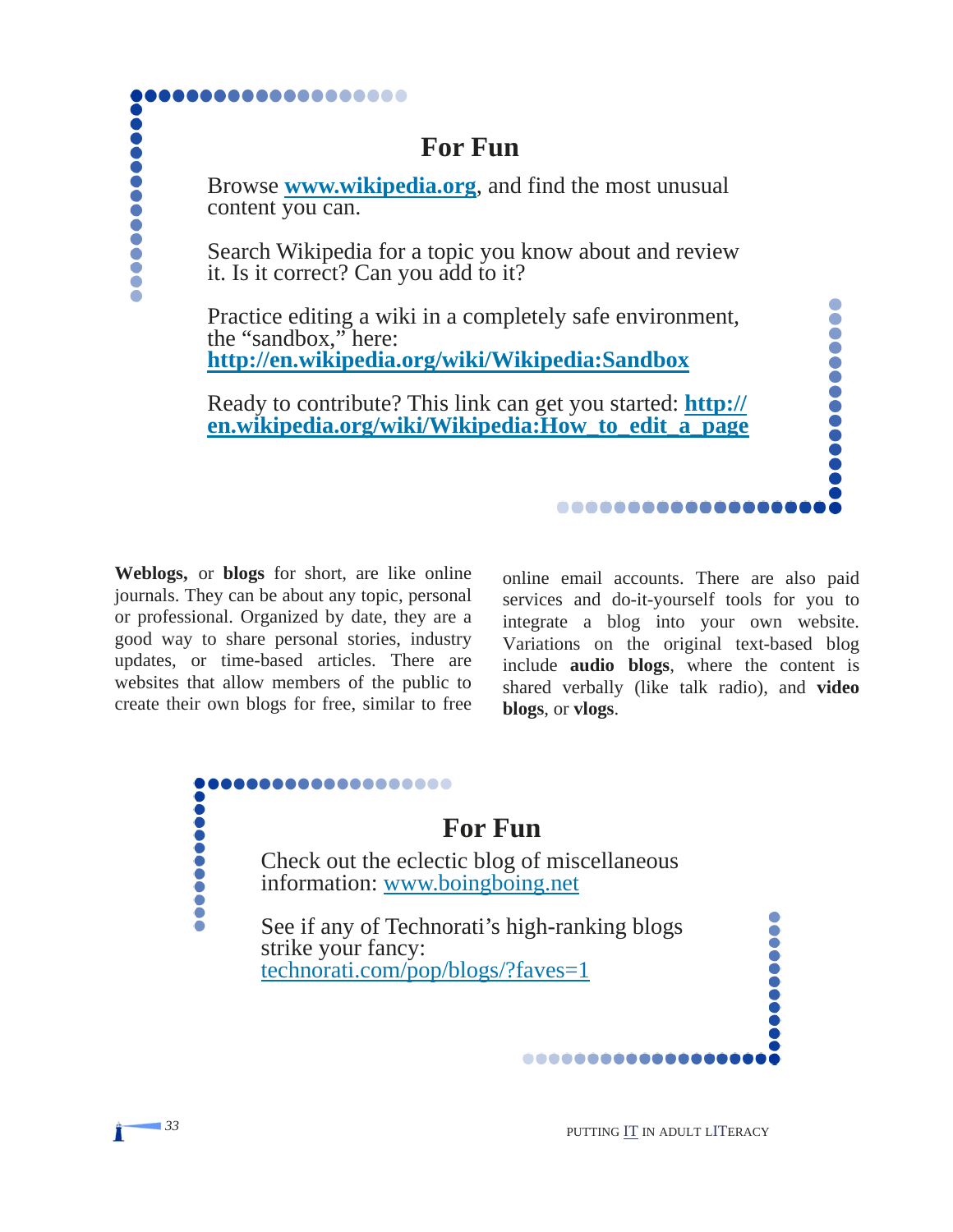An **online forum,** or **discussion board,** is a sub-topics. Within subtopics are "threads" special type of webpage where people ask and answer each other's questions. This is a common way for more experienced people to share information with newcomers to any field. Forums are organized by topic and may contain

...............

which are questions and answers about the same issue. Threads can be long as two or more people may "discuss" a topic back and forth through multiple messages in a thread.

...........

Π

## **For Fun**

Search for a forum in a topic you are interested by conducting a keyword search that includes the word "forum." Are there any questions there that you can answer? Do you have questions about the topic that someone else might be able to answer?

Browse the Nova Scotia Genealogy forum for your family name at: <http://genforum.genealogy.com/canada/novascotia/>



...........

 $\bullet$ 

## **Creating a Website**

Creating a website used to require technical the format of the website, and then help the knowledge and programming skills beyond many Internet users. Nowadays, online website services or desktop software make it much easier to create a website. If you prefer to focus more on content than technical details, you can use one of the "easy options" below to set up

learners create the content. If you or someone in your group of learners has some technical skills and you want to create your own website from scratch, review the "Do It Yourself" section that follows.

..............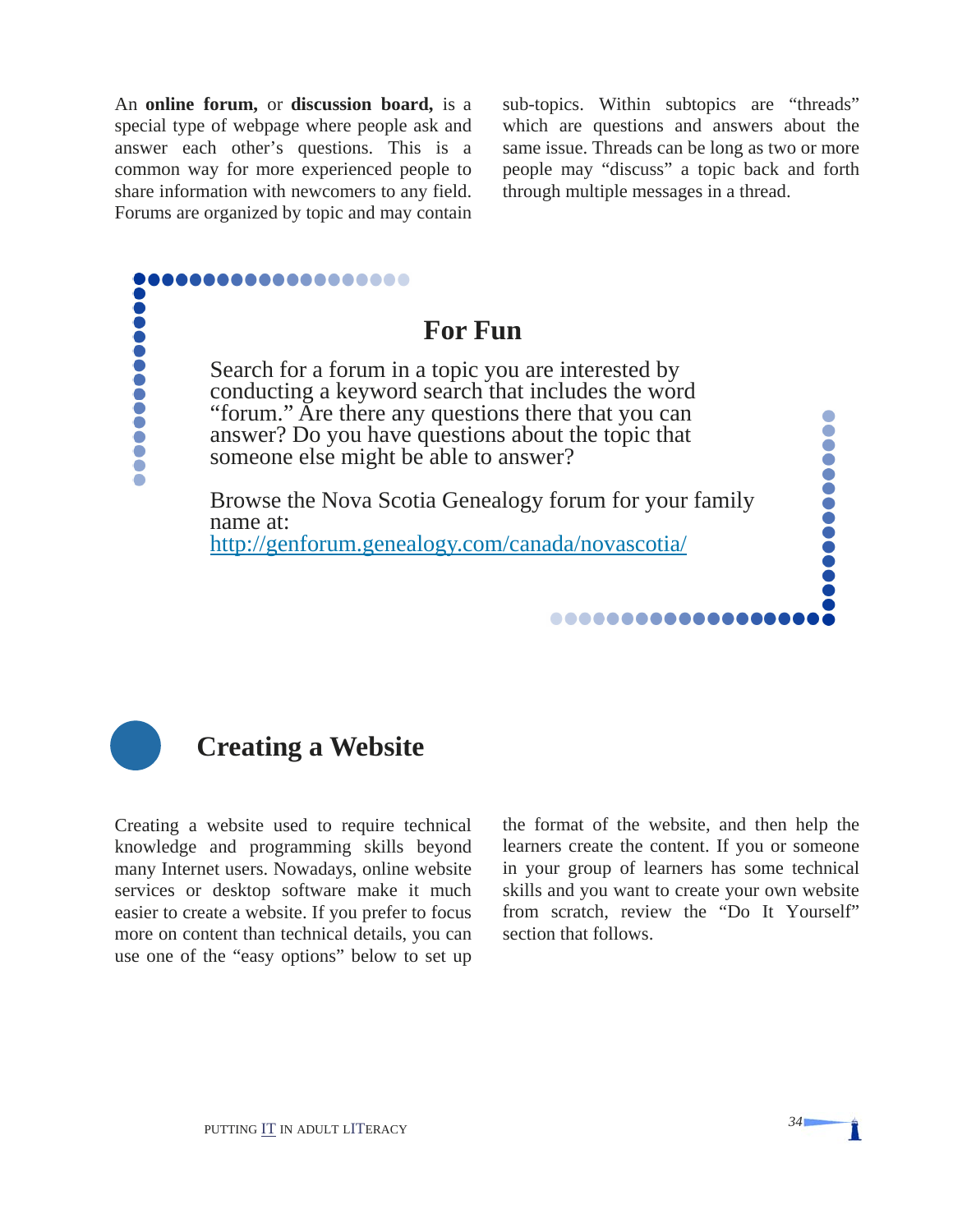#### *Creating a Website –Easy Options*

Here are some of the possibilities for creating a website without having to build and host it on your own:

- 1) If your goal is to post your own ideas or share stories, a weblog, or "blog" for short, is a great way to start. A weblog can focus on a specific topic like a hobby or a profession, or it can simply be a collection of your thoughts and ideas over time. There are several free or inexpensive blog services that take care of the programming and web hosting for you. All you have to do is sign up and register your content. [www.blogger.com](http://www.blogger.com) is one free option, but there area many others. Blogs are covered in more detail in Section Six of this guide, *Talking to the World using Blogs*.
- 2) One easy way to communicate with a group using email is to create an online group. A learners' group could allow learners to ask you questions between classes, help each other, or share resources and ideas through email. Many online groups also offer file sharing, photo sharing, private online chats, and access to databases through the group's home page on the Internet. You can start your own group almost as easily as you can sign up for an email account. MSN Groups and Yahoo! Groups are two of the most popular service providers. You may also want to encourage learners to start online groups to help their families, clubs, or sports teams communicate more easily.
- 3) If you would like a more traditional website, you can sign up with a hosting service that provides you with easy website development tools. Some are as simple as choosing a layout, uploading a logo, and filling in the blanks. This gives you the flexibility of choosing your own website name and content but is much easier than developing a website from scratch. However, it is also more limited in its design and functionality. [www.1and1.com](http://www.1and1.com) is one large web host but there are many others.

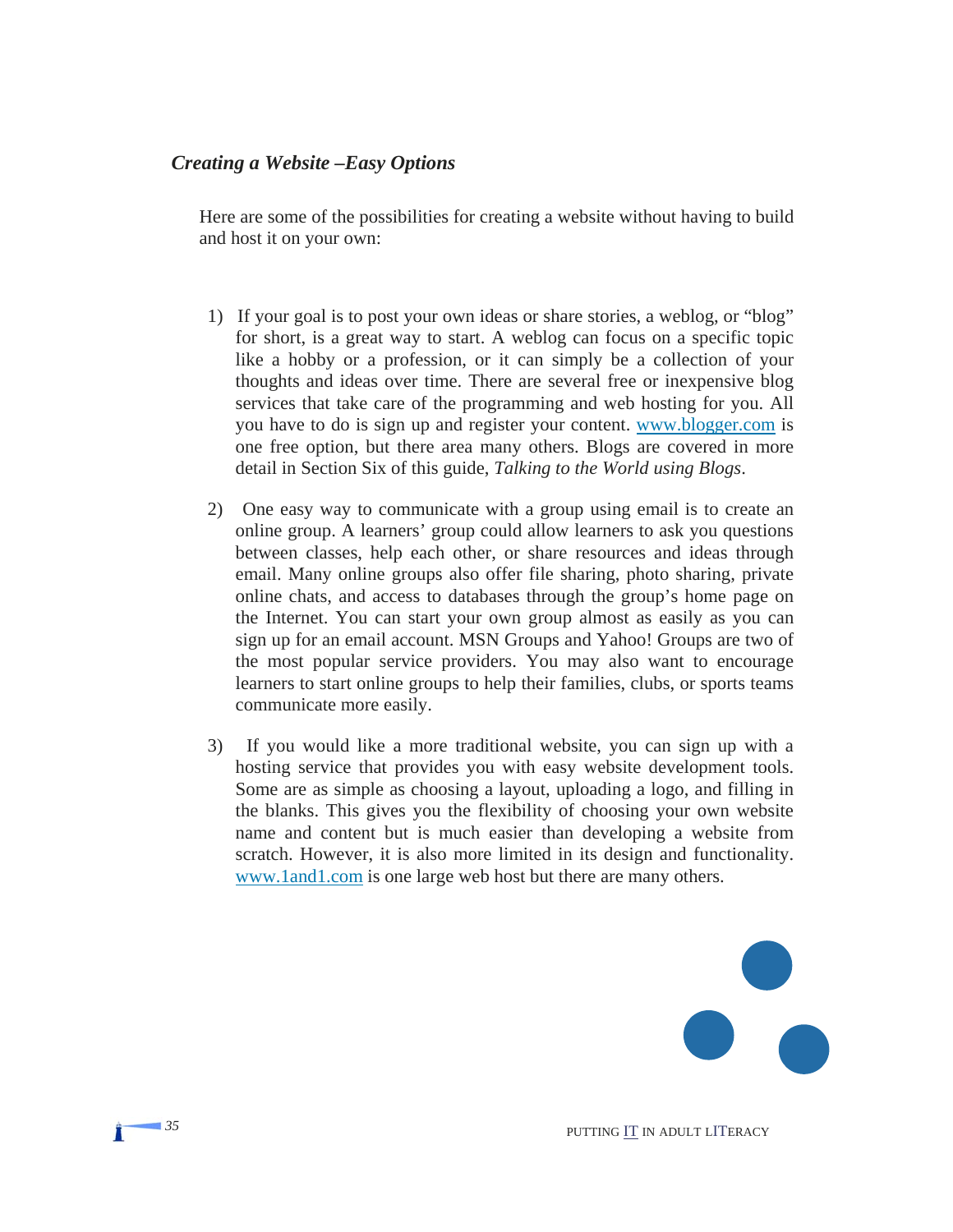Creating a website from scratch requires a wide range of design, writing, and technical skills. Often people hire specialists to do one or all of these tasks. While this may be a more ambitious project than your class requires, it might still be helpful to understand the concepts.

First, you need to register a website name, which is called a "domain name" or "URL," for "Uniform Resource Locator." It is simple and inexpensive to register a website name, which "leases" the name for you for one or more years. A Domain Name Registrar can register a website address to anyone for a small fee, currently \$10 - \$20 per year.

Developing a website includes developing its *content* (the words, images, sounds,

...............

video, or animation in it), and its *functionality*  (the ability to browse, buy, search, sort, or otherwise interact with it). *Design* is also important and includes the look of the pages as well as the way information is organized. Most word processors allow you to save any document in HTML format (the basic computer language for webpages). This will allow you to create a very simple website containing words and some images. However, if you want to create something more complex, you will probably need more specialized website development software such as Virtual Mechanic's SiteSpinner, or CoffeeCup VisualSite Designer. A more professional (and therefore more complex and expensive) tool is Adobe Dreamweaver.

**........... Tip**  [www.download.com](http://www.download.com) is a good source of reviews and recommendations for many types of software, including website development tools. Other reliable sources of computer information include [www.cnet.com](http://www.cnet.com) and PC Magazine [\(www.pcmag.com\)](http://www.pcmag.com).  $\bullet$ 

Once you have developed the website's programming and content it must be "hosted." "Hosting" means that all of the website files, including the HTML code, images, and multimedia content are installed on a computer that is always connected to the Internet. There are many companies on the Internet that can host your website; some are free and some

charge a fee. If you already pay for an email account with a service provider, you may be entitled to a certain amount of website space at no extra charge.

................

A custom website is inexpensive (but not free) to create. It is more complex than a blog or online group and it offers more flexibility and creativity, but it entails more work.

 $\bullet$ 

........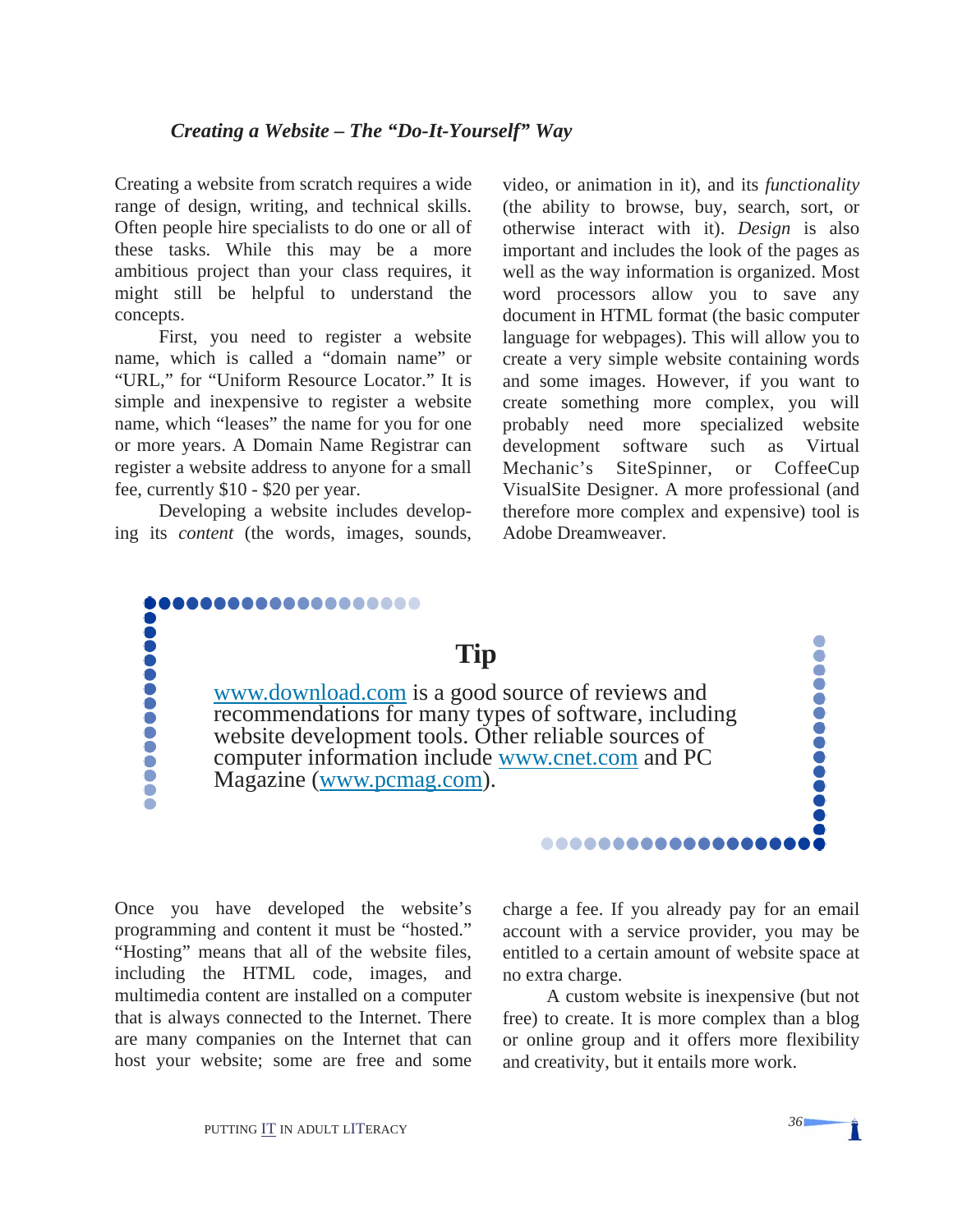

## **Discuss the general topics of the Internet and the World Wide Web:**

- Brainstorm with learners about what they already know about the Internet and the World Wide Web.
- Ask if any of the students have created a website or blog. What is it about? Did they create it from scratch or did they use an easy tool they can recommend to others in the class?
- Ask if any of the students have a favourite website or a website they visit often. Why does it interest them?
- Ask if any of the students have an area of interest they want to explore online. Do any of the other students have suggestions or tips for them? Consider researching one of these topics as a hands-on lesson in exploring the web.
- If you have online access in the classroom, hook up a projector (or have students gather around the computer), and demonstrate web searches, websites, and the other topics covered in this chapter.
- Visit a search directory, such as [www.dmoz.com,](http://www.dmoz.com) and explore one of their topics. See how specific you can get by "drilling down" into a topic suggested by a learner.



## **Discuss format:**

- Discuss the differences between print and online media. For example, print is linear - you begin at the beginning of the page and read to the end. To read it, you must get a physical copy. On the Internet, you can jump around by clicking a table of contents or index, but you can also click banner ads, links to external websites, or type a new website address in your browser and immediately navigate to it. Once you are linked to the Internet you can access virtually all of its contents.
- What are the advantages and disadvantages of online media and print media? How can they be used differently?

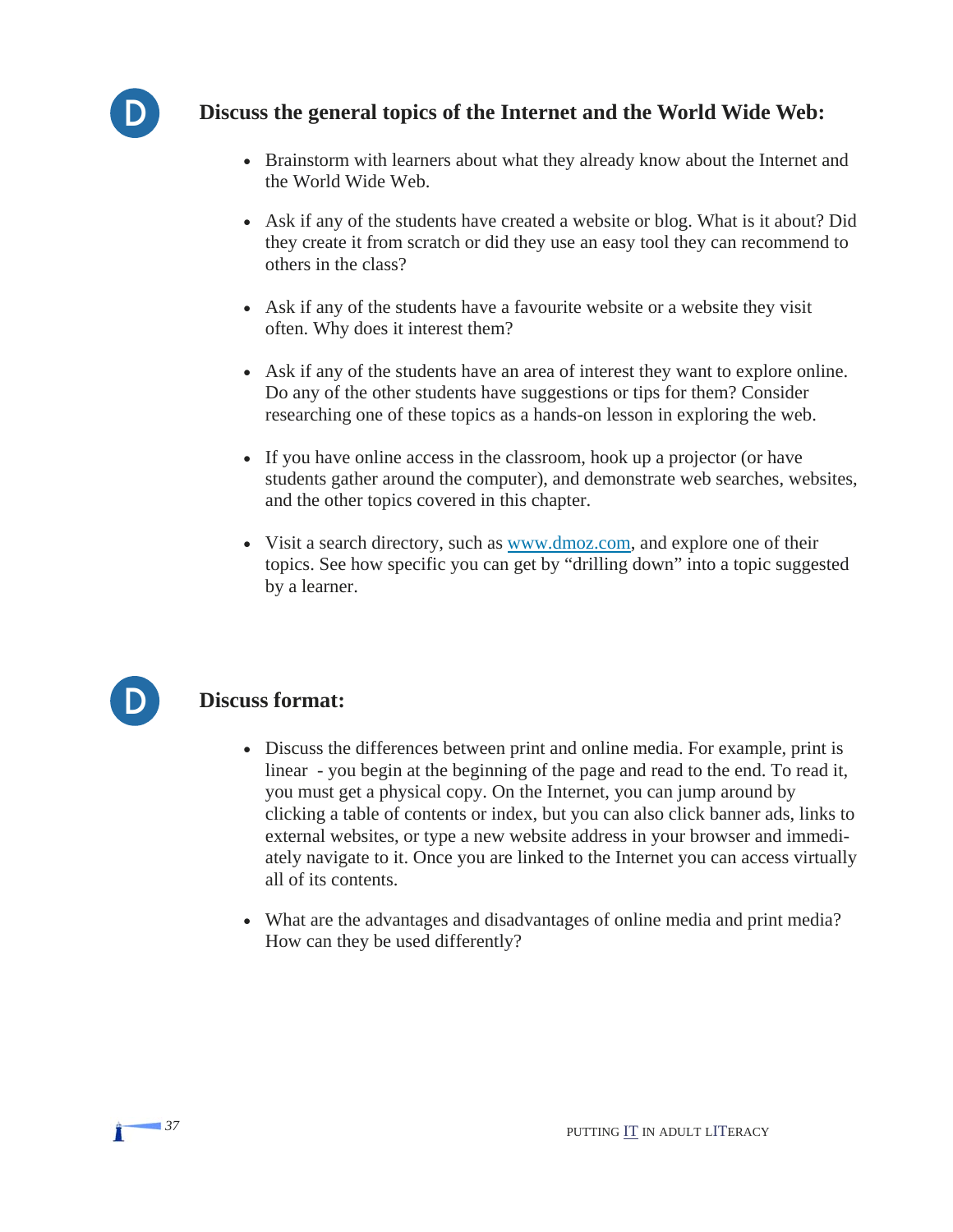

#### **Discuss style and content:**

- Websites, unlike books, allow you to jump in many directions. Discuss ways of navigating a website. If possible, show an online example. Discuss clicking on underlined links, clicking on images, using a sitemap, and using a website's search function. Emphasize a spirit of adventure and the fact that there is no "wrong" click. If you end up someplace you didn't want to go, you can always go back.
- How does "reading" a webpage differ from reading a book? How do you find the information you are looking for on a website? What are some of the different ways websites can organize their information?
- Because the World Wide Web has many authors, most of them unknown to us, how can we evaluate the content we find online? How do we know if we can trust it? Some of the key concepts to discuss are expertise, authority, bias, and timeliness. You may want to develop a checklist. Potential checks include, "Who put this information here? How old is the material? Who wrote the information? What is their motivation? How can I double check the information?"



#### **D** Discuss culture and practice:

- Many people post personal information online, perhaps on a blog, or on a networking website like MySpace. Discuss the differences between sharing information in person, in a letter, on the telephone, and on the Internet.
- What safety issues arise from online sharing? Topics to discuss include personal contact information, whether someone can find you in person based on your online information (and whether this is desirable), and cyber "stalking" (which is like getting obscene phone calls on the Internet in an online "chat room").
- What ethical issues arise from online sharing? Consider in particular what others might take offence to or feel compromises their privacy.
- Who can view information online? Your boss? Your parents? Your children? Your neighbours? What implication does that have for what you post online?
- How could you protect your privacy when participating in online chat rooms or posting to the Internet? (Some ideas include using a nickname, signing up for a free email address to use for posting to public websites, etc.)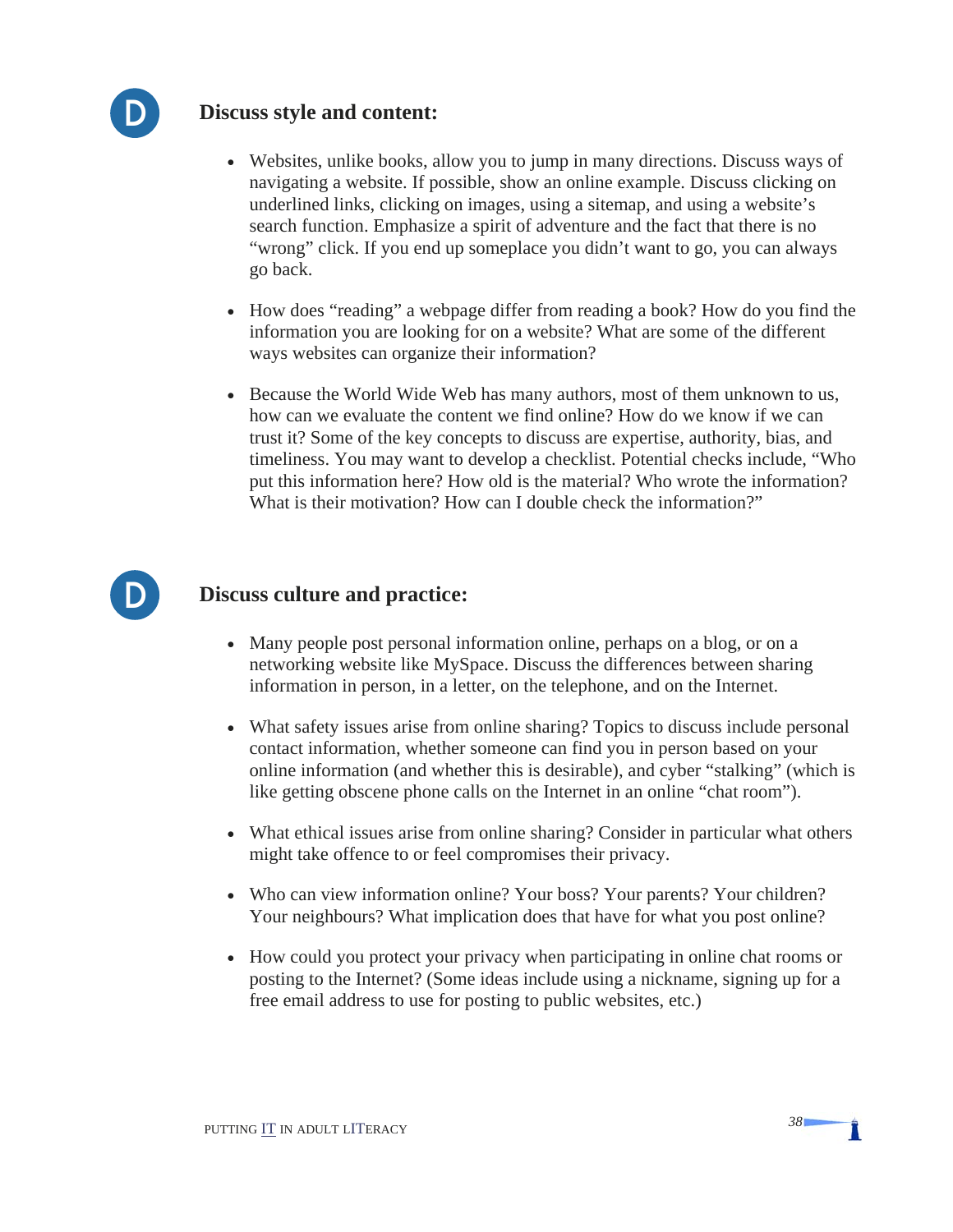

#### **Discuss searching for information:**

- Discuss ways to find information on the Internet. For example, you can use a search engine, a directory, or go to a trusted information source and browse their content.
- Discuss the options (rather than the syntax) for doing effective keyword searches. Discuss the concepts of included words, excluded words, phrases, and datelimited searches.
- There are millions of documents on the Internet published by different types of people. Finding what you need is akin to finding a needle in a haystack. Discuss the frustrations that this can cause and strategies to overcome them.
- Navigate to the advanced search page of a search engine. Discuss the options and run a few tests. Each search engine uses different methods to help you with your searches so remember to check the help page if you are confused about how to search effectively.



**Some activities for integrating:** Start by familiarizing learners with the Internet in fun ways. Ask learners to do any of the following:

- Search for their own name on the Internet. Ask them to share what they found.
- Use Google Earth to find their house, a town they used to live in, or a vacation spot they would like to visit.
- Ask learners to scan (rather than read) a certain webpage for a piece of information you know is there.
- As a class, review questions from visitors to Nova Scotia on the TripAdvisor forum. Are there any questions you can answer? [\(http://www.tripadvisor.com/](http://www.tripadvisor.com/ShowForum-g154967-i326-Nova_Scotia.html)  [ShowForum-g154967-i326-Nova\\_Scotia.html\)](http://www.tripadvisor.com/ShowForum-g154967-i326-Nova_Scotia.html)
- Watch some videos on YouTube or another website (if they have high-speed access).
- Ask the students to reflect on the goal they defined at the beginning of the course. Would any Internet-based research help them move forward? What about informing or collaborating with others? Would asking questions in an online forum, joining an online group about the topic, or creating a website help?

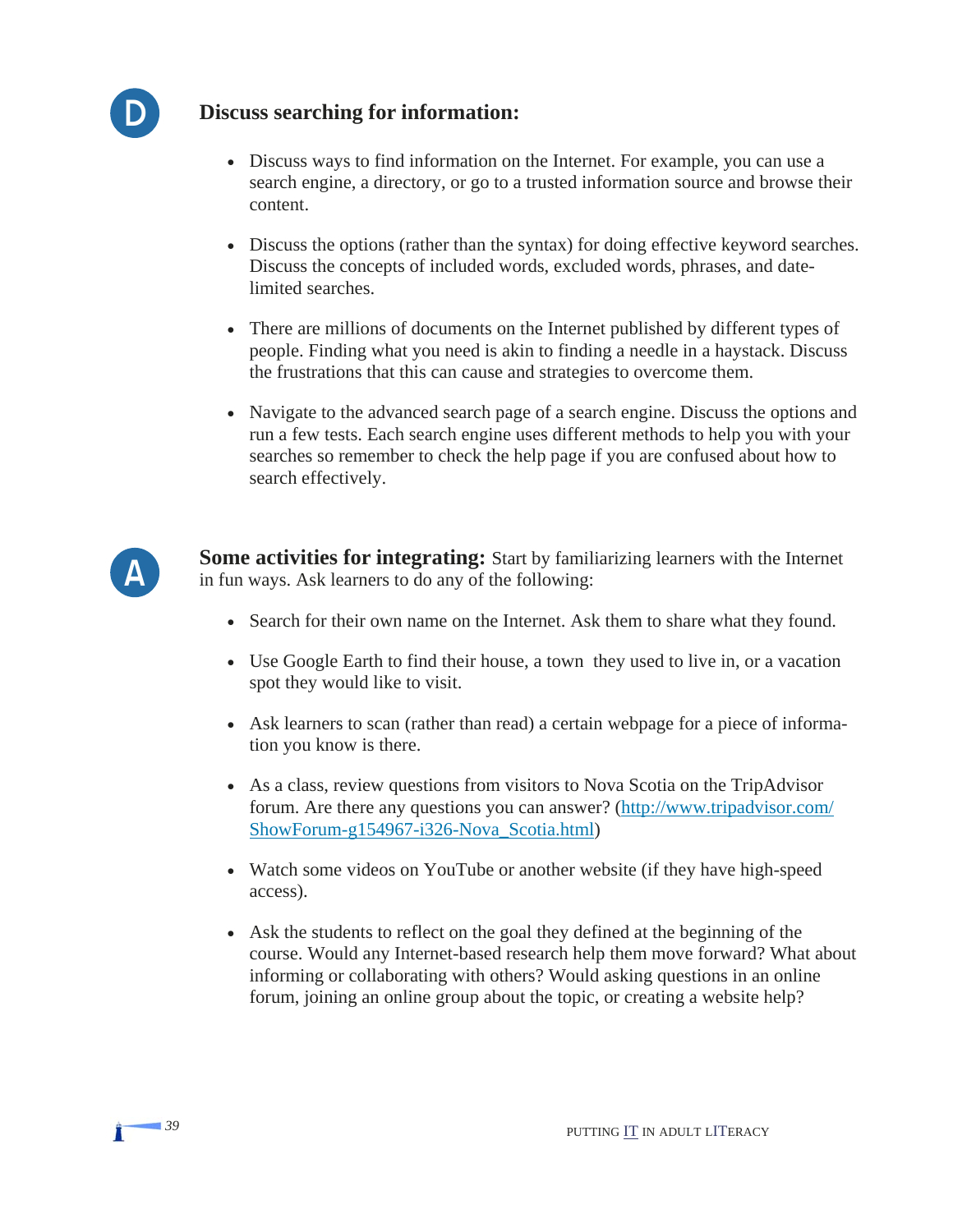- This exercise combines the Internet, word processing, and email skills.
	- ∗ Have students search for a clear, uncluttered map of their neighbourhood and copy it to a word processing document.
	- Next, have them add a title.
	- Ask them to use symbols (perhaps letters or numbers) to indicate three or four things such as their house, a store, trees, water, etc.
	- Have them create a legend in a text box to explain the symbols.
	- Have them email it to you as an attachment.



**When planning and organizing your teaching/administrative activities, think of logical ways to integrate the Internet.** For example, you can use it to:

- Find websites that demonstrate concepts. For this lesson, you might search for a visual "picture" of the Internet, a website that class members will enjoy browsing, or find a website or blog of a local business or resident.
- Create an online group for the class. This would allow students to email questions and tips to each other, and to you. You could also navigate to the group's page on the Internet to demonstrate its advanced features. For example, you could try out its online chat, create member profiles, post your lesson and assignment documents online, and show learners how to open and download them. *(Note: you may want to make this a "closed" or private group, rather than an "open" group, so that strangers cannot read learners' profiles.)*
- Create a class blog where students can practice uploading content to the Internet. See if you can include multimedia content like photos, music or audio recordings.
- To create audio content, have students interview each other about their favourite websites or hobbies.

................

 $\bullet$ 

..........

T

## **Tip**

You can create sound files with Windows' built-in Sound Recorder and an inexpensive headset with a microphone or the built-in microphone on a laptop.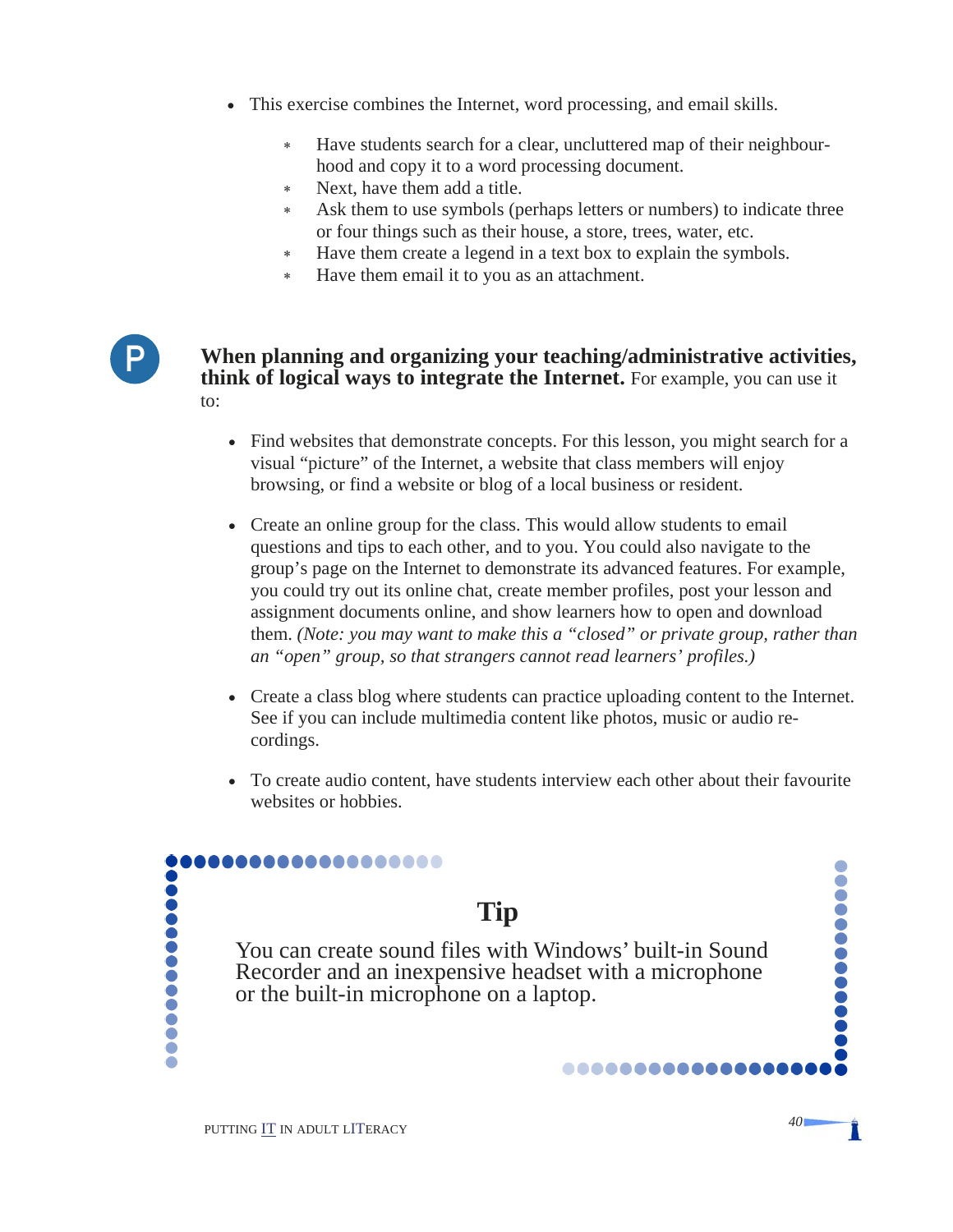

## **S Whenever it seems appropriate, promote self-learning activities.**

For example:

- Ensure that learners know how to search for information online using:
	- ∗ a search engine like Google
	- ∗ an amateur encyclopaedia such as Wikipedia
	- an edited directory like About
- Help them find other information they might need on a regular basis, such as local weather, movie listings, bus schedules, or the TV Guide. Lottery numbers can be checked at Atlantic Lottery Corporation [\(www.alc.ca\)](http://www.alc.ca).
- Show learners how to use multiple keywords to search and how to refine their searches if their results are unfruitful. Help learners evaluate the website addresses of search results to help identify the most promising results.
- Encourage learners to search for images that portray something they are reading about using a search engine like Google Images [\(images.google.com\)](http://images.google.com) or Flickr.
- Have the learners search for something that interests them or that they need. If they like cooking, suggest that they search for a new recipe online. If they are considering a purchase, suggest that they research product reviews online. Suggest that learners who are looking for work try Service Canada's Job Bank ([http://jb-ge.hrdc-drhc.gc.ca\)](http://jb-ge.hrdc-drhc.gc.ca), Workopolis, or Monster job websites.
- Have learners search for interesting titles and reserve books at the local library website (Halifax's library website is [www.halifaxpubliclibraries.ca\)](http://www.halifaxpubliclibraries.ca).
- Have learners look up an address or phone number at [www.canada411.ca](http://www.canada411.ca).
- Ask learners to create and delete favourites, or bookmarks, in an Internet browser.
- Have learners change their browser's home page.

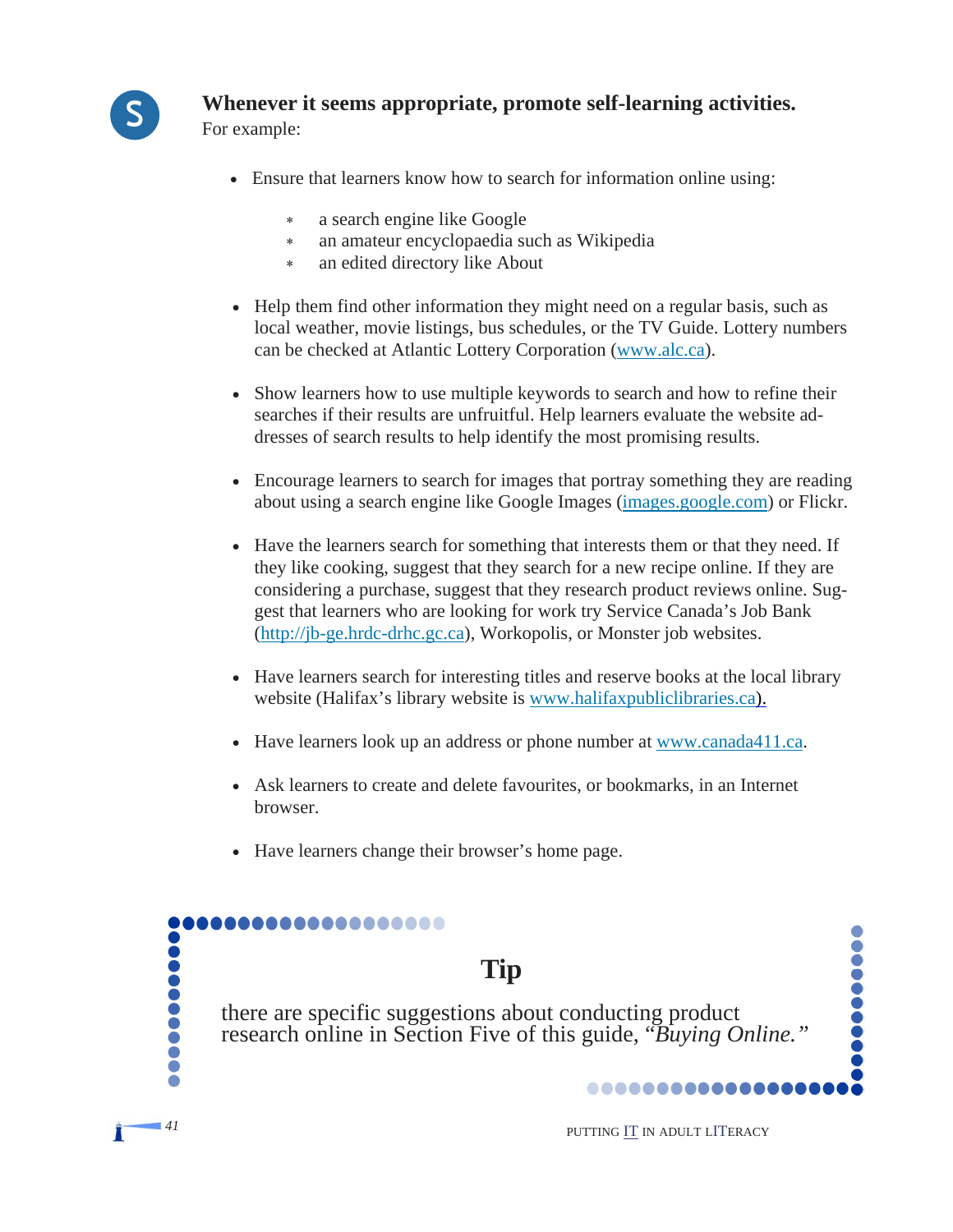## Section Four 10000

## **Learning for Life**

## **Computer-Based Learning**

## **Objective**

This section introduces formal and informal learning opportunities that take advantage of computer technology. Offline learning options include educational software, simulations, and games. Online learning options include informal, peer-to-peer learning, online courses

## **Introduction and Concepts**

Information technologies open up exciting opportunities for both formal and informal learning. On the Internet you can take courses and even earn degrees online without needing to leave home. There are billions of web pages in many languages that focus on hobbies, skills, news, and literature. You can learn things as diverse as creating a do-it-yourself solar cooker out of cardboard and tinfoil – something you may not have even known existed before an accidental web search and degrees, and information sources such as online encyclopaedias and reference materials. The goal is to introduce learners to these opportunities and help them explore their own interests and learning preferences.

uncovered it for you. You can take "virtual" guitar lessons at any time of day or night, and you can find more interesting things to read, see or hear than time will allow you to browse. Twenty thousand older books that are in the public domain are available at Project Gutenberg ([www.gutenberg.org\),](http://www.gutenberg.org) including Leonardo da Vinci's notes, English instruction, and histories of war. You can browse and buy other titles from international publishers, large and small.

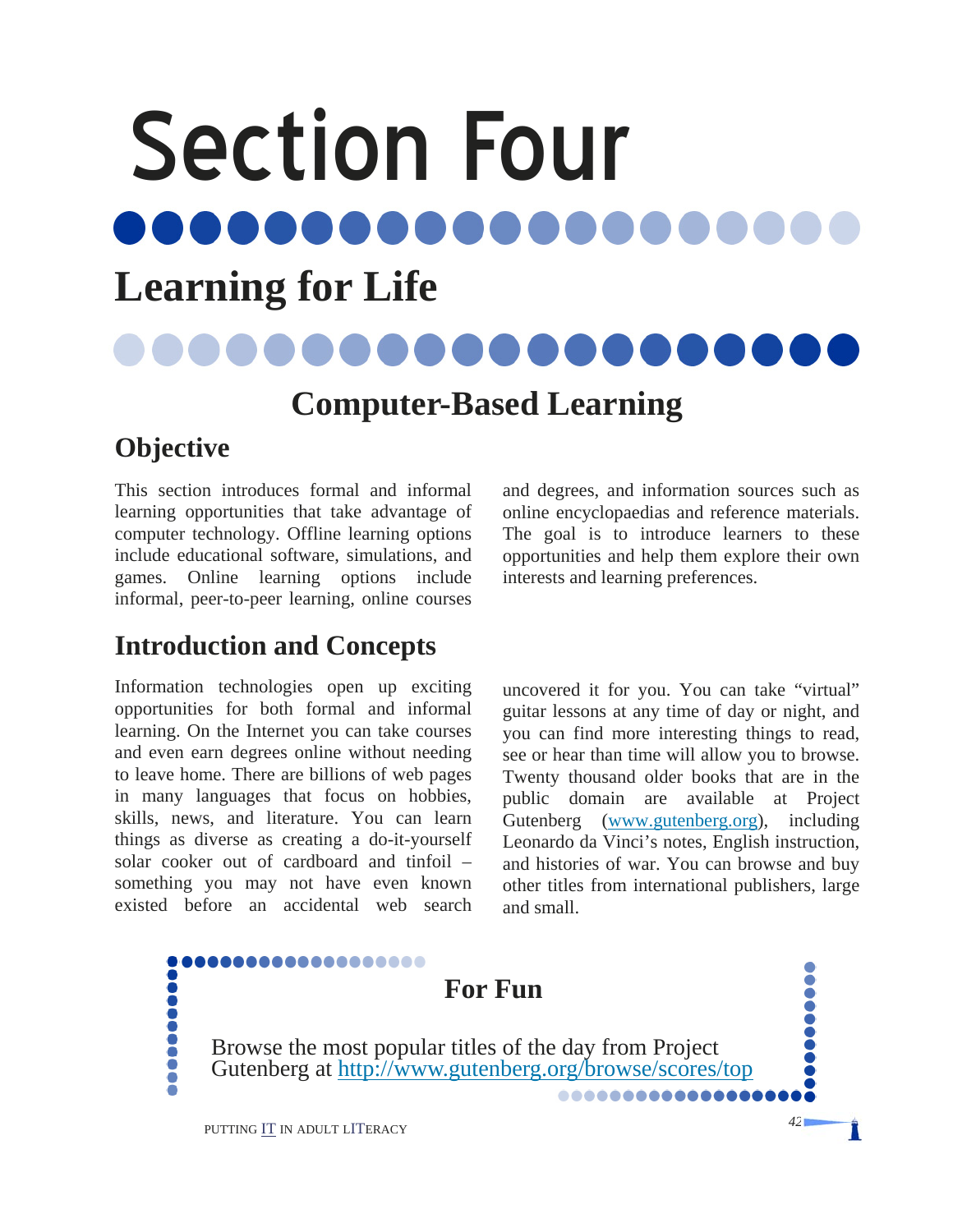One of the most popular uses of the Internet is for informal knowledge sharing. Ordinary people around the world publish web pages, answer questions in forums, and write "blogs" or online journals about their areas of expertise. Some of this knowledge is provided for a fee but a lot of it is free.

There is computer software to help you practice new languages, learn how to create digital art, or improve your typing skills. You can also learn about history, politics, or human relationships through educational software and simulations that are sometimes called "serious games". Zoo Tycoon allows you to design a zoo, set prices, and try to become profitable. Simulation games like The Sims, Civilization and SimCity allow players to learn about family dynamics, war, or municipal works.



One striking example of online learning comes through the website Second Life. Second Life is a virtual reality world where users create an online character and interact with each other in real time. Many organizations are beginning to use Second Life for online meetings and lectures. This was a major component of a Harvard Law School course in 2006 ([www.court-of-public-opinion.com\)](http://www.court-of-public-opinion.com) and is increasingly being used by schools.

Free-Ed.Net ([ged.free-ed.net/free-ed/](http://ged.free-ed.net/free-ed/default.asp)  [default.asp\)](http://ged.free-ed.net/free-ed/default.asp) offers self-study courses. The most interesting program is the high school equivalency diploma (GED) program, which is a moderated online group program that enables learners to collaborate and support each other. Free-Ed.Net intends to launch a real-time, virtual classroom in the Second Life website [\(http://ged.free-ed.net/free-ed/ged/](http://ged.free-ed.net/free-ed/ged/)*).* 

#### **Resources for Adult Literacy**

Education Canada provides resources for adult literacy at:

[www.educationcanada.cmec.ca/EN/EdSys/](http://www.educationcanada.cmec.ca/EN/EdSys/adult.php)  [adult.php.](http://www.educationcanada.cmec.ca/EN/EdSys/adult.php) The National Adult Literacy Database ([http://www.nald.ca/crd/\)](http://www.nald.ca/crd/) provides links to many online learner resources.

The BBC offers a wide selection of online learning resources on their learning site, [www.bbc.co.uk/learning.](http://www.bbc.co.uk/learning) Some of them are focused on UK residents but others are globally relevant. Adult learners may enjoy watching video testimonials of adult learners who overcame setbacks [\(http://www.bbc.co.uk/raw/](http://www.bbc.co.uk/raw/beinspired/)  [beinspired/\).](http://www.bbc.co.uk/raw/beinspired/) There are also audiovisual activities such as story-telling guides and comprehension quizzes ([http://www.bbc.co.uk/](http://www.bbc.co.uk/raw/)  [raw/\). I](http://www.bbc.co.uk/raw/)n the SkillsWise section, learners can get help with reading and math ([http://](http://www.bbc.co.uk/skillswise/)  [www.bbc.co.uk/skillswise/\).](http://www.bbc.co.uk/skillswise/) 

An Internet search will reveal many more options.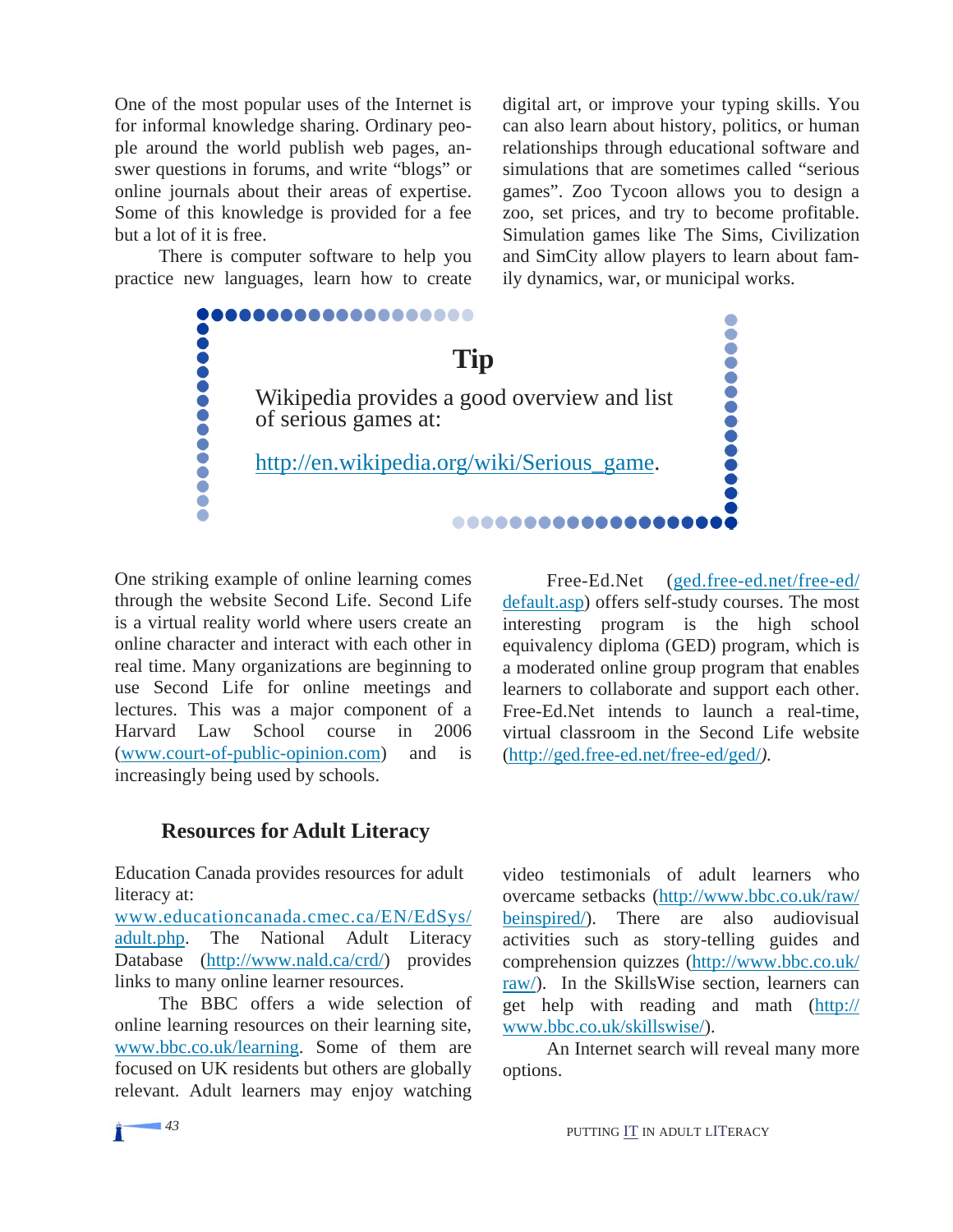## **Strategies & Tips**



### **Discuss the general topic of life long learning:**

- Brainstorm with learners about things they would like to learn more about.
- Compare the advantages and disadvantages of computer-based learning and more traditional learning methods. Consider cost, access, availability, scheduling, learning styles, and hands-on skills versus theoretical knowledge.
- Are different methods better for learning different things? For different people? How could different methods be combined?



#### **Discuss format:**

- What types of computer-based learning exist? Consider educational software, games created for fun, games created for learning, online informal learning, and formal classes.
- Does your organization incorporate computers into the classroom? How? What has been the impact of using computers?



#### **Discuss style and content:**

- Modern North American education has traditionally emphasized reading and lectures for teaching. What new opportunities do technologies offer to support other learning styles?
- When is a computer a poor choice for learning activities?



#### **Discuss culture and practice:**

- Ask the learners what teaching methods were used when they were children. Does that affect their comfort with different learning methods?
- Discuss whether learners are hesitant or enthusiastic about computer-based learning. Why?
- What supports, guidance, or experiences do learners feel would help them try out computer-based learning? If possible, follow up on some of these in future classes.

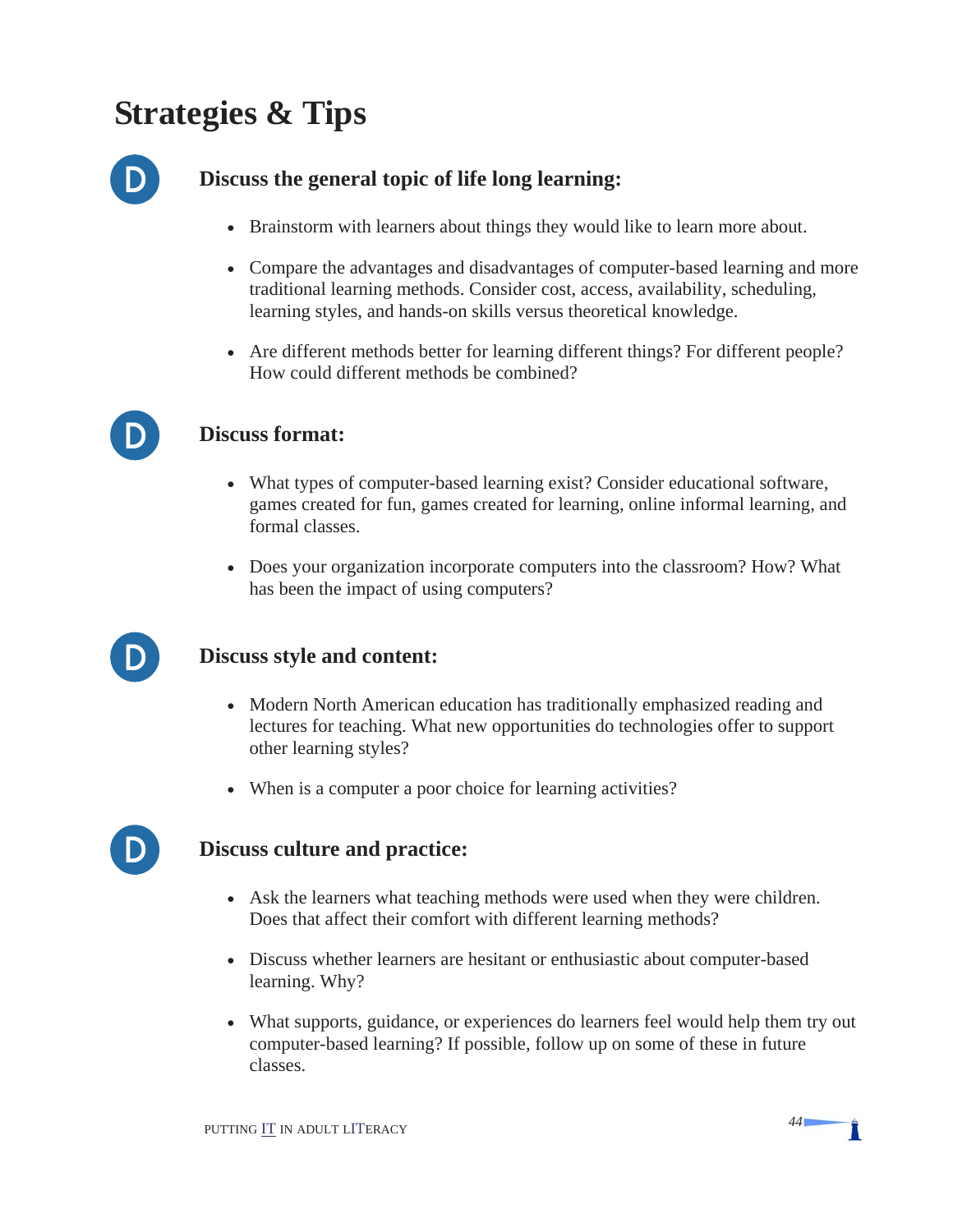

**Some activities for integrating:** Start by having learners explore informal learning opportunities on the Internet. Ask them to do any of the following:

- Conduct an Internet keyword search on a hobby or topic that interests them. Have learners share the best websites they found with each other.
- Again, ask the learners to reflect on the goal they defined at the beginning of the course. Do they need to learn new skills, take a course, or pursue other learning activities to move forward? Are there any opportunities for computer- or Internet-based learning that are better than the in-person opportunities that exist for them?



#### **When planning and organizing your teaching/administrative activities, think of logical ways to integrate computer-based learning.** For example:

- Collect an annotated list of websites recommended by the class participants. Assign an editor who will update this list on a word processor, a class blog, or a class website. Email or print a copy for each learner at the end of the course.
- Check software titles in a store, or an online store, about the topics you are teaching. If appropriate, integrate them into class.
- Search for online resources you can incorporate into your lessons, for example online guides, magazines, photos, videos, etc. A picture, photo, map, or animation can add great visual content to your lessons, especially when you are teaching about tangible things like people, places, buildings, technology, etc.



#### **Whenever it seems appropriate, promote self-learning activities.**  For example:

- Ensure that learners know how to search for learning opportunities online, particularly using resources like online encyclopaedias, newspapers, and the websites of respected authorities on health, cooking, automobiles, technology, etc. Print magazines often have companion websites offering free information.
- Help your learners learn to gauge the trustworthiness of information found online. Do they know the author? Is it a professional or amateur source? Is it up to date? Do they know someone more knowledgeable in the field (like a doctor or a mechanic) who can refer them to trustworthy sites?



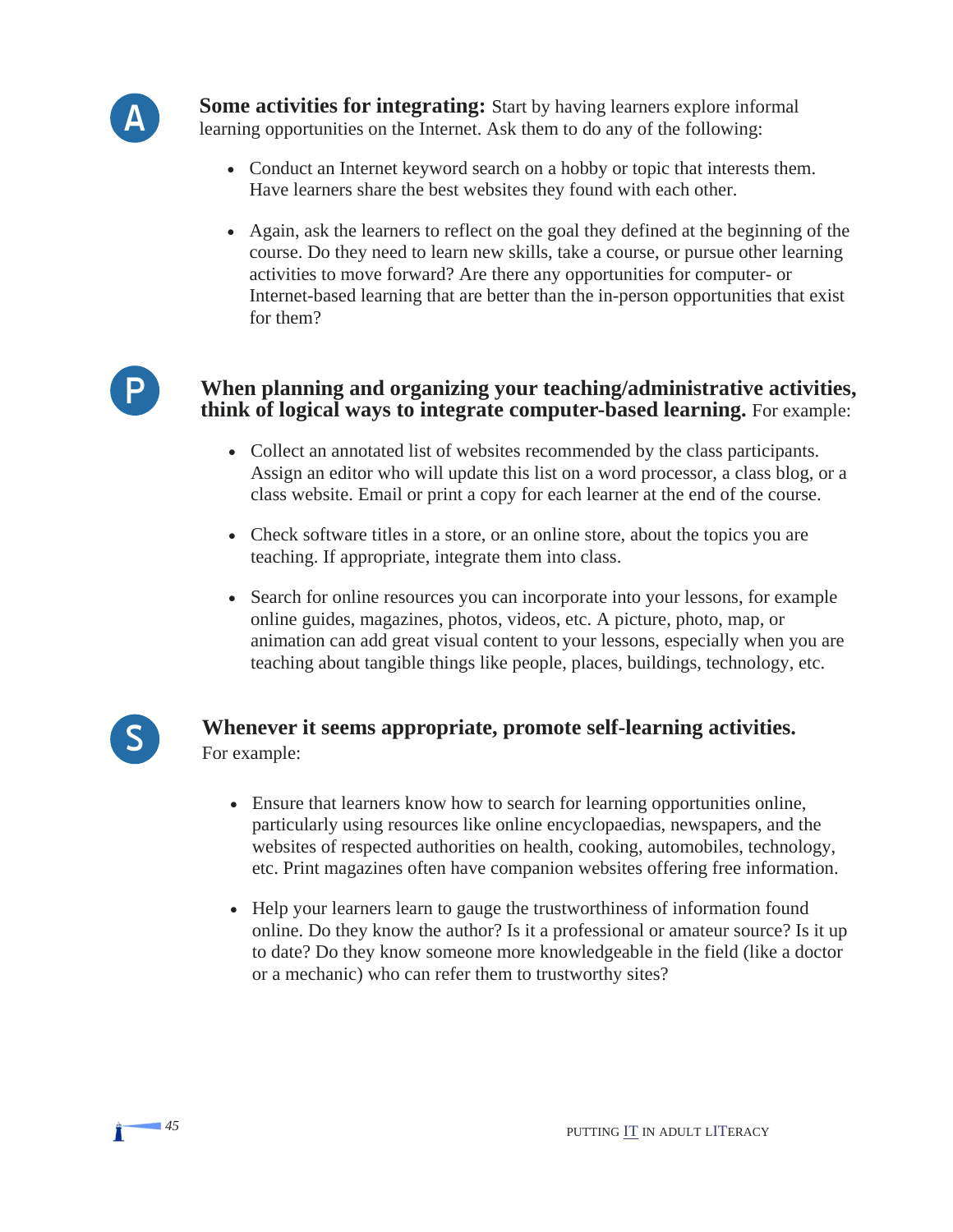Section Five .....

## **Participating in the Marketplace**

This section has two parts: buying online and banking online.

## **Buying Online**

## **Objective**

This section introduces online research for purchases and online shopping, auctions, and selling online. It also reviews security

considerations for ecommerce and online payments using PayPal.

## **Introduction and Concepts**

Online shopping has many benefits. You can order specialty items that are not available in your town. Being able to shop from home saves time and offers people with limited mobility new opportunities to browse and buy. Gifts can be shipped directly to the recipients. If the service is available in your area, you can even buy your groceries online and have them delivered to your door.

Online shopping is not without risk, however. Infrequent security breaches have resulted in customer names and credit card numbers being accessed by hackers or thieves, even with large chains.

When you purchase items online, the information you send to the seller travels over the Internet. If online stores are not using appropriate security options, other people could view your private information while it is in transit. There are some safety protocols you

can follow to minimize the risks of online shopping; but, because some of the security protocols are in the hands of the store and their banking partners, there is no way to guarantee 100% safety. Even so, millions of successful shopping experiences entice people to spend billions of dollars a year shopping online.

PayPal is one popular and secure way of paying for goods online. Rather than give credit card or bank information to every online retailer they buy from, users of PayPal give their bank account or credit information once to PayPal, and then PayPal processes payments at other online sites for them. PayPal is very useful for person-to-person transactions (such as purchases on auction sites like eBay). It takes a week or two to get a validated PayPal account so apply for one well in advance of the end of the auction!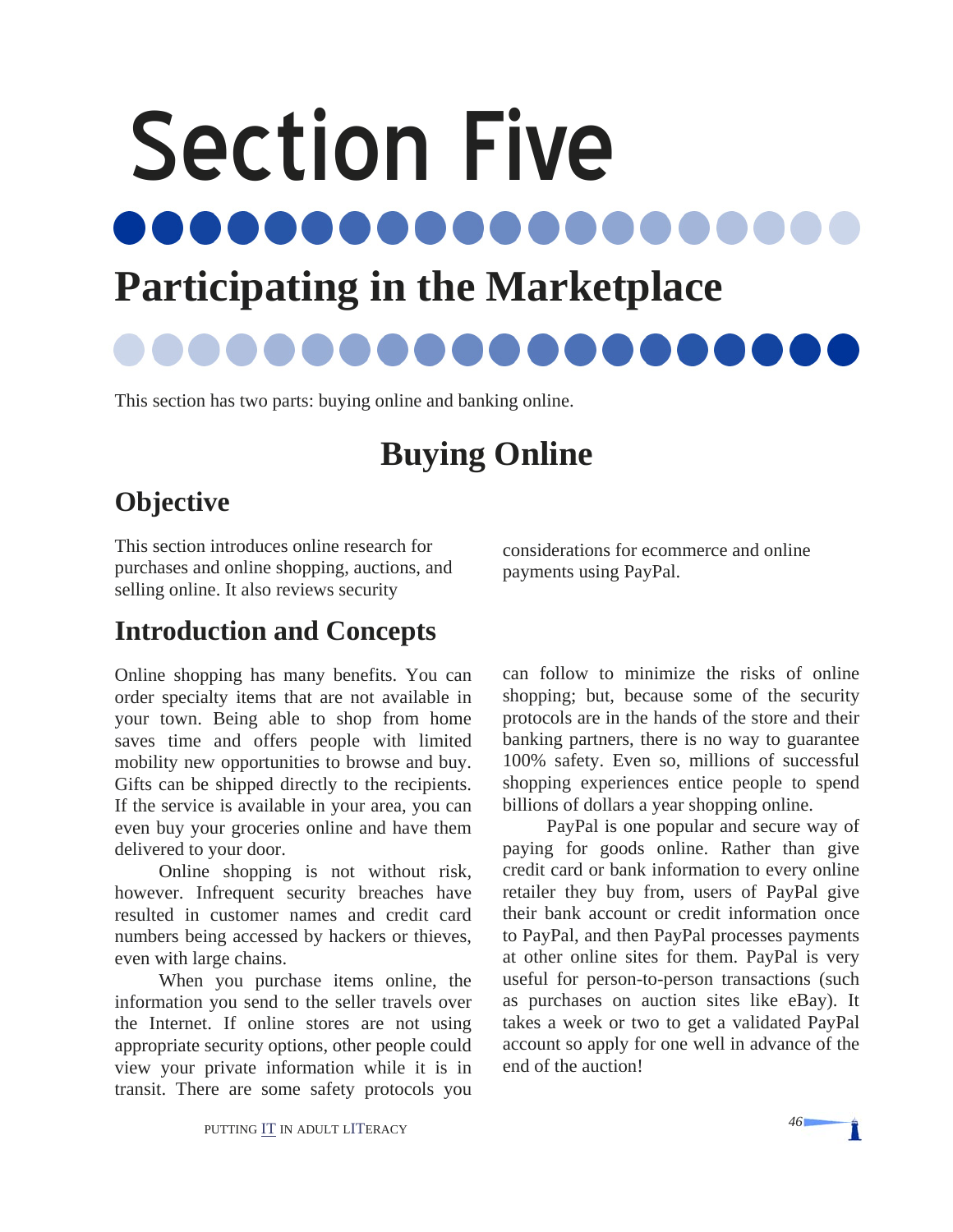When buying items privately on the Internet, be very careful about arrangements to exchange goods. If delivery is by mail, use a trusted auction site such as eBay and read the rating and feedback that other buyers have given the seller before you buy the goods. If the delivery is in person, do not give your address to strangers. Meet in a public place where you won't be alone. Take the same precautions you would if you met a stranger through a classified ad in the paper, for example.

In addition to buying things online, you can also sell things online. eBay is one of the

most popular and trusted auction sites and is a good place to start. Craigslist ([http://](http://halifax.craigslist.org/) [halifax.craigslist.org/\)](http://halifax.craigslist.org/) is also a popular source of classified ads for goods, apartments, and jobs, but does not provide the seller rankings that eBay does.

Finally, if you decide that online shopping is not for you, the Internet is still a valuable resource for researching products. You can find reviews, check consumer feedback, or visit sites like Consumer Reports that give unbiased industry reports (see [www.consumerreports.org\)](http://www.consumerreports.org).

## **Strategies & Tips**

It is very important to help learners understand how to keep their personal and financial information safe and secure online. While there are no foolproof methods, the following

guidelines will help. Additional resources are provided for more information. These should be reviewed periodically since best practices evolve over time.



## **Ecommerce Safety 101**

Before you click on the "Buy now" button, how can you reassure yourself that you are

reasonably safe to trust an estore? Here are a few pointers:

- 1. Carefully double check the website address of the store, banking, or other important websites that you visit, such as PayPal. Sometimes hackers create imitation websites that look like the real thing in an attempt to trick you into entering your user ID and password on their bogus site. This would give them access to your account information to use on the real site. This is called "phishing" (pronounced "fishing"). You can purchase Internet safety software and subscriptions which alert you to suspected phishing websites.
- 2. Never answer an email, however legitimate it looks, requesting your user ID, password, or account numbers from an online store or financial institution. These are scams to get your personal information. This is another example of phishing.

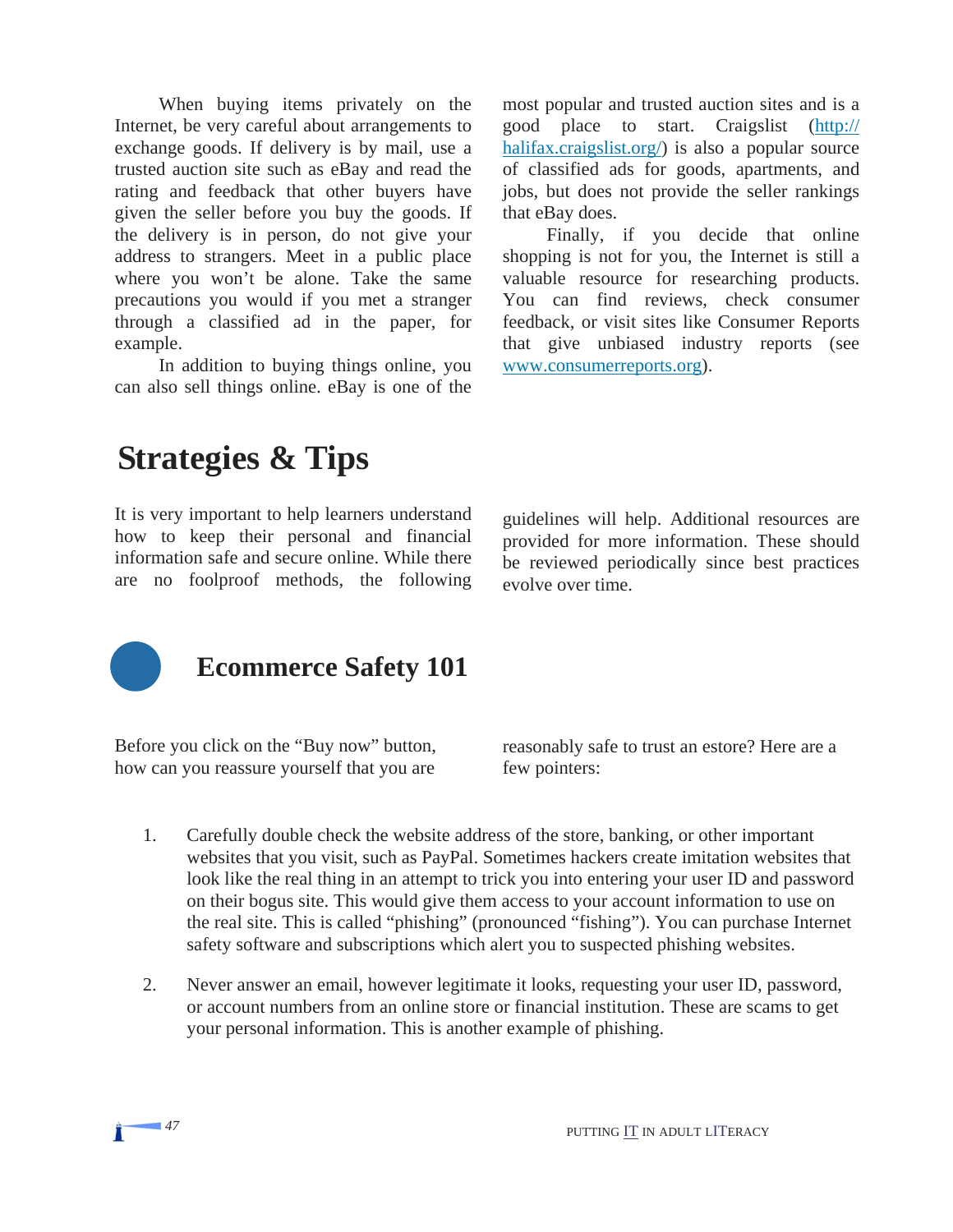- 3. If at all possible, buy your goods at a store you already know and trust. Many "bricks and mortar" stores offer online shopping and many well-known online stores exist. Some of the common names are Amazon and Chapters Indigo for books, CDs and DVDs, TigerDirect for computers and accessories, Staples for office supplies, and Grocery Gateway for groceries. Most department stores also offer online shopping.
- 4. Check for reports on the company with your local Better Business Bureau (you can look up your local Better Business Bureau at [http://lookup.bbb.org/\)](http://lookup.bbb.org/).
- 5. The World Wide Web is an international marketplace and predominantly American. If you prefer to shop in Canada, look for a Canadian version of the store you are browsing. Sometimes there is a "Location" option where you can select Canada or you can try typing ".ca" instead of ".com" in the website address. If you shop on Canadian websites the prices will be in Canadian dollars and you will be sure that the store ships to Canada.
- 6. If you cannot find a Canadian store to shop at, confirm that the store sells and ships to Canada before you invest time browsing their merchandise.
- 7. Feel free to browse and put things in your "basket" on an unencrypted website. But once you click "check out" or begin entering personal information, make sure that you are on an encrypted website. This means that all of the information that you send to it is digitally "scrambled" so that no one but the intended recipient can see it. You can tell that a webpage is encrypted because its address begins with "https://," not "http://" (note the "s" after "http"). Different browsers also have different symbols, such as a closed lock, which indicate that you are on an encrypted webpage. The encryption may also be referred to as "SSL" ("Secure Sockets Layer").
- 8. In their privacy or security policy, an online store may inform you whether they store your credit card on file, or just use it for each transaction without storing it. It is safer to give your credit card information to sites that do not store your credit card number. When given the option to store it in a profile for future convenience (e.g., to enable "one click shopping"), consider refusing this convenience in the interest of better security.
- 9. Consider using a PayPal account which keeps your bank or credit card accounts private from online stores. Alternatively, apply for a low-limit credit card that you only use for online purchases.



Π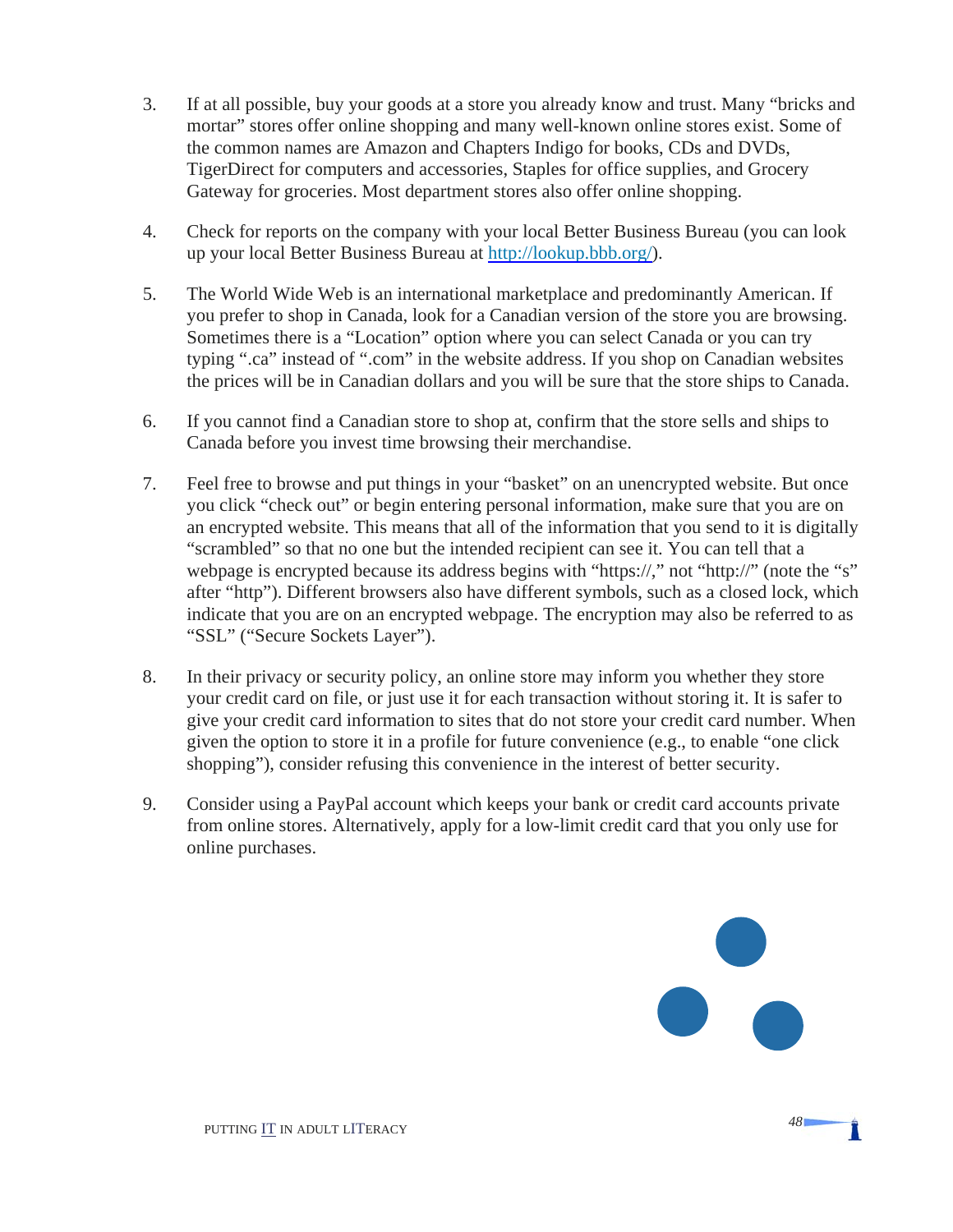## **Tip**

Security procedures can change over time. Make sure that you are following all of the latest precautions by visiting consumer awareness sites periodically. Here are a few recommended resources:

Public Safety Canada ([www.publicsafety.gc.ca\)](http://www.publicsafety.gc.ca)

,,,,,,,,,,,,,,,,

Phishing ([www.publicsafety.gc.ca/prg/le/bs/phish-en.asp\)](http://www.publicsafety.gc.ca/prg/le/bs/phish-en.asp) Online Shopping Assistant Questionnaire [\(http://](http://strategis.ic.gc.ca/epic/site/oca-bc.nsf/en/ca02129e.html) [strategis.ic.gc.ca/epic/site/oca-bc.nsf/en/ca02129e.html\)](http://strategis.ic.gc.ca/epic/site/oca-bc.nsf/en/ca02129e.html)

Online Auction Fraud ([www.rcmp-grc.gc.ca/scams/online\\_fraud\\_e.htm\)](http://www.rcmp-grc.gc.ca/scams/online_fraud_e.htm)

Online privacy  $(http://www.privcom.gc.ca/fs-fi/02 05 d 13 e.asp)$ 

See also Safety Canada's online security resources ([www.safecanada.ca/link\\_e.asp?category=3&topic=30\)](http://www.safecanada.ca/link_e.asp?category=3&topic=30).

,,,,,,,,,,,,,,

It is very hard for encrypted data to be seen by anyone other than the sender and the receiver. Un-encrypted data, on the other hand, is very easy to see, especially when it is sent over wireless networks. This includes email, online subscriptions, and the Internet sites you visit. When you are entering in personal data on any website that you do not want others to see, check if the website is encrypted. If not, you may want to send the information in a more secure method – in person, on the phone, or by mail, for example.

**Tip** 

..............

.........

...............

,,,,,,,,,,,

Š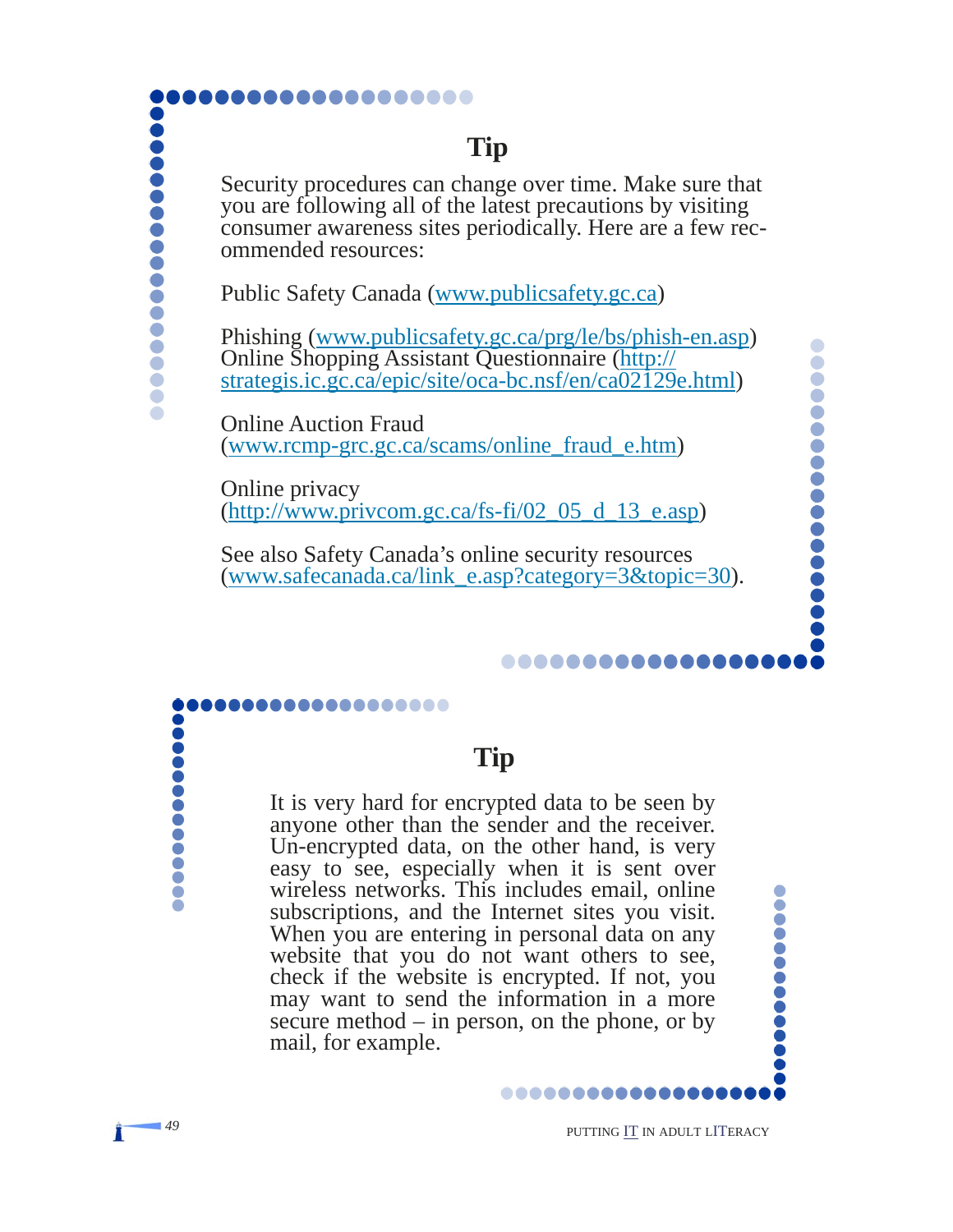

### **Discuss the general topic of online shopping:**

- Ask learners to share their experiences of online shopping or product research.
- What concerns do they have about online shopping?
- What methods can they use to protect themselves?
- Can you fully remove all risk of online shopping? What risks remain?



#### **Discuss culture and practice:**

- Every year, a larger percentage of business is conducted online. Have you seen any impact of this in your town? What future impacts do you expect to see?
- How does online shopping differ from shopping in a "bricks and mortar" store? What are the benefits and drawbacks to online shopping?



**Some activities for integrating:** Start by having learners become familiar with browsing online. Ask learners to do any of the following:

- Conduct research for a product they are interested in buying. Ask if their Internet re-search helped them get the best price or select the best brand or model.
- Imagine they have won a \$500 shopping spree at Sears. Have them choose what they want to buy at [www.sears.ca.](http://www.sears.ca)
- Name their favourite three books and movies. Put these items into an online shop -ping cart at both [www.Amazon.ca](http://www.Amazon.ca) and [www.chapters.indigo.ca.](http://www.chapters.indigo.ca) Which is least expensive?
- Ask learners to browse for an interesting book or movie at the local public library website, perhaps one you recommended for the class. If they have a library card, have them place a hold on it so they can pick it up when it arrives.
- Have learners browse at the online store of a shop they visit in person. Can they buy the same goods online as in person? Are the prices the same? Are there shipping charges?
- Again, reflecting on the goal students defined at the beginning of the course, are there any supplies, magazines, books, or materials that they can get online?



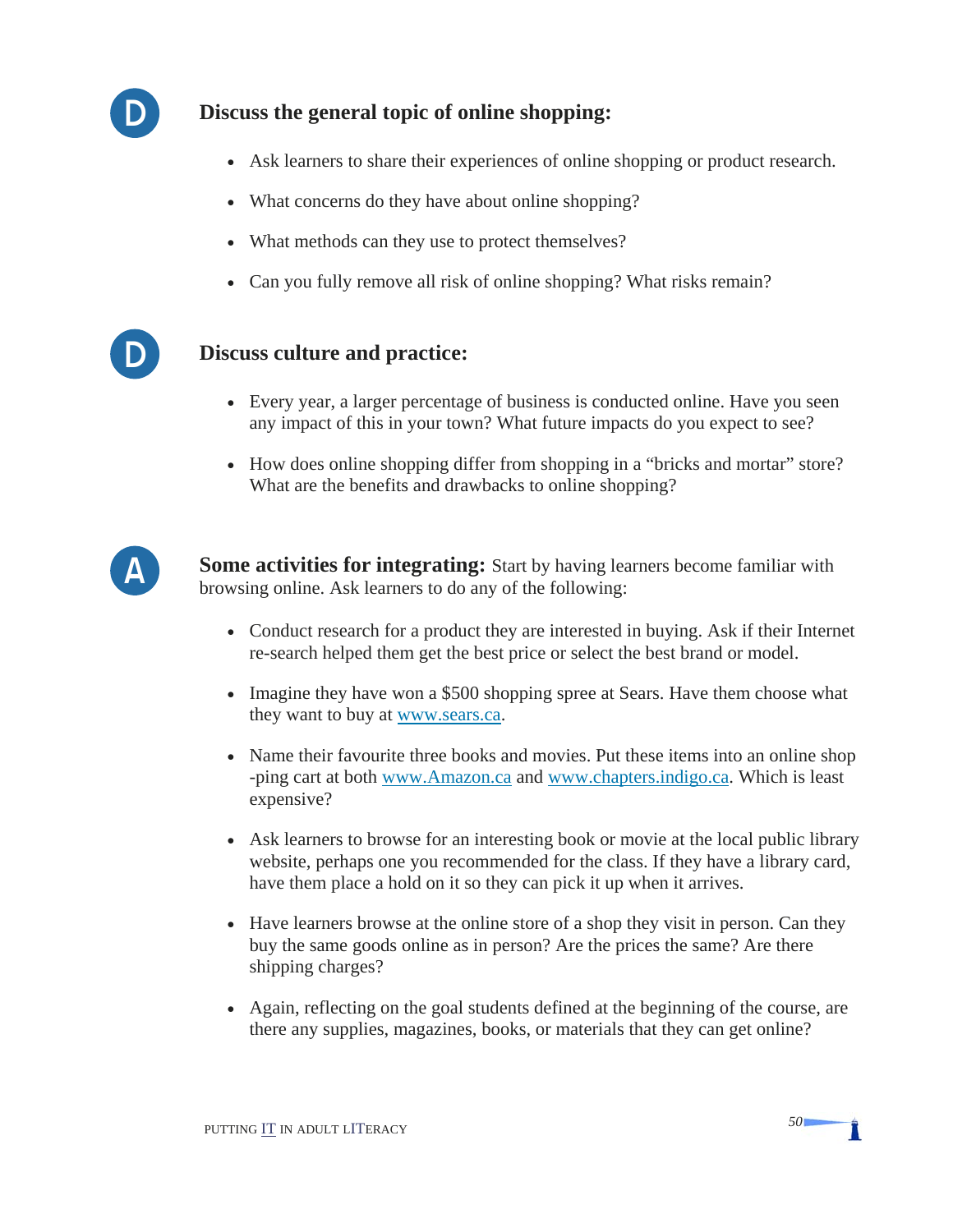- Conduct an Internet keyword search on a hobby or topic that interests them. Have learners share the best websites they found with each other.
- Again, ask the learners to reflect on the goal they defined at the beginning of the course. Do they need to learn new skills, take a course, or pursue other learning activities to move forward? Are there any opportunities for computer- or Internet-based learning that are better than the in-person opportunities that exist for them?



**When planning and organizing your teaching/administrative activities, think of logical ways to integrate online shopping.** For example, you can use it to:

- Research some of the products discussed in the IT Literacy course. For example, you could learn about digital cameras, buying a computer, or buying software such as a word processor. Print out, or demonstrate in the classroom, how you conducted this online research and the websites that helped you most.
- If you need to buy supplies online for home or business use, consider doing the transaction in class as a demonstration. If you prefer to keep your credit card information private, just capture screen prints of the process, and hide the credit card number using image editing software (or with a marker after printing it).



## **Whenever it seems appropriate, promote self-learning activities.**  For example:

• Ensure that learners know how to tell when they are on an encrypted website and why this is important before entering in personal information.

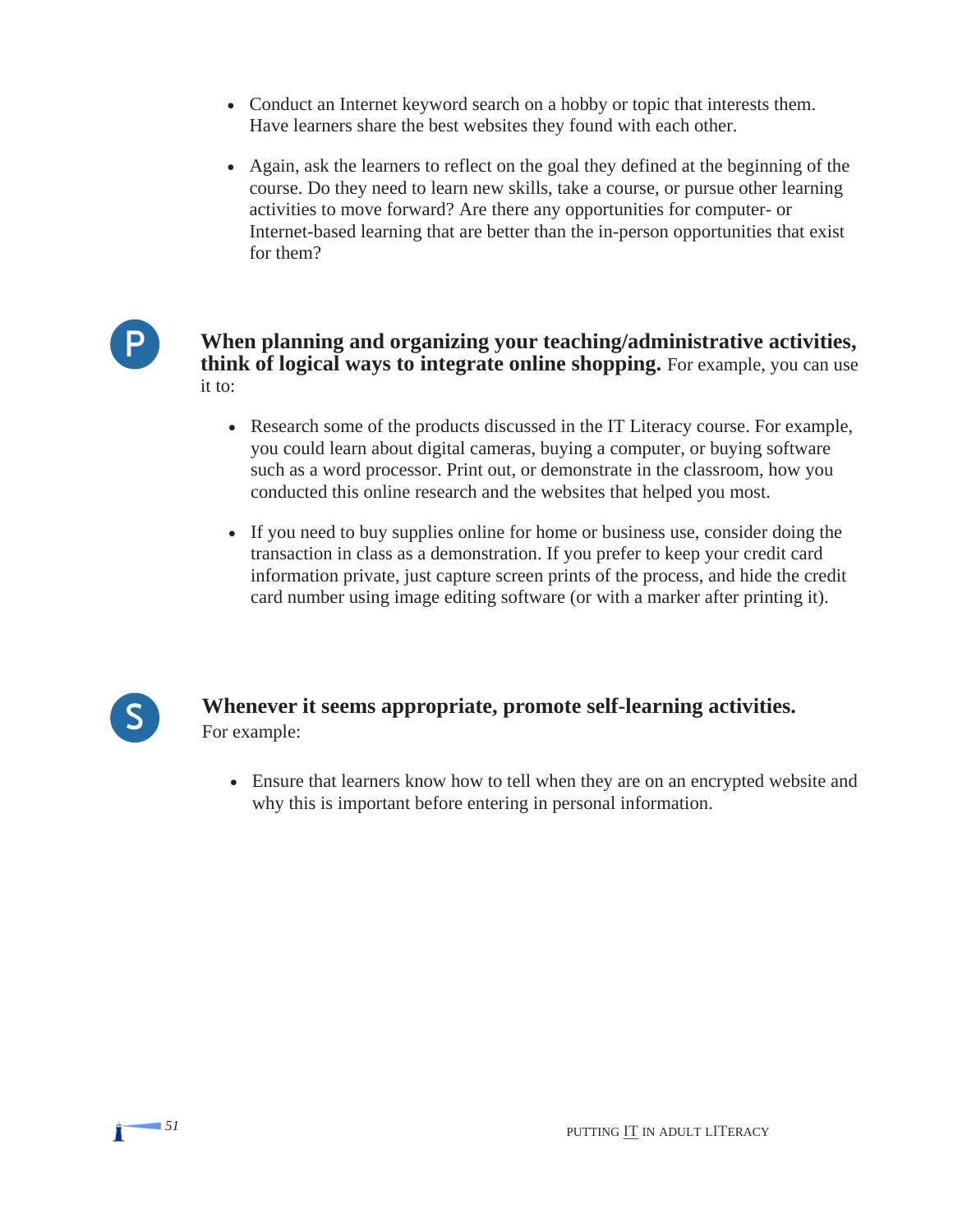## **Banking Online**

## **Objectives**

This section introduces online banking, security concerns, and some of the online services banks offer. It offers ways to introduce the concept starting with telephone banking and automated banking machines. It explains how to get started if learners want to begin online banking.

## **Introduction and Concepts**

Online banking was introduced around 1996; the types of services banks offer have expanded quite a bit since then. At first, services were limited to account inquiries; after a while users were able to pay bills, transfer money, and trade securities. Today, you can email money to someone even if you don't know their bank account, or even their bank's name, as long as both of you hold accounts at any of the major Canadian banks. The one major thing that you can't do with online banking is withdraw money, because there is no way for the bank to send you the cash.

Before online banking became popular, banks introduced telephone banking and this service is still available. This is a great first step to help learners become familiar with electronic banking and some may prefer it to Internet banking. You will need an ID and personal identification number ("PIN") from your bank. Once you have an ID and a PIN you can use your telephone keypad to transfer money, pay bills, and so on.

There are some banks and stock-trading companies that only exist online, such as ING Direct and E-Trade Canada. Traditional financial institutions are also active online. All major banks and credit card providers provide online services where you can view statements, pay bills, and download your financial transactions into money management software



One of the main concerns people have about banking online is security. In fact, your banking information is stored on the same computers whether you conduct your transactions in person, through an ATM, or through the Internet. Only the way the information is sent to the bank changes; when you bank online some of that information is sent over the Internet.

The main way you can ensure you are on a safe financial website is to check that it is encrypted (this means it starts with "https://" and may show a lock symbol as we discussed above). Most importantly, you should know and trust the financial institution that you are dealing with. You should never give out your password, even to someone claiming to be from the institution. Financial institutions take many steps to protect financial information including encrypting data, limiting access to employees who need it to do their jobs, physically locking up their servers, and protecting their Internet connections from intruders. However, some security breaches have occurred at several major banks.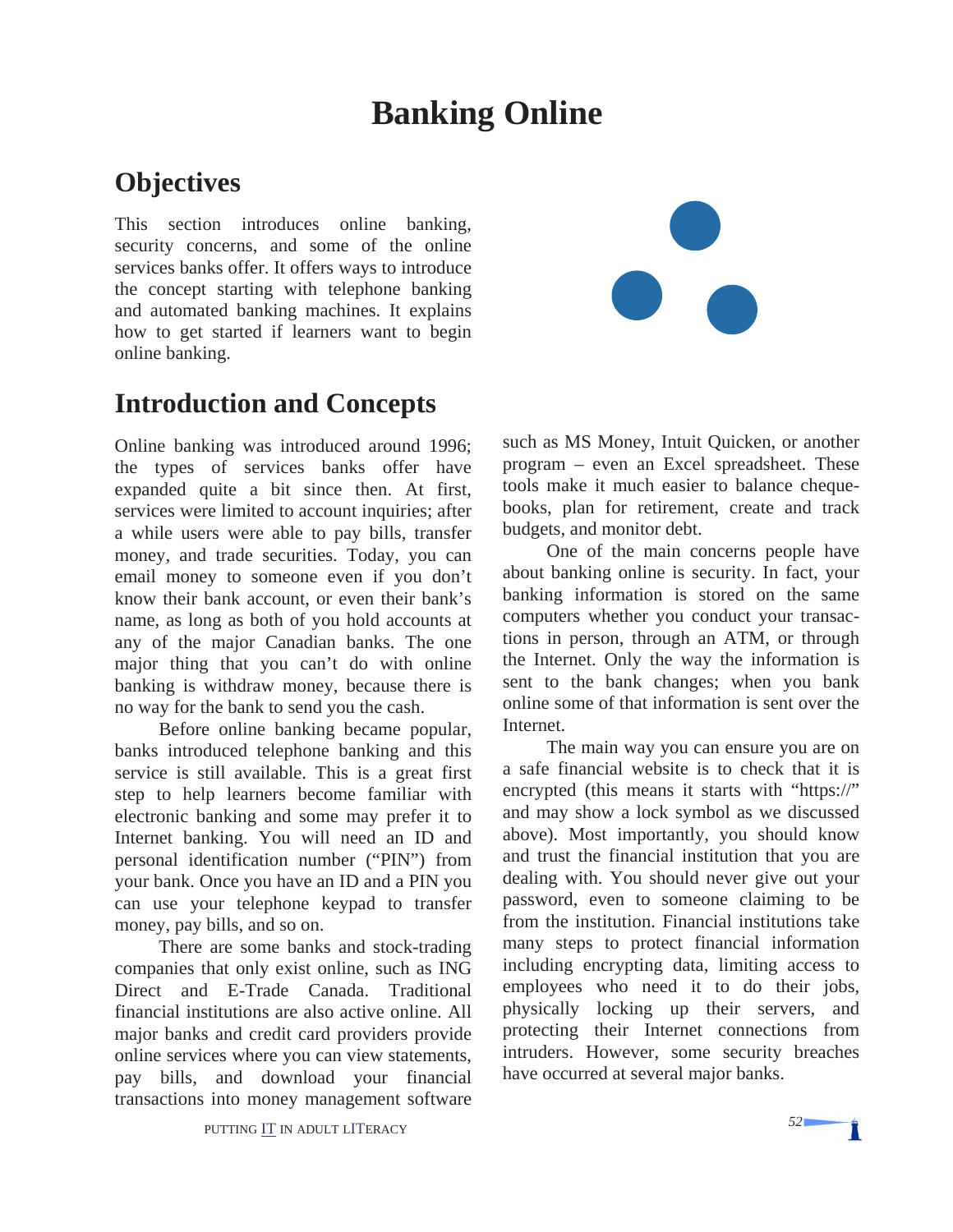## **Strategies & Tips**

Online banking is at the advanced end of electronic financial services. Before introducing it, you may want to talk about basic electronic financial services, such as paying by credit card, paying by debit card, and using automated teller machines (ATMs). An ATM is like online banking, but it uses a different interface than your computer and keyboard. The concept of using an ATM, which communicates electronically to the bank like Internet banking does, can help learners understand online banking more easily. Also, telephone banking may be a better place to start than online banking.

You may want to ask what financial needs and questions the learners have and discuss the most practical ways that computers

can support these. Review the range of things they can do online like paying bills, transferring funds, comparing mortgages and loans, or trading stocks and mutual funds. You should also discuss security concerns and ways to handle them.

You can also extend the lesson to include budgeting, debt consolidation, and how desktop financial software can help them. This offline component could be more important than online banking for some people.

Be aware that financial services evolve over time. You may want to browse the banks' websites for new services, talk in class about products you have seen advertised, or learn more about a special financial topic of interest.



## **Setting Up an Online Bank Account**

Once learners are interested in online banking, you may want to provide practical information about how to get started. Before you can bank online you must request a user ID (or a "login name," or "login" for short) and a password. It can be requested in person or on the phone and involves answering personal information and security steps to ensure that no one is impersonating you to get access to your accounts.

When you have your user ID and password, you are ready to login to your bank's website. It will begin with "https://" because it is an encrypted site (as we discussed above for online shopping). This means that no one can spy on the information sent between you and your bank. You can do many things from your

online banking account like pay bills, transfer money, check your balance, and so on.

You can also ask the bank to email money you owe to a friend if you have their email address. This is called an Interac Email Money Transfer. To make sure that only your friend can retrieve the money, the bank will ask you to enter a security question that your friend will have to answer to have the money deposited into their account. Your friend will receive an email explaining how to get the transfer using online banking. If your friend wouldn't be comfortable with online banking, you might want to find a better way to pay them back! Note that most banks charge an extra fee for this service.

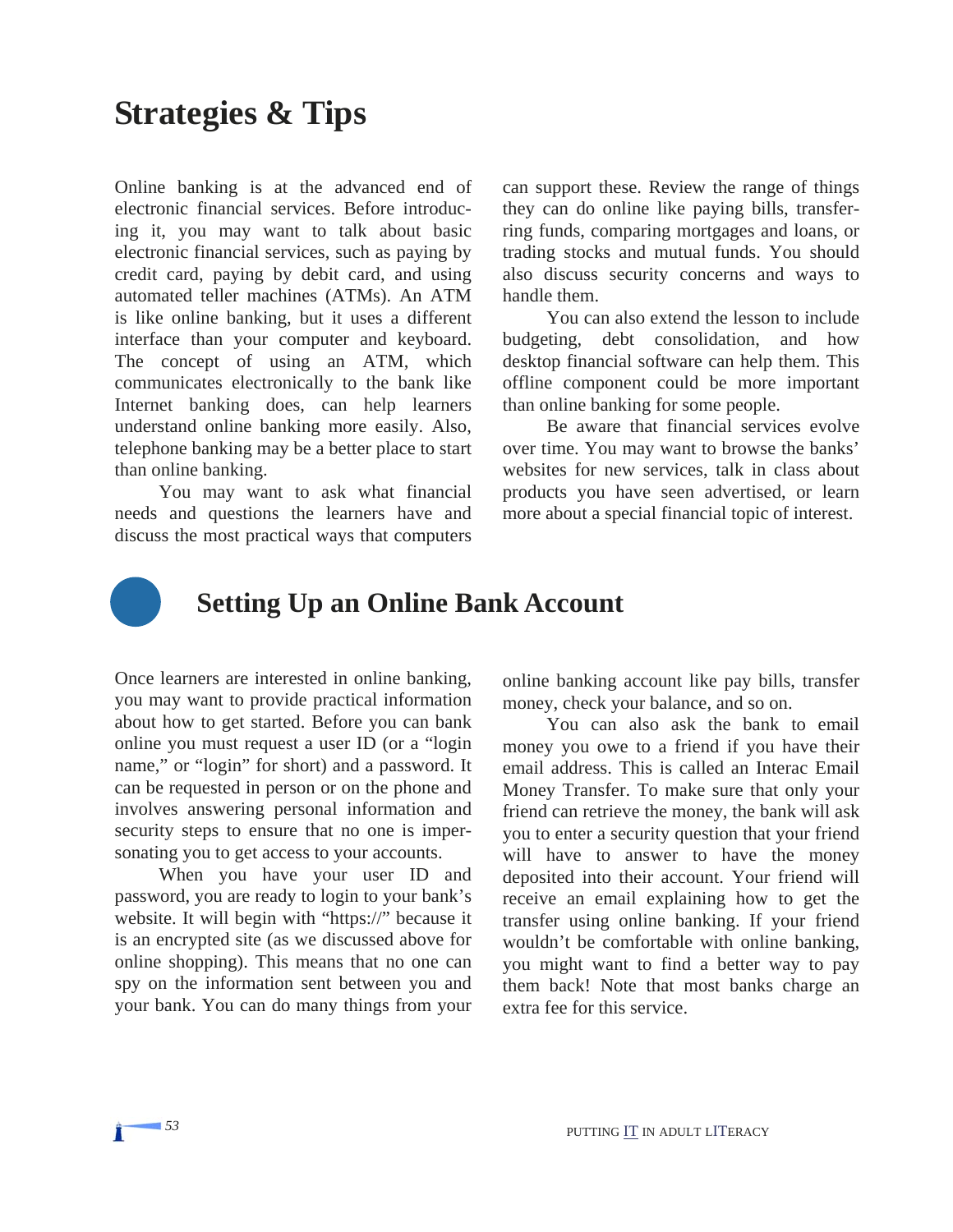

D

## **Discuss the general topic of online banking:**

- Do any of your learners have experience with online banking? What has their experience been like?
- Is online banking more, less, or equally safe compared to other banking methods?

## **Discuss culture and practice:**

• Older students may remember the cultural shift that occurred when ATMs were first introduced. There was a large resistance to using them when they first appeared but today they are everywhere. A similar pattern of resistance, followed by acceptance, occurs with many other types of new technologies. Discuss how your students feel about banking online. Are they resistant to the idea or do they accept it? If they are resistant, what prevents them from accepting it?



**Some activities for integrating:** Start by having learners discuss electronic banking in general. Ask learners to do any of the following:

- Discuss whether they pay with credit cards and debit cards and how this is similar to, or different from, online banking.
- Discuss whether they use ATMs and how this is also an online banking channel with a different interface than a website.
- Visit the website of a major bank in your town, and read its introduction to electronic banking. They will provide information about security, services, and how to sign up for an account. If they offer an online demonstration, visit the website to demonstrate this in class or print some screenshots of it to show on paper.
- If the goal some learners are working towards involves starting a business, have them research computer-based accounting software and consider signing up for online banking for the business.

Π

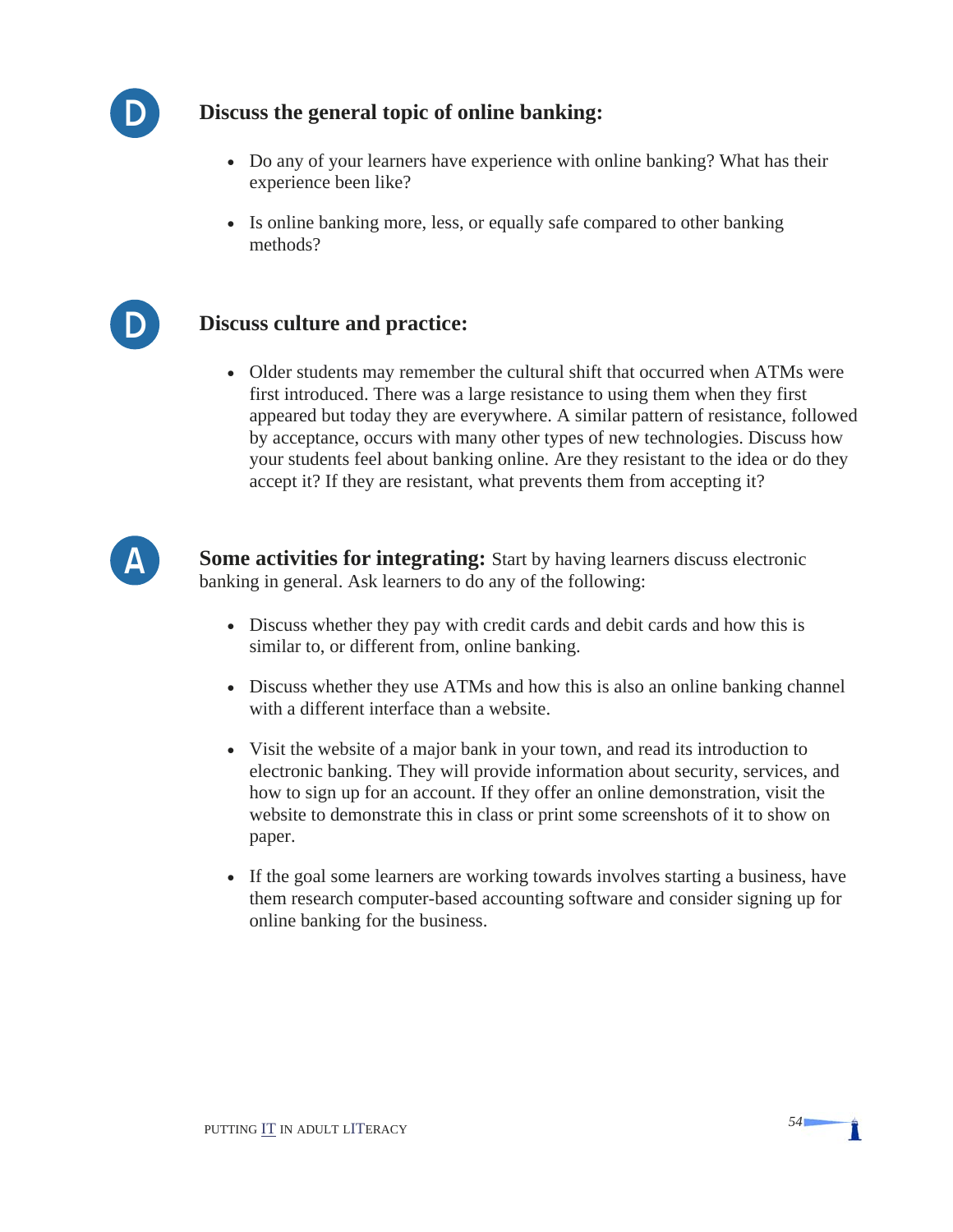

### **Whenever it seems appropriate, promote self-learning activities.**

For example:

- Suggest learners get more information about online banking from their bank. They can do this in person at a branch, on the telephone, or by visiting the bank's website.
- If they are interested in online banking, encourage them to start the process and sign up for an account.
- Help students become proactive in their own learning by knowing how to get help. For example, most banks offer telephone customer service 24 hours a day.

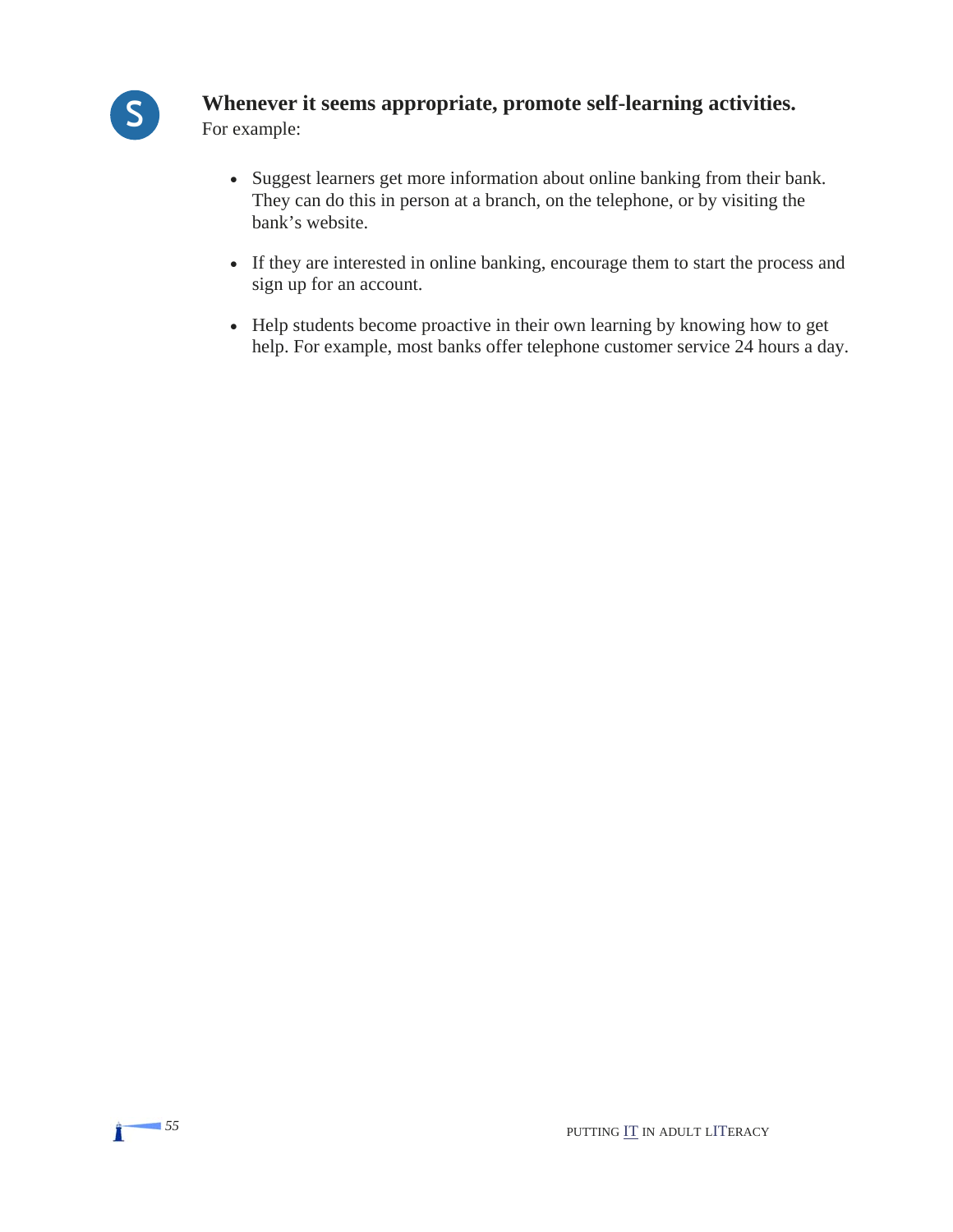## Section Six 80 O O O **Expressing for the Joy of It**

This section has two parts: publishing ideas on the Internet using a blog and exploring your artistic talents through multimedia creations.

## **Talking to the World using Blogs**

## **Objective**

This section provides an overview of how to share your own experiences, knowledge, or creative writing through popular and easy-tocreate websites called weblogs, or "blogs" for short.

## **Introduction and Concepts**

If you are ready to post your own ideas on the Internet, a weblog, or "blog" for short, is a great way to start. **Blogs** are like online journals; they can be about any topic, personal or professional. They are organized by date and are a good way to share personal stories, industry updates, or time-based articles. They can also be used to share any type of written word like poetry, stories, and news. They can be funny, inspirational, or educational. Variations on the original text-based blogs include **audio blogs**, where the content is shared verbally (like talk radio), and **video blogs**, or **vlogs**, where content is shared through videos.

Some websites allow members of the public to create their own blogs for free, similar to free online email accounts. Blogger is one of these services; Podbean is another. An online search for "free blogs" will reveal more. Paid services also exist if you want to take advantage of advanced features or avoid advertising. Blog services take care of the programming and web hosting for you so they are the simplest way to start putting your ideas on the web. All you have to do is sign up and add your content.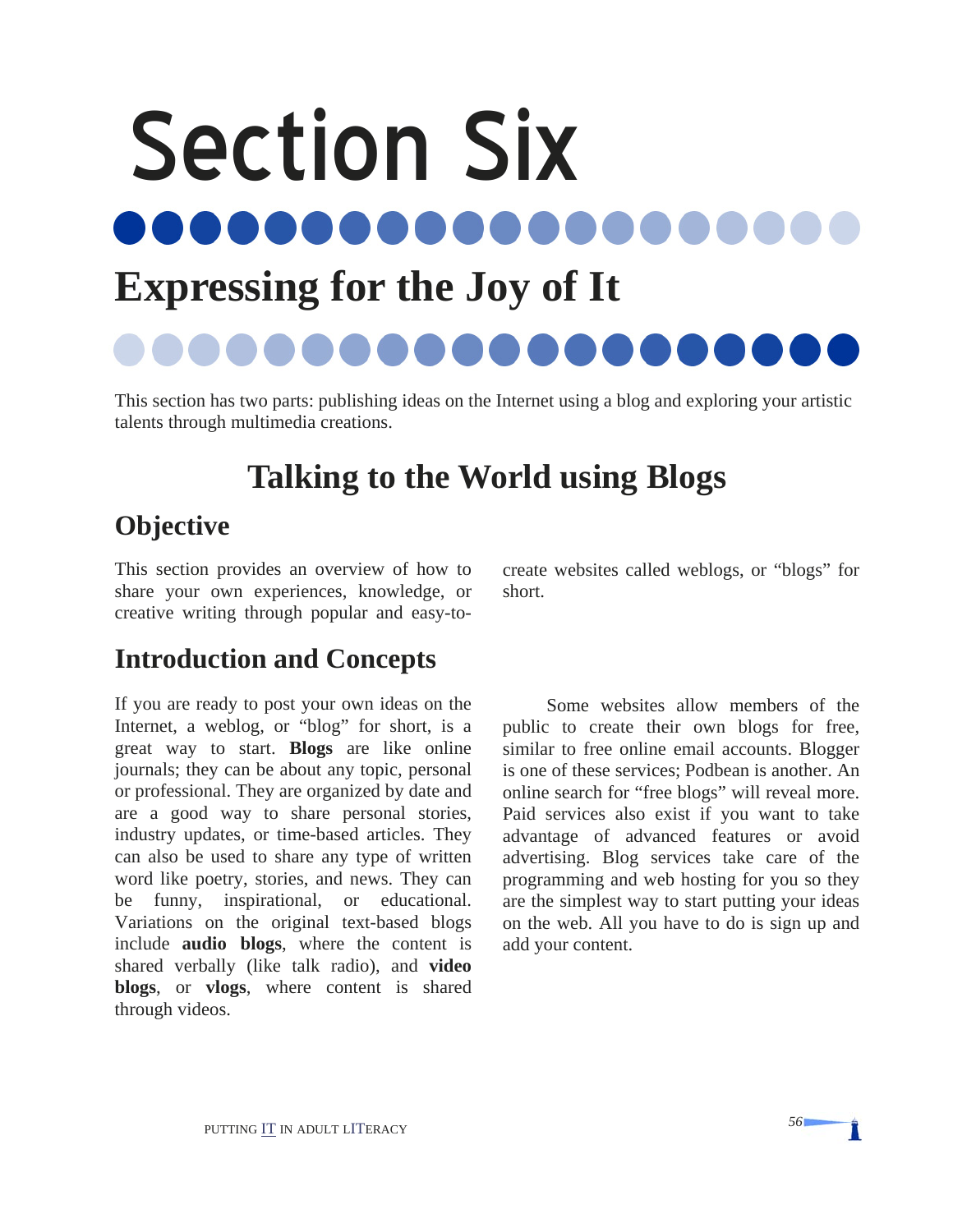## **For Fun**

Look for blogs about your hobbies and interests in the blog search engine, [http://search.blogger.com.](http://search.blogger.com)

Watch a live webcam blog at [http://justin.tv/.](http://justin.tv/)

The Hype Machine compiles mp3 blogs ([http://](http://hypem.com) [hypem.com\)](http://hypem.com). Browse for your favourite style of music and discover a new artist.

## **Strategies & Tips**



**...........** 

 $\ddot{\bullet}$ 

## **Discuss the general topic of blogs:**

...............

- Do any of your learners read a blog? If so, which ones?
- Do any learners write a blog? Have them tell the group about it.
- What is the impact of revealing personal information in a blog? Who might find it? How can you protect your privacy (and others') while expressing yourself online?

...............

• What ethical concerns are there about sharing the details about your life, job, or family online? How can you ensure that your freedom doesn't impact on another person's privacy?



## **D** Discuss format:

- Different blogs use different mediums. Some are primarily text; others rely on audio or video files. Are different formats better for different topics?
- Ask learners what format they would be most interested in creating and reading and why?



.........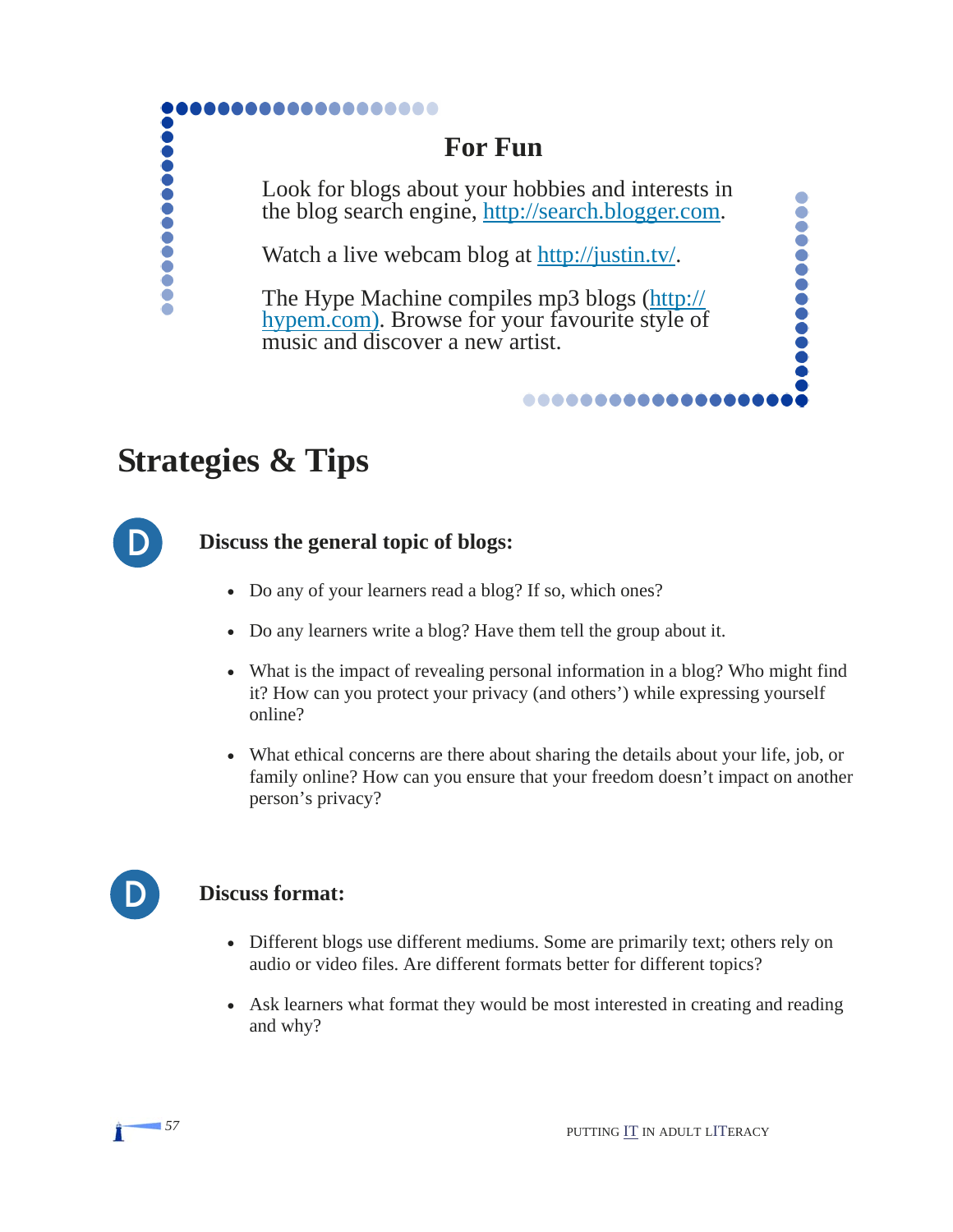

### **Discuss style and content:**

• Are there any "rules" for blog styles and content? If yes, what do you think they are? Who decides them?



#### **Discuss culture and practice:**

• Blogs are a new way of communicating that was born because of the Internet. How are they similar to or different from previous methods of communication? Are there changes in what we communicate, in addition to how we communicate, as a result of technologies like blogs?



**Some activities for integrating:** Start by having learners read, listen to, or watch some blogs. Ask learners to do any of the following:

- Look for blogs about your hobbies and interests in the blog search engine,  $\frac{http://}{}$ [search.blogger.com.](http://search.blogger.com) Add the keywords "audio" or "video" to search for mediaspecific blogs.
- Blogging is a good way to practice literacy skills and use them frequently. Design writing assignments that would be appropriate to post on a blog, whether or not learners take the final step of "posting" or sharing them online.
- A blog can be a large commitment for someone to take on alone. Consider creating a class or school blog for learners to post their creative writing in a shared space.
- Again, reflecting on the goal students defined at the beginning of the course, how could a blog be helpful?

Π

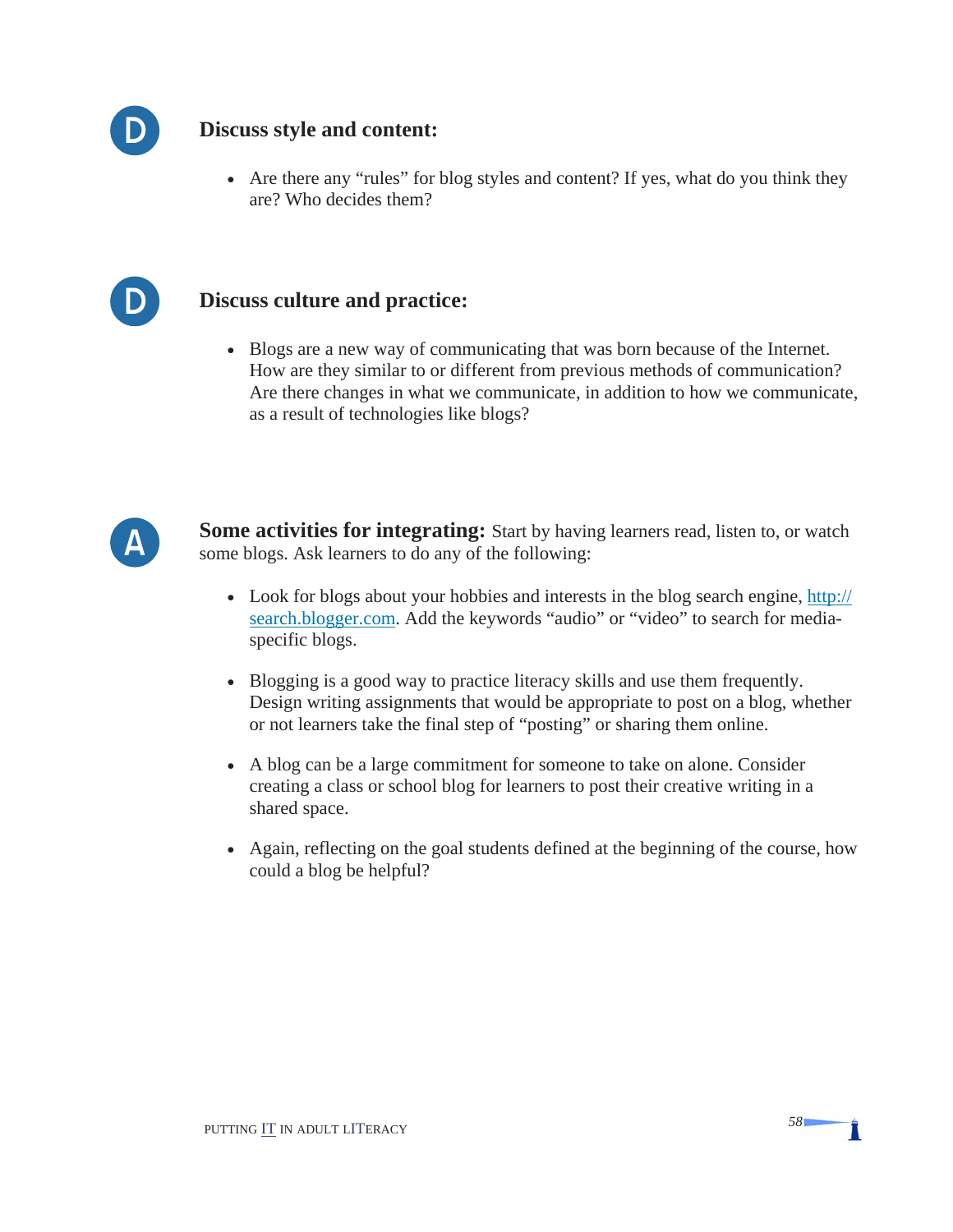

**When planning and organizing your teaching/administrative activities, think of logical ways to integrate blogs.** For example:

- Search for educational blogs about the day's topics.
- Blogs even exist about blogging. Lorelle's blog can start you off and provides links to other resources ([http://lorelle.wordpress.com/2005/08/29/learning-about](http://lorelle.wordpress.com/2005/08/29/learning-about-blogging-and-how-to-blog/)[blogging-and-how-to-blog/\)](http://lorelle.wordpress.com/2005/08/29/learning-about-blogging-and-how-to-blog/).



## **Whenever it seems appropriate, promote self-learning activities.**  For example:

- Ensure that learners know how to search for blogs to read, listen to, or watch on their own.
- Encourage learners to start free blogs at Blogger.com or another website, or contribute to the class' joint blog.
- Inform learners that they can delete entire blogs, or blog entries, that they no longer want online. They can research the details of how to do this on their blog provider's website.

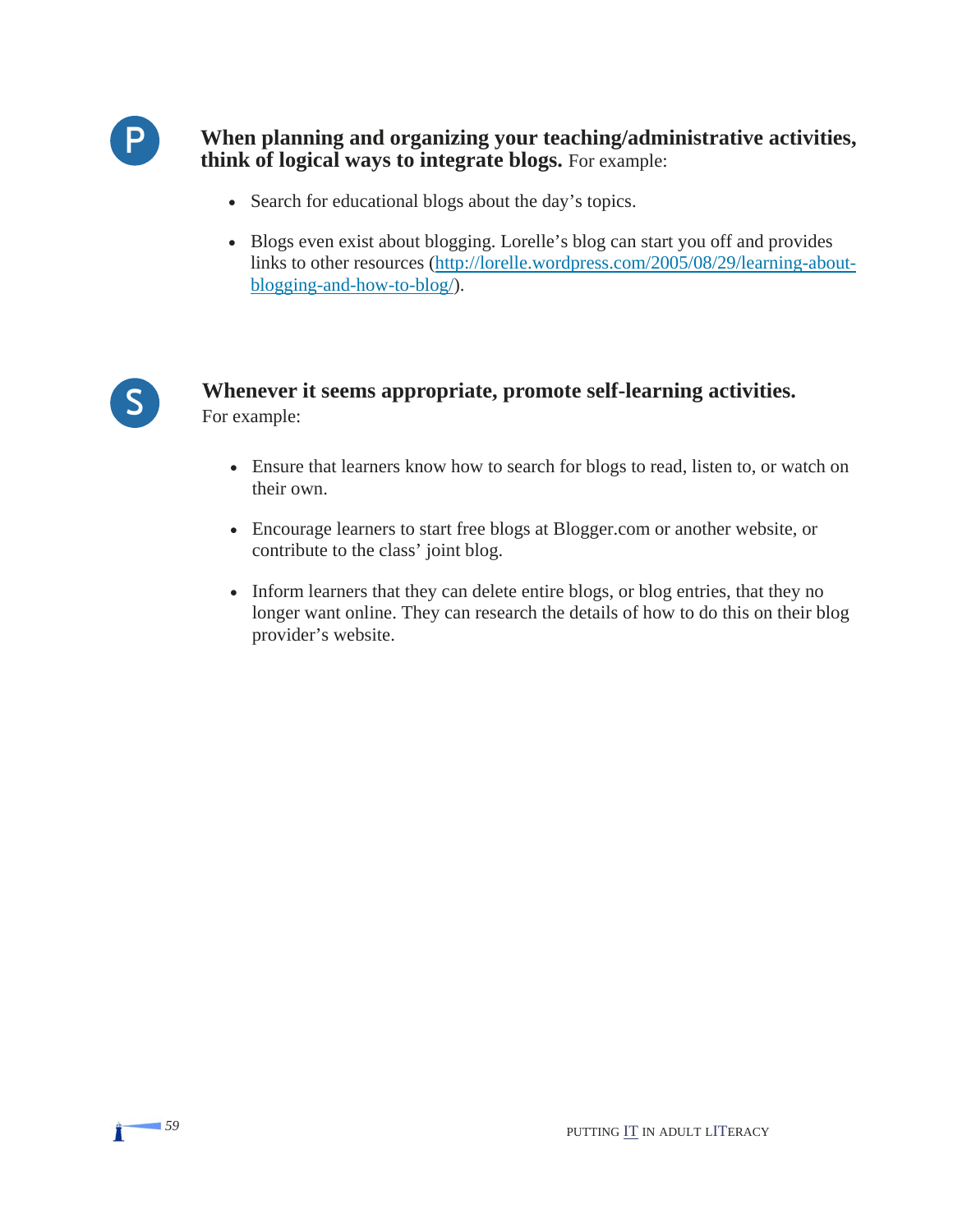## **Artistic Expression using Multimedia**

## **Objectives**

This section reviews some of the ways people can use technology to express themselves using images, sounds, and video.

## **Introduction and Concepts**

Computers and the Internet began as text-based mediums but over time images, sound, video and animation have become an integral part of the new technologies. Multimedia tools are one of the most exciting parts of using ICT and they are a great way to introduce learners to using computers and exploring the Internet.

Using different media such as sound or video can produce dramatically different educational results. Studies show that people have the least success recalling material that they have read and that retention rates improve as the medium of instruction becomes more



interactive and multi-sensory. "We retain 10% of what we read, 20% of what we hear, 30% of what we see, 50% of what we hear and see, 70% of what we say, and 90% of what we say and do" (Pike 1989, p.61).

This is important to consider as educators. How can you incorporate different mediums into your own classes? Whether you are creating your own multimedia resources or use others' resources, multimedia tools make teaching and learning more exciting and help learners express themselves in new and different ways.

## **Strategies & Tips**

Multimedia creations can be produced using a variety of devices, with or without a computer. You can take photographs and print them directly from the camera, shoot video and edit it in-camera, or you can use a computer to edit images, sound, and video. A wide range of software can be used to create art, including software that is primarily aimed at business users (e.g., MS PowerPoint). This section explores some of the things you can do with images, sound, and video.

Multimedia offers a world of creative opportunities. While you may want to provide an overview of various mediums, it might be easier for students to start with a message they want to convey and then decide which medium is most conducive to sharing this message, or which attracts them most.

Π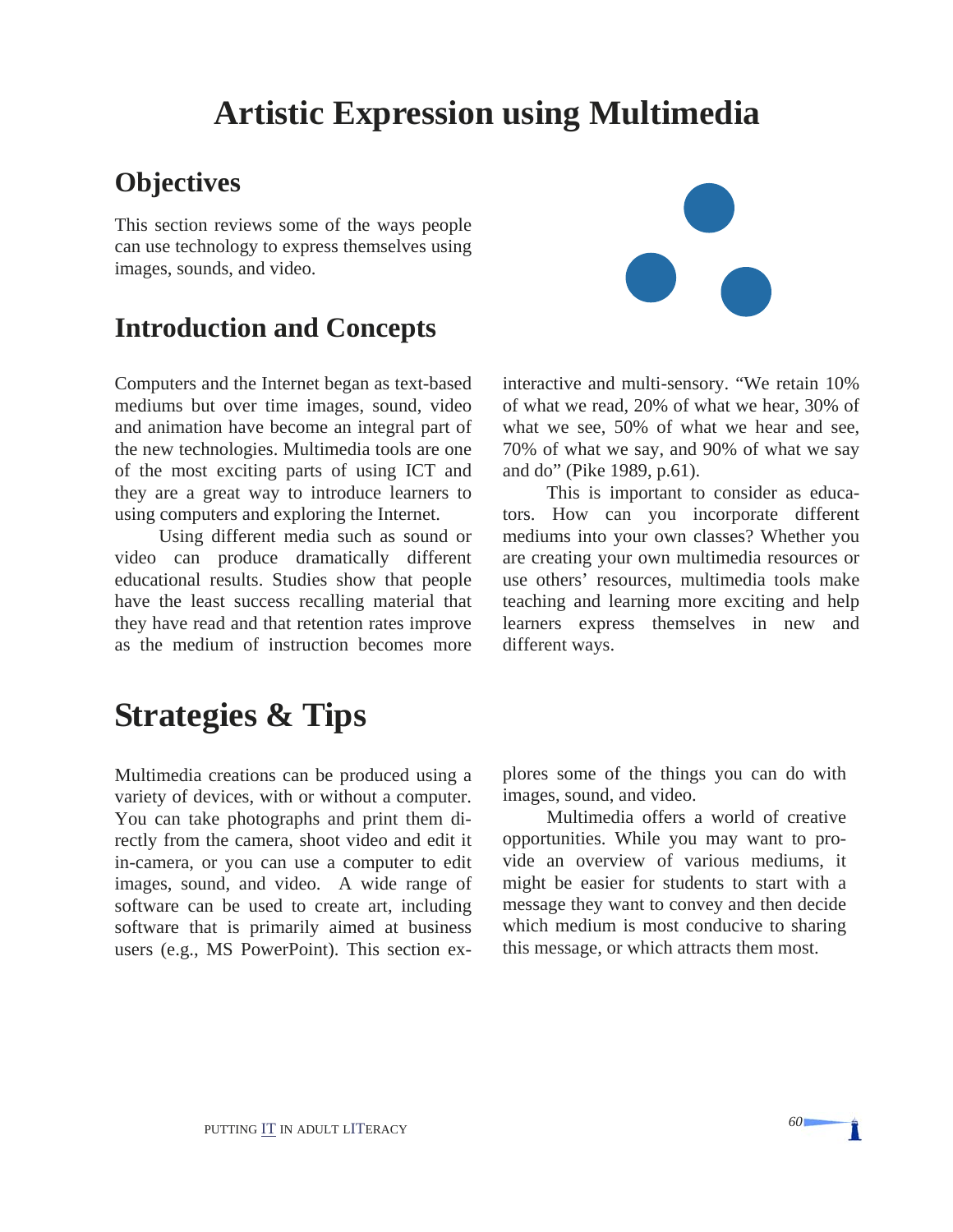

Still images, such as photographs or drawings, are a simple place to start. To make a computer-based image you can start with a digital or scanned photograph, drawing, or painting. You can also create components of a picture to finish online. You could scan or photograph a background that adds colour and/or texture, like a piece of cloth or Japanese paper, and subjects for the foreground. You can also start with a blank screen and create a picture on the computer from scratch. Replacing the computer mouse with a tablet and stylus "pen" lets students "draw" on a computer much more easily than they can with a mouse. New tablet PCs have this type of interface built right into them. You can also attach an external tablet and stylus to a computer.

Once you have a digital file you want to work with, you need software to manipulate the image. Adobe Photoshop is one of the most popular image manipulation programs available. It is good, hard to learn, and expensive. Easier and more affordable programs include the free open source software Gimp, and MS Paint, which comes with MS Windows and is found in the *Start > All Programs > Accessories* menu. These programs allow you to import graphics and photographs, change and overlay them, cut and paste elements, and combine images in new ways.



## **Sound**

Sound includes the spoken word (poetry, story, rap music), instrumental music, digital music, and soundscapes. To create a sound file on your computer you will need a microphone plugged into your computer. Many laptops have a microphone already built in. You will also need audio recording software, such as the free software Audacity, Garage Band (which come with Macintosh computers), or the Sound Recorder that comes with MS Windows (look in the *Start > All Programs > Entertainment*  menu). You can also use a digital recording device or PDA (such as a Palm Pilot) with a built-in microphone. The sound files can be uploaded to a computer for editing.

To create music, you might want to use a midi device, such as an electronic keyboard, to

import sound to the computer. Other instruments are going digital as well – even trumpets and drums. You can also find music clips online that you can layer into new creations that include your voice or other sampled sounds.

People who want to share music, ideas and information regularly online often do this via a "podcast" (a combination of the words "iPod," Apple's popular brand of mp3 player, and "broadcast"). Podcasts do not need to be heard on iPods; they can also be heard on other types of mp3 players or a computer with speakers. They are like home-grown radio shows and many of them are quite professionally done.

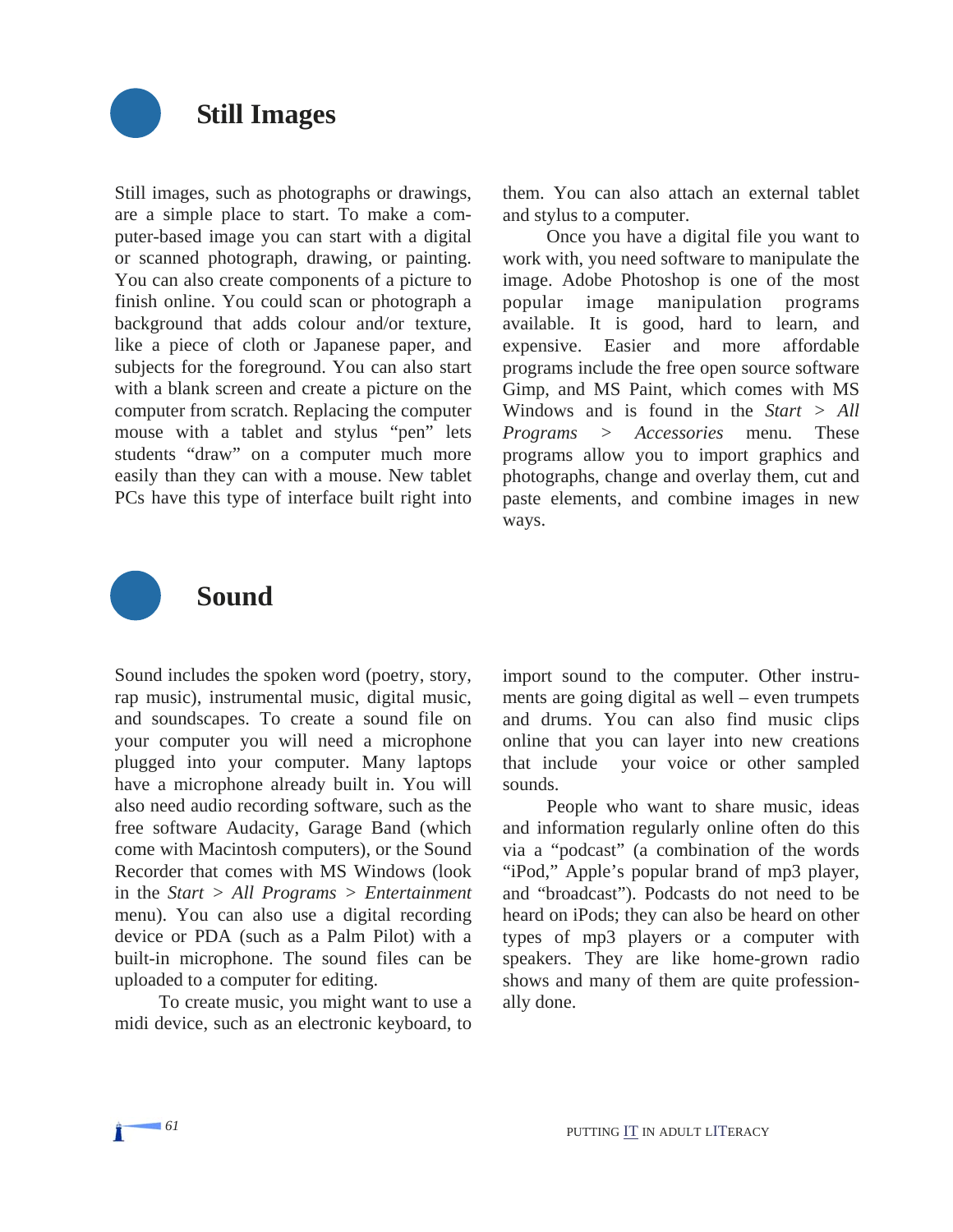## ............... ...........

## **Tip**

An "mp3" is a type of sound file that ends in the 3-letter extension, ".mp3". It is  $1/10<sup>th</sup>$  the size of a normal sound file. Its smaller size makes it easier to download music from a website to an mp3 player or to share music files through email or peer-to-peer file transmission programs.

## **Video**

 $\bullet$ 

Video allows the combination of sounds and images for a multi-sensory experience. Video can come straight from a camcorder, webcam, digital camera or cell phone that can take videos. You can also create video by combining still images, songs, voiceovers, or other soundtracks. Videos can range in complexity from amateur home movies to polished productions. Lack of experience should not discourage new moviemakers from trying it – the new tools are very easy to use, you can produce results quickly, and it is a fun, versatile medium.

The simplest of videos will be edited incamera by turning the camera on and off to transition between scenes. You can refine the results by editing video on a computer. Examples of easy video editing software include Windows Movie Maker, Pinnacle for Windows, and iMovie for Mac. Linux users may want to investigate the free, open source editor, Cinelerra (<http://cvs.cinelerra.org>), or the Dream Linux multimedia suite ([http://](http://www.dreamlinux.com.br)  [www.dreamlinux.com.br\)](http://www.dreamlinux.com.br).

...............

Literacy Nova Scotia invited a local videographer, Kimberly John Smith, to offer a videography workshop to its students. Both the teachers and learners were inspired by the video medium and how well it can convey various messages. A review of Smith's work will inspire ideas ([www.creativeaction.ca\)](http://www.creativeaction.ca) and his movie games are fun ways to practice making videos [\(http://www.creativeaction.ca/](http://www.creativeaction.ca/mgames.html)  [mgames.html\)](http://www.creativeaction.ca/mgames.html).

,,,,,,,,,,,,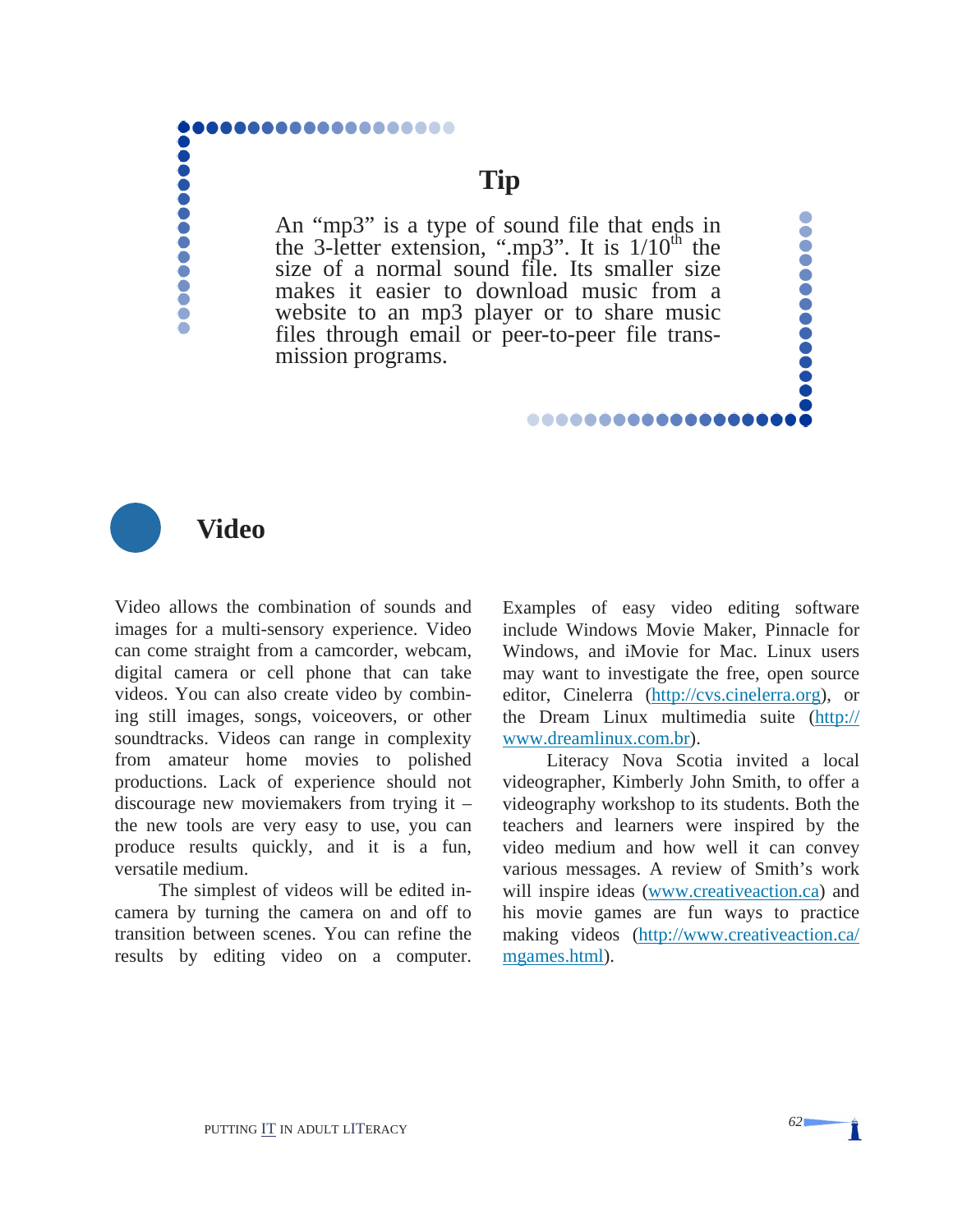# ,,,,,,,,,,,,,, **...........**

## **Tip**

[www.lynda.com](http://www.lynda.com) offers a good, and inexpensive, library of multimedia training videos and links. Adobe [\(www.adobe.com\)](http://www.adobe.com) offers online seminars (sometimes called "webinars") and tutorials about their multimedia software on their website. Some of the webinars are archived and available anytime; you can also register for free live seminars on topics that interest you.

#### **Discuss the general topic of arts and multimedia:**

• Do any of your learners create art now? What kind? How could new technologies add to their artistic expression?

..............

- How can learners share traditional arts online?
- How is art changed through the use of digital technologies? ("Technologies" can include cameras, video cameras, scanners, and microphones. It also can include software like image manipulation programs, music composition programs, videoediting programs, or animation programs.)
- Can technology help you create art? What if you don't have traditional skills, such as drawing or playing an instrument?



D

#### **Discuss format:**

- What types of multimedia formats exist (e.g., image, sound, moving image)? What are the strengths and weaknesses of each?
- Are certain types of art better suited to certain multimedia formats? Why or why not?

..........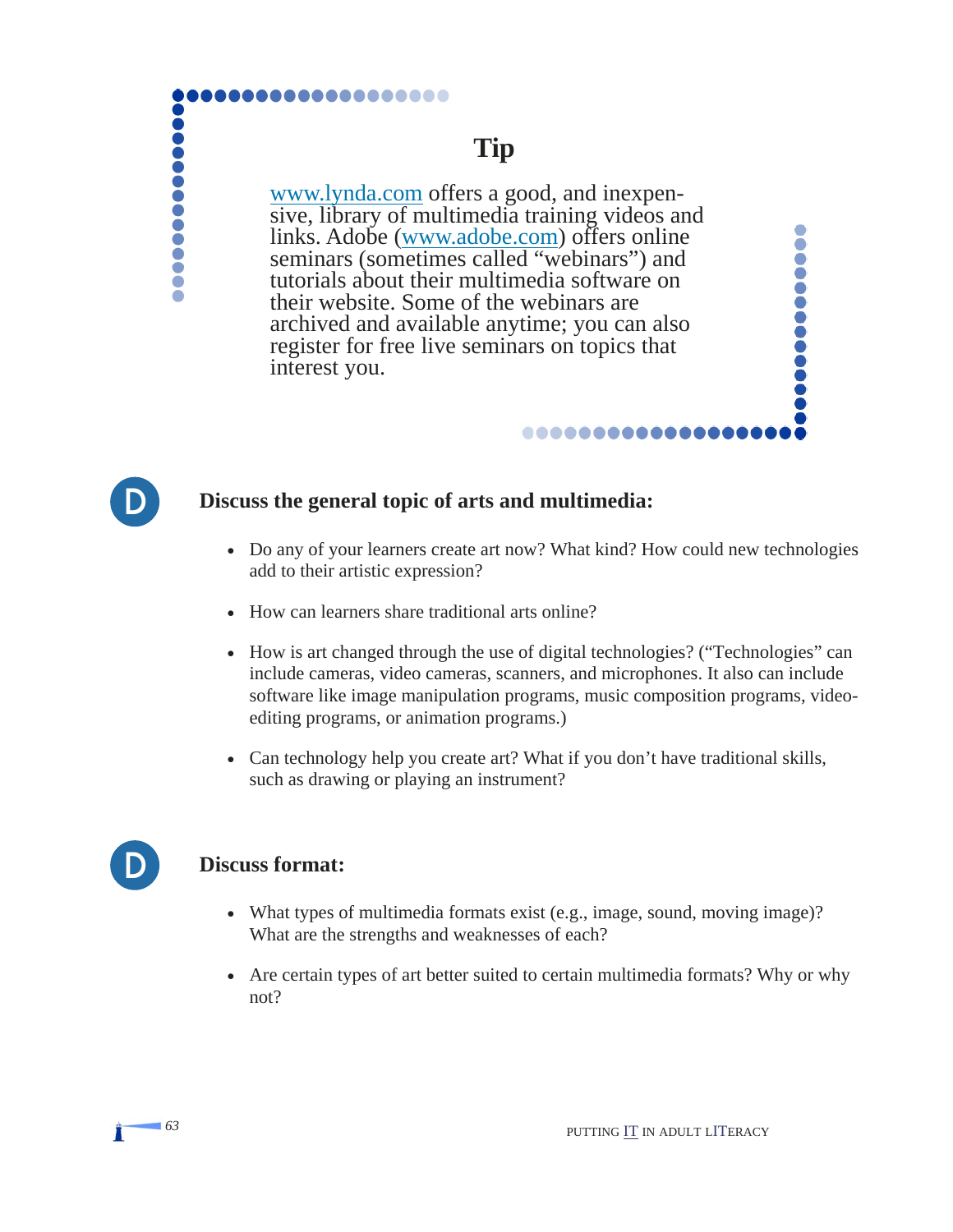

D

#### **Discuss style and content:**

• What kind of creative productions can you make with multimedia? Does the media dictate style and content or are they completely independent? For example, can humour and tragedy be equally well-communicated in all mediums?

#### **Discuss culture and practice:**

- What type of multimedia are your learners and their friends and families using in person or online (some examples include TV, their mp3 players, YouTube etc.)
- What type of multimedia are your learners and their friends and families creating?
- After seeing examples of others' writing, art, audio blogs, or videos online, are learners more or less encouraged about posting their own creations online?



**Some activities for integrating:** Start by having learners browse the world of multimedia creations. Ask learners to do any of the following:

- Browse the Internet and share examples of multimedia art, images, podcasts, or videos.
- Discuss what the learners liked and disliked about what they experienced.
- What do the learners, or their friends, already create in terms of visual art, music or the spoken word, or audiovisual art (perhaps live through performance)? Would these arts translate well into digital art?
- Are there any individuals or groups in the class that want to volunteer to research one of the mediums, either by conducting online research, interviewing an artist, or trying their hand at creating digital art?
- Brainstorm whether artistic pursuits can help with their goals. Do they need a logo, graphics, audio or video for a website? For other promotion?



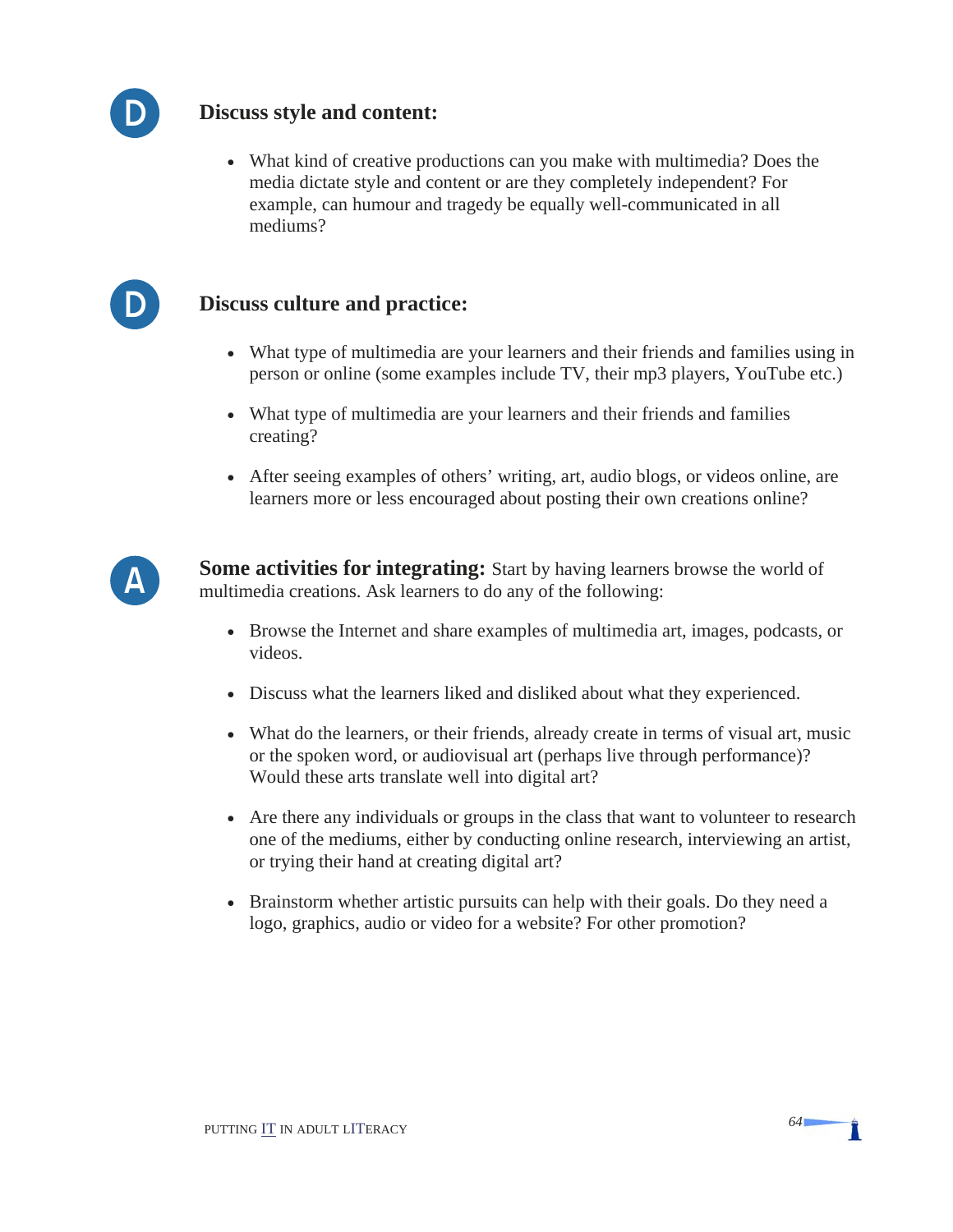

**When planning and organizing your teaching/administrative activities, think of logical ways to integrate multimedia learning.** For example you can use it to:

- Teach about multimedia itself. Some resources include Adobe seminars, a tutorial from [www.lynda.com,](http://www.lynda.com) or other information from the Internet, a software store, or a bookstore.
- Buy a magazine about digital art, and discuss one of the articles in class.



## **Whenever it seems appropriate, promote self-learning activities.**  For example:

- Let your learners know that creating digital art is getting easier and less expensive. There are inexpensive cameras, headsets, and computer programs that allow the creation of any kind of digital art.
- Encourage learners to explore different digital arts without being worried about their formal knowledge. You don't have to be an expert to have fun with art. If you don't like something that you create digitally, you can much more easily "undo" your work than you could in paint or other mediums, for example.
- Reassure your learners that they don't have to share their creations with anyone if they don't want to.

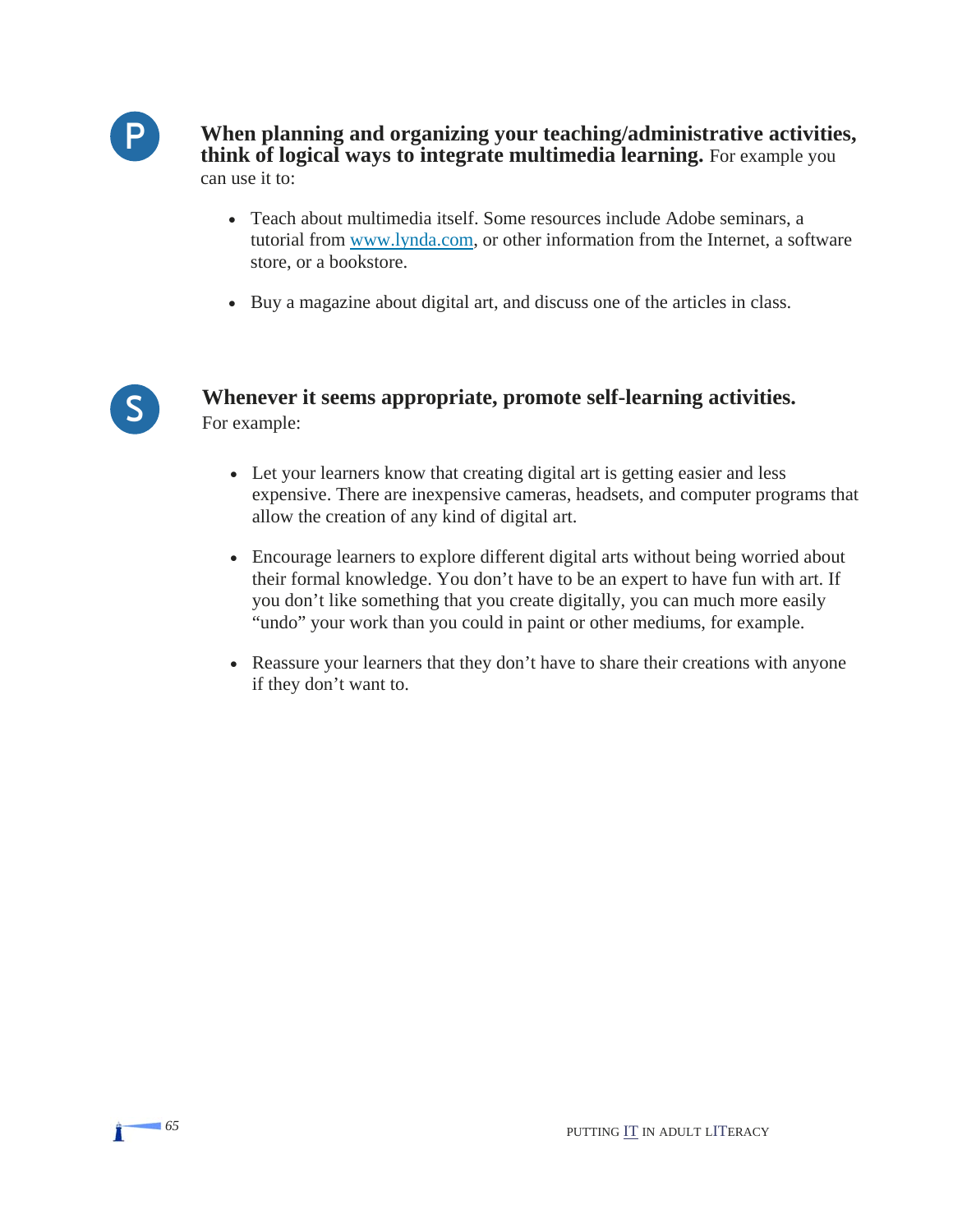

Abbott, Chris (1998). *Working Paper No. 4: Literacy and ICT: A Discussion Paper.* Montreal: The Centre for Literacy. Available from: [www.centreforliteracy.qc.ca/publications/Wp4/cover.htm](http://www.centreforliteracy.qc.ca/publications/Wp4/cover.htm)  [March 20, 2007]

Abbott, Chris, & Masterman, Len (1997). *Working Paper No. 2: Media literacy, information technology.* Montreal: The Centre for Literacy. [www.centreforliteracy.qc.ca/publications/paper2/](http://www.centreforliteracy.qc.ca/publications/paper2/medialit.htm)  [medialit.htm](http://www.centreforliteracy.qc.ca/publications/paper2/medialit.htm) [March 20, 2007]

Bolter, J David (1998). *Hypertext and the Question of Visual Literacy*, pp. 3-13 in "Reinking," D., McKenna, M.C., Labbo, L.D. & Kieffer, R.D. (eds), Handbook of Literacy and Technology. New Jersey: Lawrence Erlbaum.

Centre for Literacy, Montreal. Online quotation from [www.centreforliteracy.qc.ca/def.htm](http://www.centreforliteracy.qc.ca/def.htm) [May 18, 2007]

able from: www.ecomaccess.com/iim/pdf/ict en.pdf [May 16, 2007] European Commission. *What are ICTs?* Source: European Commission: Communication from the Commission to the Council and the European Parliament; Information and Communication Technologies in Development. The role of ICTs in EC development policy; Brussels 14.12.2001; Avail-

Hayes, Elisabeth. *Reconceptualizing Adult Basic Education and the Digital Divide*. This publication is available on the Internet at: [www.academiccolab.org/resources/documents/](http://www.academiccolab.org/resources/documents/Hayes_Reconceptualizing.pdf)  Hayes Reconceptualizing.pdf [May 19, 2007]

Kafai, Y.B. (2001), The educational potential of electronic games: From games-to-teach to gamesto-learn, Chicago: University of Chicago Cultural Policy Center.

Pike, R. W. (1989), *Creative Training Techniques Handbook: Tips, Tactics, and How-To's for delivering Effective Training*, Lakewood Books, Minneapolis.

TechTarget (1999), *"Digital Divide,"* searchSmallBizIT.com Definitions. [searchsmall](http://searchsmallbizit.techtarget.com/sDefinition/0,,sid44_gci214062,00.html)[bizit.techtarget.com/sDefinition/0,,sid44\\_gci214062,00.html](http://searchsmallbizit.techtarget.com/sDefinition/0,,sid44_gci214062,00.html) [Mar. 20, 2007]

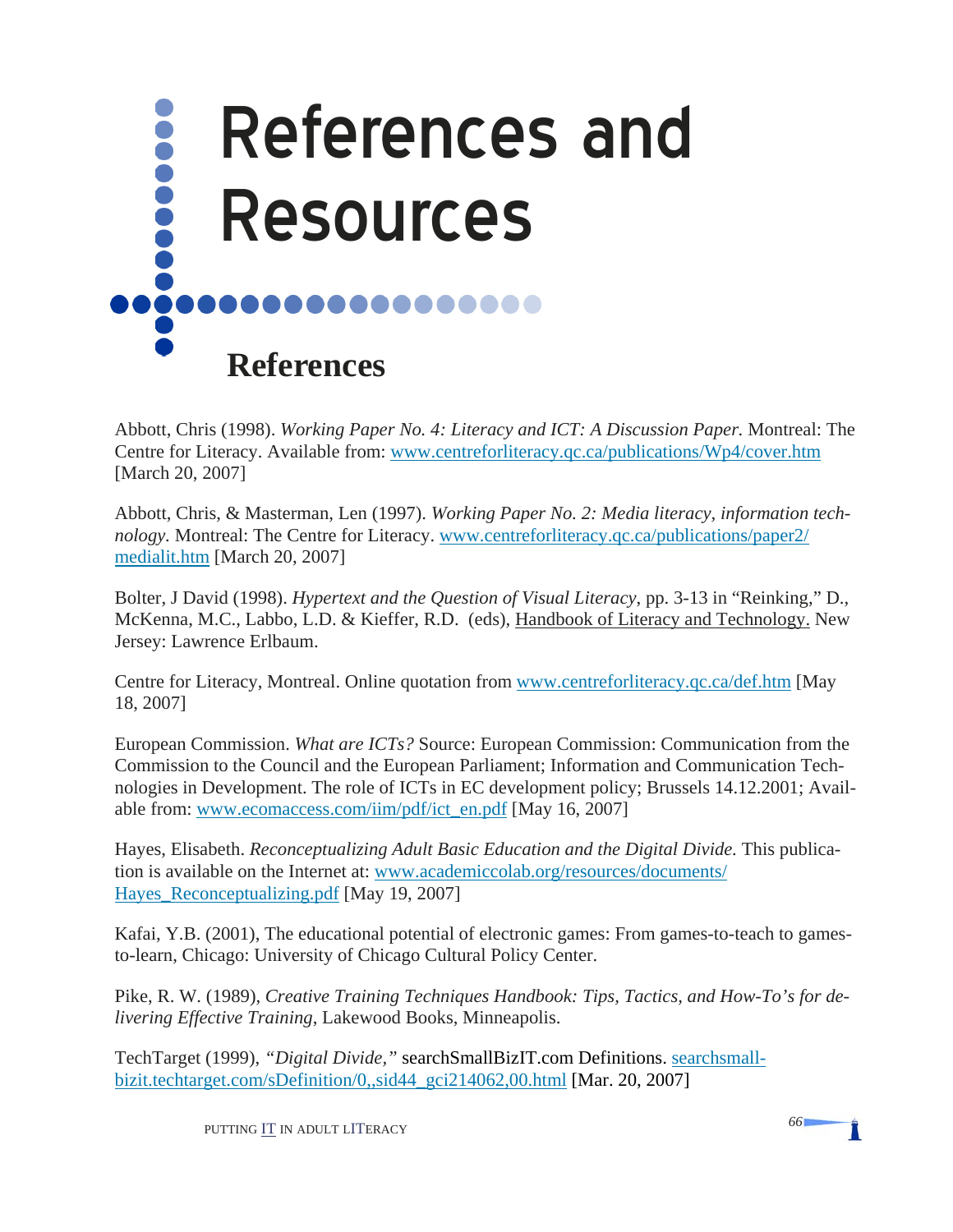## **Resources**

Adult Literacy and Technology Network ([www.altn.org/](http://www.altn.org/)) *See in particular the Literacy Resources for teachers and students at [www.altn.org/techtraining/](http://www.altn.org/techtraining/).* 

Advancing Learning Technology ([alt.ns.literacy.ca/\)](http://www.alt.ns.literacy.ca/) *See in particular the Student's Links and Instructional Links.* 

Association for Educational Communications and Technology [\(www.aect.org\)](http://www.aect.org)  *The annotated list of AECT Journals and publications is particularly helpful (see [www.aect.org/](http://www.aect.org/Intranet/Publications/index.asp)  [Intranet/Publications/index.asp\)](http://www.aect.org/Intranet/Publications/index.asp). AECT publishes a bimonthly journal,* Educational Technology Research and Development*.* 

Captured Wisdom™ on Adult Literacy [\(www.ncrtec.org/pd/cw/rest/tech.htm\)](http://www.ncrtec.org/pd/cw/rest/tech.htm) *While this website has been dormant since 2005, it offers project examples and multimedia resources for learning projects.* 

Carter, Jeff with Quann, Steve (2003). *Under Construction: Building Web Sites As A Project-Based Learning Activity For Abe/ESOL Classes: Tips For Teachers. Boston MA: World Education.* 

 *See also other articles at [www.ucalgary.ca/~iejll](http://www.ucalgary.ca/~iejll)* Dias, Laurie B., Atkinson, Skip (2001), *Technology Integration: Best Practices – Where Do Teach*ers Stand?, International Electronic Journal for Leadership and Learning, 5(10) [Online]. Available from: [www.ucalgary.ca/~iejll/volume5/dias.html](http://www.ucalgary.ca/~iejll/volume5/dias.html) [May 16, 2007]

Free-Ed.Net [\(ged.free-ed.net/free-ed/default.asp\)](http://ged.free-ed.net/free-ed/default.asp) *This online educational website offers self-study courses.* 

Hacker, Emily and CapeHart, Mary Ann (1999). *Surfing for Substance: a Professional Development Guide to Integrating the World Wide Web into Adult Literacy Instruction,* New York: The Literacy Assistance Center.

Hunt, Jennifer (2005). *Learning Tools that Work*. Available from: [www.nald.ca/library/learning/](http://www.nald.ca/library/learning/lttw/cover.htm)  [lttw/cover.htm](http://www.nald.ca/library/learning/lttw/cover.htm) [May 18, 2007]

*Reviews software that enhances reading and writing learning, and reviews websites relevant to literacy and learning disabilities.*